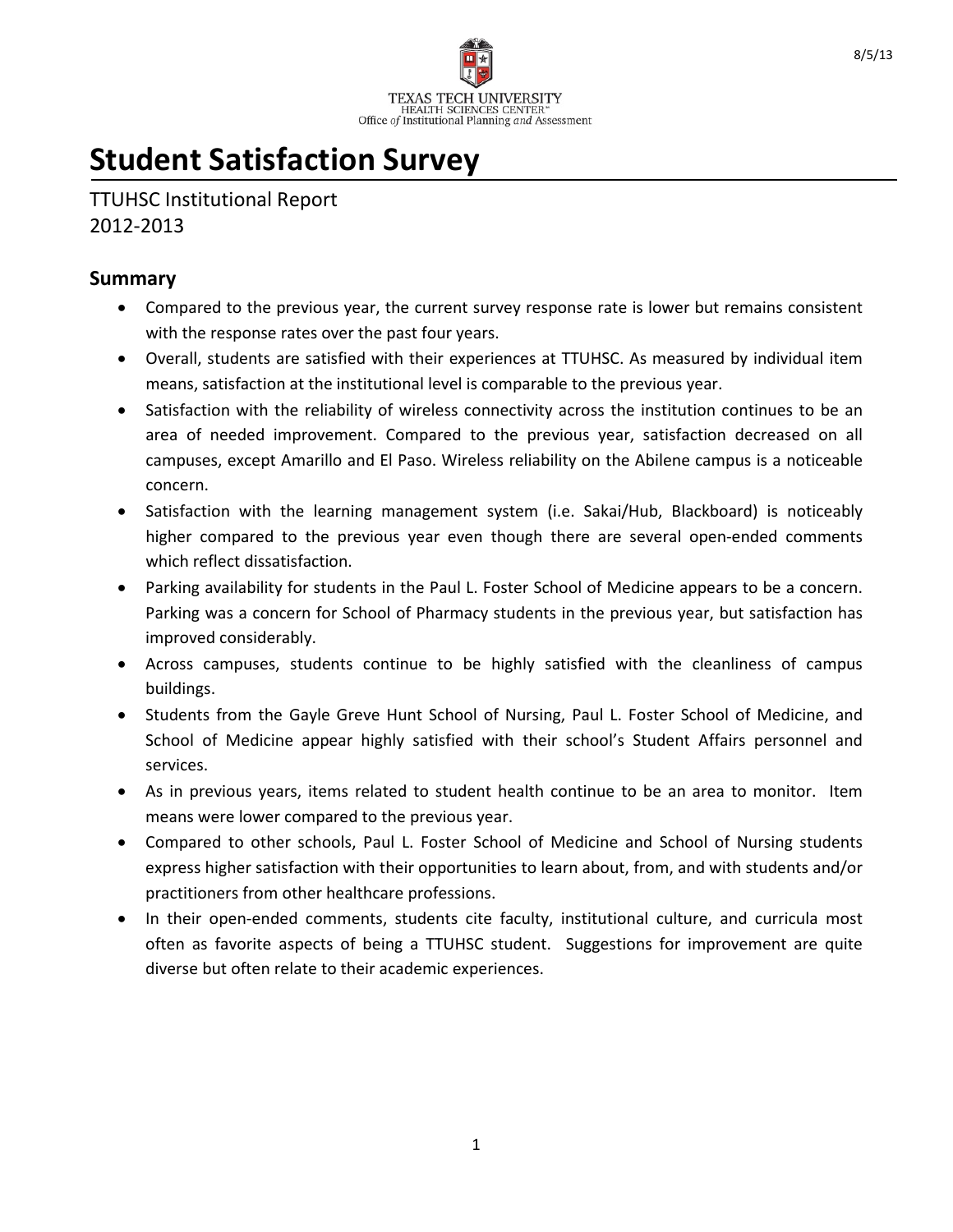# **Methodology**

The *2012-2013 Student Satisfaction Survey (SSS)* was administered to a sample of TTUHSC students in Spring 2013. The data collection period lasted two weeks (April 16-29, 2013). Targeted participants included a sample of students selected from the student enrollment report for Spring 2013. Of the total student population of 4,244 in Spring 2013, approximately two-thirds were targeted for SSS participation (N=2,815). The targeted sample was representative of the institution in terms of school composition.

The initial invitation to complete the online survey was sent via email by the *Office of Institutional Planning & Assessment* (OIPA). A subsequent general reminder was sent via email to targeted participants one week before data collection ended. Information was posted on the OIPA website, and posters and flyers were displayed on the Lubbock campus. Members of the Student Affairs Workgroup were also asked to promote the survey in their schools and across campuses. Seven \$500 scholarships were offered as incentives for participation.

#### **Demographics**

When data collection ended, more than one thousand students (n=1,297) had answered at least one question on the survey for an initial response rate of 46%. 1,208 students actually completed the survey, resulting in a final response rate of 43%. (This compares to 49% in 2011-2012, 40% in 2010-2011, 47% in 2009-2010, and 36% in 2008-2009.) Respondents represented the following schools and locations.

| <b>SCHOOL</b>                                 | <b>LOCATION</b>                       |
|-----------------------------------------------|---------------------------------------|
| Gayle Greve Hunt School of Nursing (GGHSON)   | Abilene (ABL)<br>٠                    |
| Graduate School of Biomedical Sciences (GSBS) | Amarillo (AMA)<br>٠                   |
| Paul L. Foster School of Medicine (PLFSOM)    | Dallas/Ft. Worth (DFW)<br>$\bullet$   |
| School of Allied Health Sciences (SOAHS)      | El Paso (EP)<br>$\bullet$             |
| School of Medicine (SOM)                      | Lubbock (LBB)<br>$\bullet$            |
| School of Nursing (SON)                       | Midland (MDL)<br>$\bullet$            |
| School of Pharmacy (SOP)                      | Odessa (ODS)<br>$\bullet$             |
|                                               | Distance education (DST)<br>$\bullet$ |

*\* Only GGHSON, SOAHS, and SON respondents were given the following option: "More than 50% of my coursework is completed through distance education."*

*Figure 1* illustrates the final response rates by school. Response rates are calculated by dividing the number of respondents in each school who completed the survey by the total number of targeted students in that school. (*Note: The number of respondents is provided at the bottom of each bar.*) SOAHS had the highest number of respondents (=323) across all schools. While GGHSON had the lowest number of respondents (=35), this represented the highest response rate across all schools (=76%). The sample includes slightly fewer students from SOAHS and SON than would be expected. However, the sample is fairly representative of the student population in terms of school composition overall.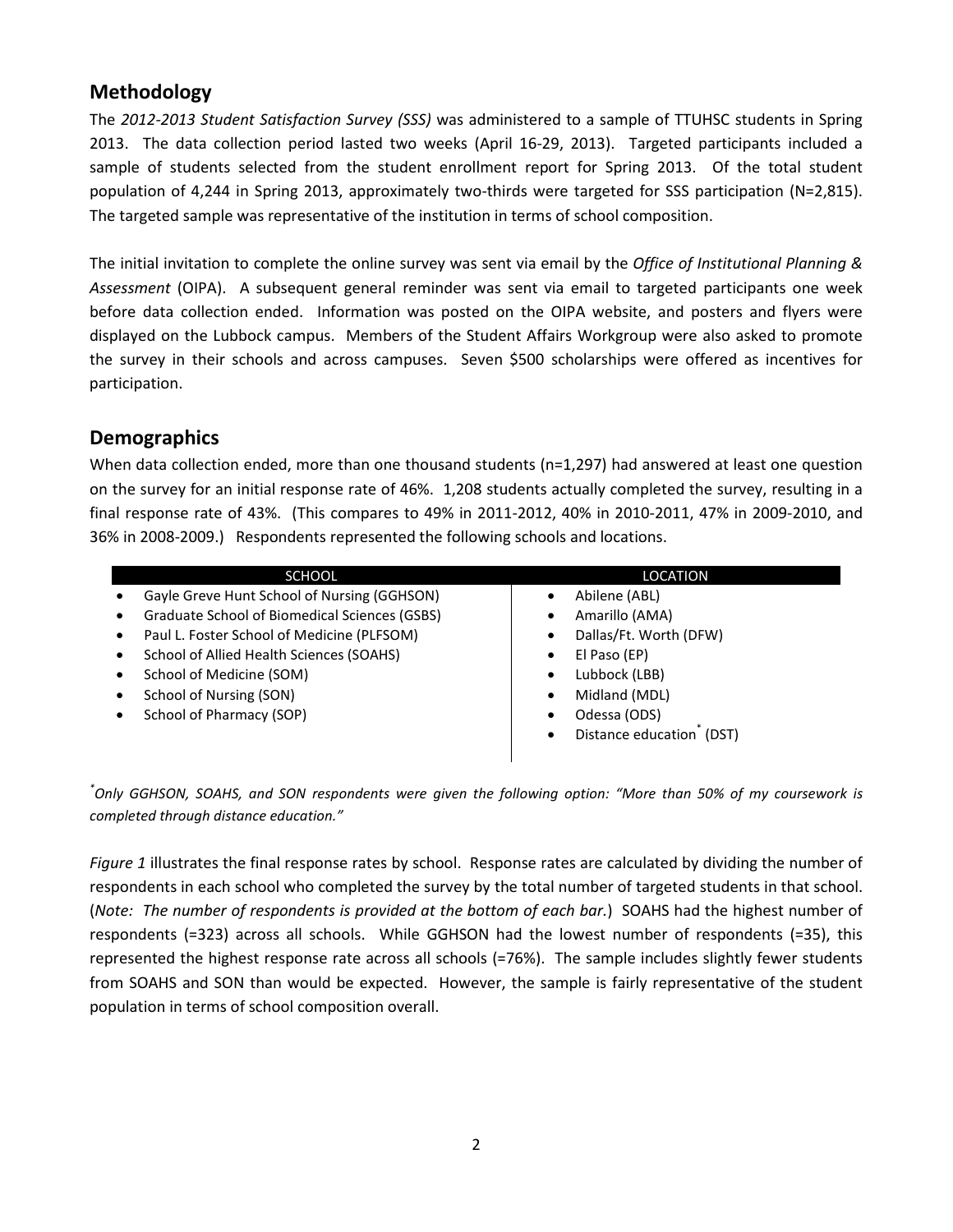

*Figure 2* illustrates the percent of respondents who finished the survey by location. Nearly two of five respondents (=38%) attended classes primarily in Lubbock. More than one-fourth (=28%) indicated that the majority (more than 50%) of their coursework is completed via distance education. The remaining respondents were distributed across TTUHSC locations. The sample is fairly representative of the student population in terms of location.

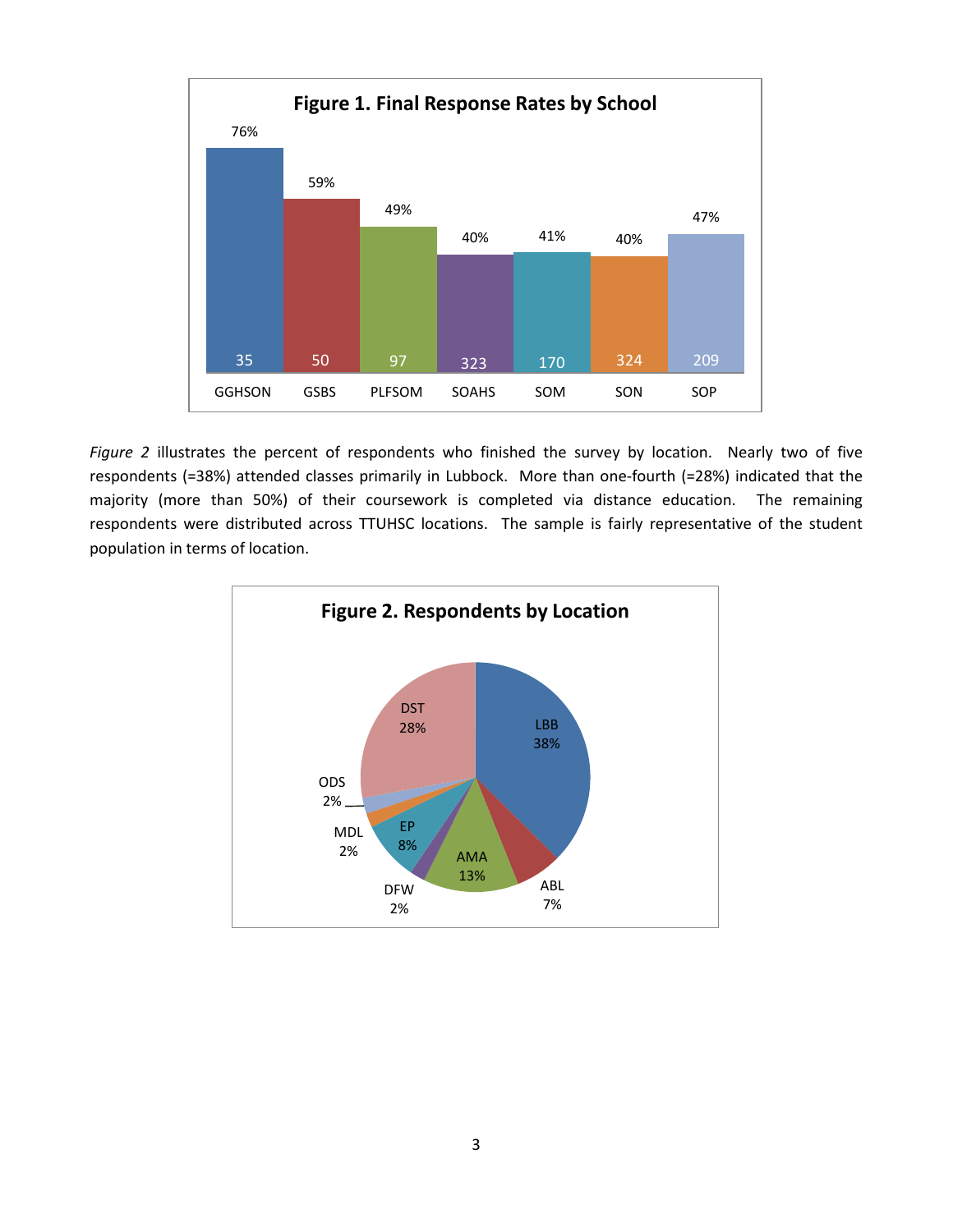In addition to school and location, respondents provided their year of study, gender, and race/ethnicity at the end of the survey. *Table 1* provides the corresponding breakdowns. *(Note: Some percentages may not add to 100% due to rounding.)*

| <b>YEAR OF STUDY</b> |     | <b>GENDER</b>               |     | <b>RACE/ETHNICITY</b>                    |     |
|----------------------|-----|-----------------------------|-----|------------------------------------------|-----|
| Year 1               | 35% | Female                      | 67% | White (non-Hispanic/Latino)              | 57% |
| Year 2               | 32% | <b>Male</b>                 | 29% | Asian                                    | 14% |
| Year 3               | 20% | <b>Prefer not to answer</b> | 4%  | <b>Hispanic or Latino</b>                | 13% |
| Year 4               | 9%  |                             |     | <b>Black or AA (non-Hispanic/Latino)</b> | 5%  |
| Year 5               | 2%  |                             |     | Other                                    | 4%  |
| Year 6               | 2%  |                             |     | <b>Prefer not to answer</b>              | 7%  |
| > 6 years            | 1%  |                             |     |                                          |     |

#### **Table 1. Respondent Demographics**

As the data indicate, about two-thirds of the respondents were in their first or second year of study. The majority of respondents were female, and most classified themselves as White (non-Hispanic/Latino). Asian and Hispanic or Latino students constituted the next largest student sub-groups. Thus, the respondent composition by gender and race/ethnicity was reflective of the overall student population.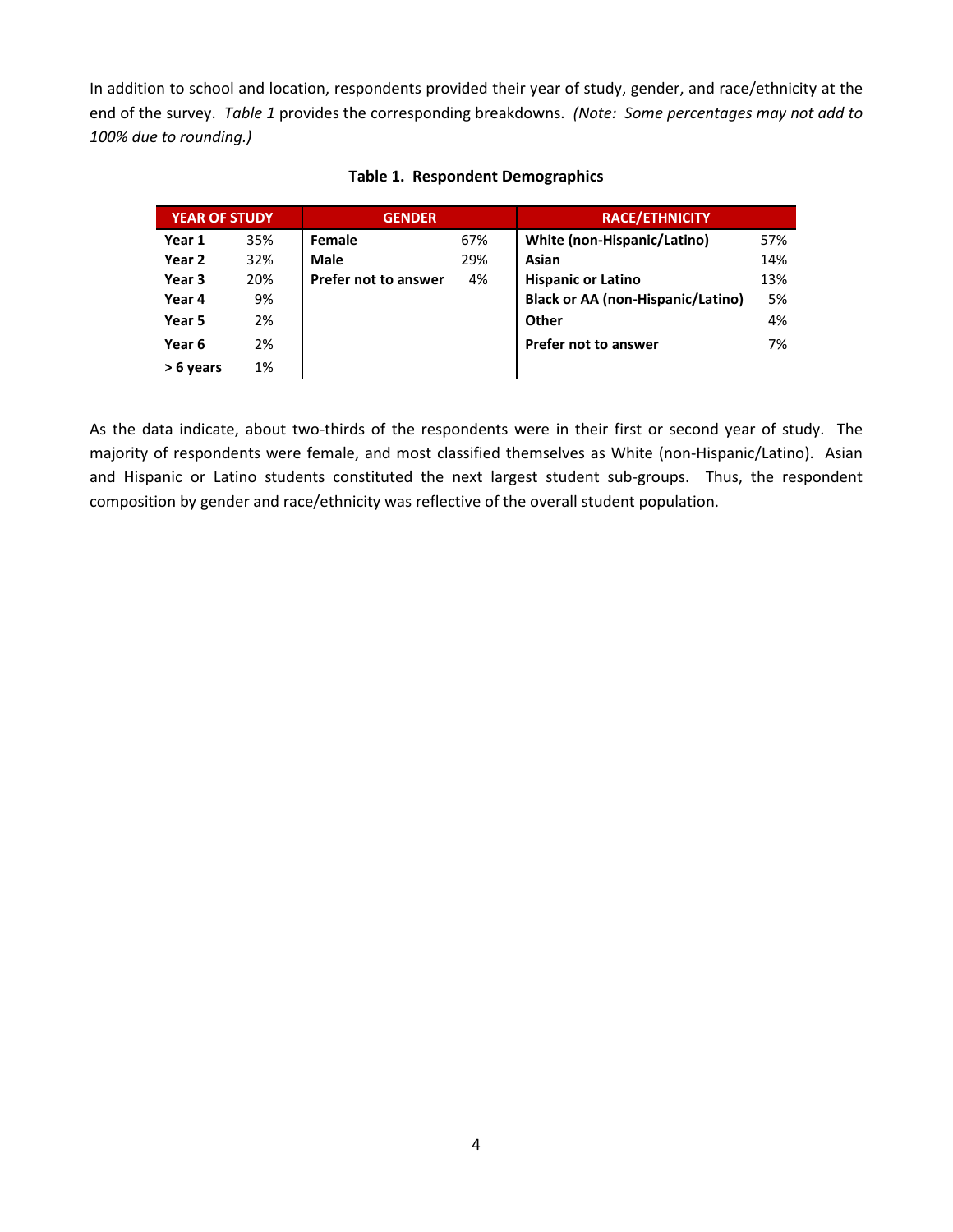# **Quantitative Data**

For most survey items, students were asked to indicate their level of satisfaction using a 6-point scale (*6=Very Satisfied, 5=Satisfied, 4=Somewhat Satisfied, 3=Somewhat Dissatisfied, 2=Dissatisfied, and 1=Very Dissatisfied*). In the *Student Life* section, students were asked to indicate their level of agreement with several statements using a 6-point scale (*6=Strongly Agree, 5=Agree, 4=Somewhat Agree, 3=Somewhat Disagree, 2=Disagree, and 1=Strongly Disagree*). Respondents were also given *Not Applicable* and *Not Important to Me* options for almost all items.

For all items, the possible range of means is 1.00-6.00. All means are color-coded to highlight areas of strength and potential improvement (Red: ≤3.49, Yellow: 3.50-4.49, Green: ≥5.50). For those means which are colorcoded as red, an arrow indicates if the mean has increased or decreased since the 2011-2012 survey administration.

**Institutional Results (pp. 7-15):** *Appendix A* presents survey results for the institution as a whole. For each item, the following data are provided:

- Mean level of satisfaction/agreement
- Total number of respondents for all responses
- Percent distribution across response options
- Number of respondents for a specific response
- Color-coded graph illustrating the distribution of responses

**Results by School (pp. 16-29):** *Appendix B* presents survey results according to school. For each item, the following data are provided:

- Total number of respondents for the scaled responses
- Mean level of satisfaction/agreement
- Standard deviation

*Note:**Additional school-specific reports (formatted like Appendix A) are available upon request.*

**Results by Campus (pp. 30-41):** *Appendix C* presents survey results according to campus. For each item, the following data are provided:

- Total number of respondents for the scaled responses
- Mean level of satisfaction/agreement
- Standard deviation

## **Qualitative Data**

At the end of the survey, students were given an opportunity to provide open-ended comments in response to the following two prompts:

- *What do you like most about your experiences as a TTUHSC student?*
- *Do you have any suggestions for improving your experiences at TTUHSC? If so, please describe.*

These prompts differ from previous survey administrations, in which students were asked to provide additional comments or recommendations in a single prompt.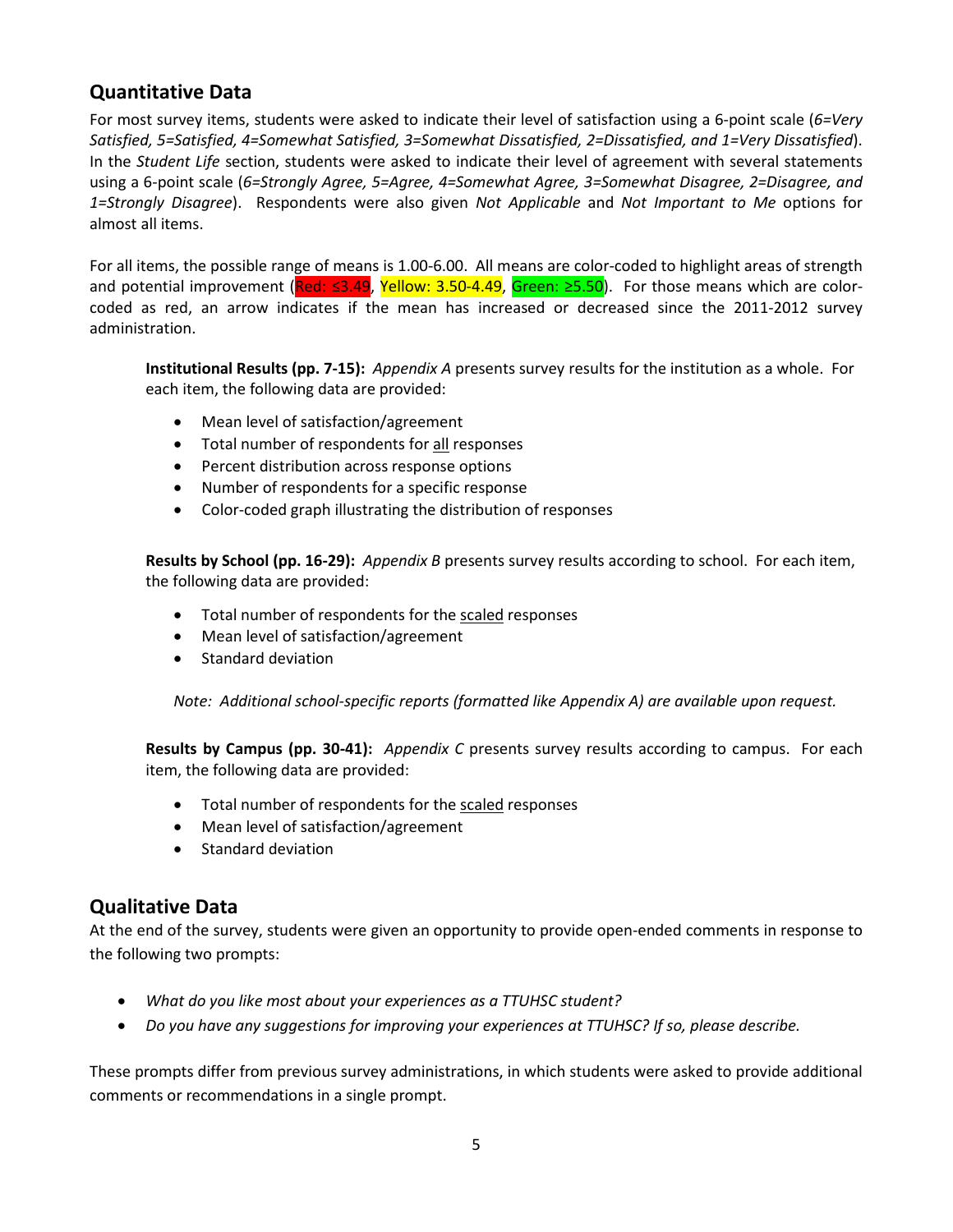Respondents provided 763 comments to the first prompt and 608 comments to the second prompt. Any comments which indicated the student did not have a comment (e.g., *N/A*, *none*) or were otherwise not useful (e.g., *all*, *nothing*) were eliminated. This left 739 and 480 usable comments, respectively, which were grouped into broad categories based on their content. Some comments addressed multiple issues and have been placed in more than one category.

*Appendix D* (pp. 42-44) presents a broad overview of those comments. Due to the sensitive nature of some comments, actual comments will be provided to selected institutional leaders only. They will determine how best to distribute them in their respective areas.

## **Using Survey Data to Promote Continuous Improvement**

More often than not, it is difficult to determine what to do with information collected from general surveys like the *Student Satisfaction Survey*. It is one thing to collect the data—it is another thing entirely to use the information to promote continuous improvement. The first step in this process is to put the current data into context. Consider the following questions:

- Do these results support other existing data?
- Does additional information need to be gathered? (*e.g. focus groups, interviews*)

Once you have gained an appropriate perspective, identify an area of potential improvement or a strength upon which to build. Consider what your desired outcome will be. Then, identify and implement a potential strategy for improvement. After a reasonable timeframe, evaluate whether the strategy has been successful. Did you achieve the desired outcome?

Continuous improvement is a process. Sometimes strategies for improvement will be successful—sometimes they will not. Although the ultimate outcome is indeed important, what is equally critical is the documentation of your efforts to make those improvements. Contact the *Office of Institutional Planning & Assessment* for additional guidance in this process.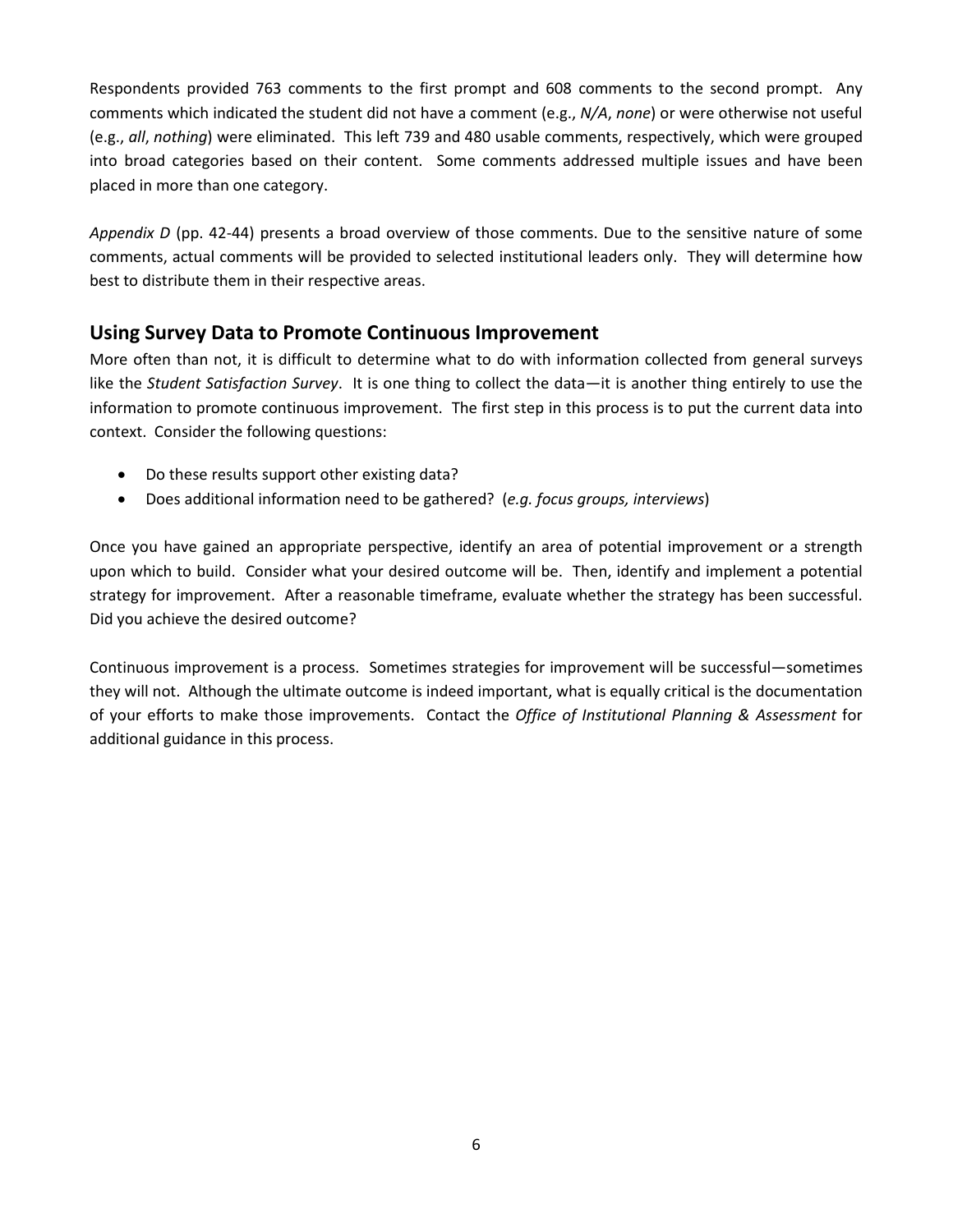### **APPENDIX A. INSTITUTIONAL RESULTS**

|                                                     |       | <b>Very</b><br><b>Satisfied</b> | <b>Satisfied</b> | <b>Satisfied</b> | Somewhat Somewhat<br><b>Dissatisfied</b> | <b>Dissatisfied</b> | <b>Very</b><br><b>Dissatisfied</b> | Distribution** |
|-----------------------------------------------------|-------|---------------------------------|------------------|------------------|------------------------------------------|---------------------|------------------------------------|----------------|
|                                                     | Mean' | $\%$                            | %                | %                | %                                        | %                   | $\%$                               |                |
| <b>OVERALL SATISFACTION</b>                         | n     | n                               | n                | n                | n                                        | n                   | n                                  |                |
| Overall, how satisfied are you with your studies at | 5.05  | 35.1                            | 46.2             | 12.2             | 3.7                                      | 1.0                 | 17<br>1 - I                        |                |
| TTUHSC?                                             | 1268  | 445                             | 586              | 155              | 47                                       | 13                  | 22                                 |                |

\* Means are color-coded to highlight areas of strength and potential improvement (Red: ≤3.49, Yellow: 3.50-4.49, Green: ≥5.50).

\*\* Dark green indicates the highest level of satisfaction/agreement. Bright red indicates the highest level of dissatisfaction/disagreement.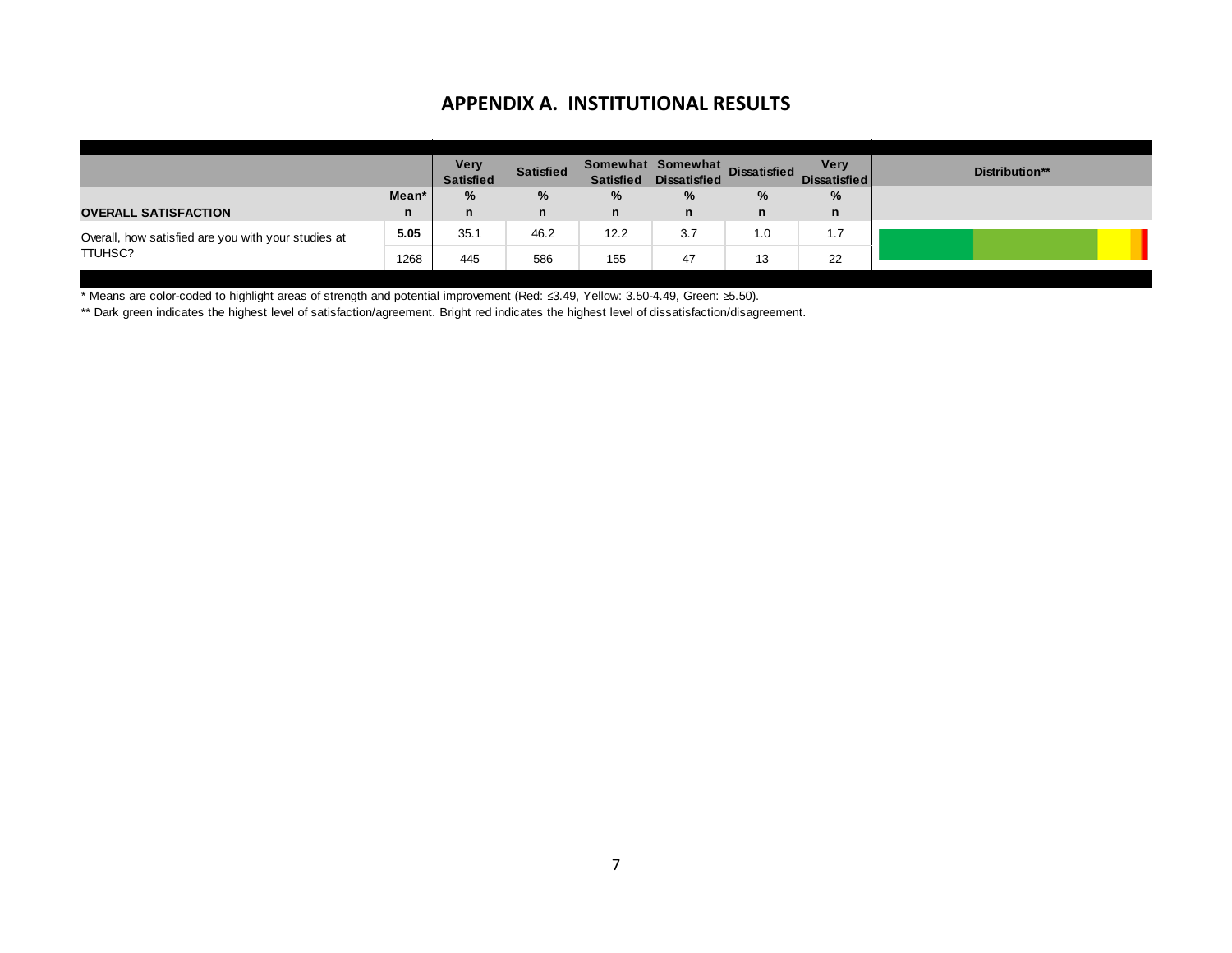|                                                            |         | Very<br><b>Satisfied</b> | <b>Satisfied</b> | <b>Satisfied</b> | Somewhat Somewhat<br><b>Dissatisfied</b> | <b>Dissatisfied</b> | Very<br><b>Dissatisfied Applicable</b> | <b>Not</b>  | <b>Not</b><br>Important<br>To Me | Distribution** |
|------------------------------------------------------------|---------|--------------------------|------------------|------------------|------------------------------------------|---------------------|----------------------------------------|-------------|----------------------------------|----------------|
|                                                            | $Mean*$ | $\frac{9}{6}$            | $\%$             | $\frac{9}{6}$    | $\%$                                     | $\%$                | $\%$                                   | $\%$        | $\%$                             |                |
| <b>STUDENT SUPPORT SERVICES</b>                            | n       | $\mathbf n$              | $\mathbf n$      | $\mathsf{n}$     | $\mathsf{n}$                             | $\mathsf{n}$        | $\mathbf n$                            | $\mathbf n$ | $\mathsf{n}$                     |                |
| 1. Information about student health insurance plans        | 4.45    | 12.2                     | 24.3             | 14.9             | 6.4                                      | 4.4                 | 1.5                                    | 22.9        | 13.3                             |                |
|                                                            | 1238    | 151                      | 301              | 184              | 79                                       | 55                  | 19                                     | 284         | 165                              |                |
|                                                            |         |                          |                  |                  |                                          |                     |                                        |             |                                  |                |
|                                                            | 4.32    | 10.7                     | 23.0             | 14.2             | 6.7                                      | 4.8                 | 2.7                                    | 23.9        | 13.9                             |                |
| 2. Options for student health insurance coverage           | 1238    | 133                      | 285              | 176              | 83                                       | 59                  | 34                                     | 296         | 172                              |                |
|                                                            |         |                          |                  |                  |                                          |                     |                                        |             |                                  |                |
| 3. Information about student health care providers in the  | 4.37    | 12.0                     | 22.9             | 14.5             | 8.6                                      | 4.8                 | 1.6                                    | 23.5        | 12.2                             |                |
| network                                                    | 1238    | 149                      | 283              | 179              | 106                                      | 59                  | 20                                     | 291         | 151                              |                |
|                                                            |         |                          |                  |                  |                                          |                     |                                        |             |                                  |                |
| 4. Information about medical health services (e.g., visits | 4.42    | 14.1                     | 24.9             | 16.5             | 7.9                                      | 4.4                 | 2.2                                    | 19.9        | 10.2                             |                |
| to family practice clinic)                                 | 1238    | 174                      | 308              | 204              | 98                                       | 55                  | 27                                     | 246         | 126                              |                |
|                                                            |         |                          |                  |                  |                                          |                     |                                        |             |                                  |                |
| 5. Information about available counseling services         | 4.61    | 15.8                     | 27.6             | 15.4             | 5.3                                      | 3.9                 | 1.3                                    | 19.7        | 10.9                             |                |
| (e.g., dealing with unfamiliar or stressful situations)    | 1238    | 196                      | 342              | 191              | 66                                       | 48                  | 16                                     | 244         | 135                              |                |

|                                                   |              | <b>Very</b><br><b>Satisfied</b> | <b>Satisfied</b> | <b>Satisfied</b> | Somewhat Somewhat<br><b>Dissatisfied</b> |        | <b>Very</b><br>Dissatisfied Dissatisfied Applicable | <b>Not</b> | <b>Not</b><br>Important<br>To Me | Distribution** |
|---------------------------------------------------|--------------|---------------------------------|------------------|------------------|------------------------------------------|--------|-----------------------------------------------------|------------|----------------------------------|----------------|
|                                                   | Mean*        | $\%$                            | $\%$             | %                | %                                        | %      | $\frac{9}{6}$                                       | %          | %                                |                |
| <b>REGISTRAR</b>                                  | $\mathsf{n}$ | n                               | $\mathbf n$      | n                | n                                        | n      | n                                                   | n          | $\mathsf{n}$                     |                |
| 1. Helpfulness of employees in Registrar's office | 5.17         | 32.9                            | 42.2             | 10.4             | 1.3                                      | 1.0    | .4                                                  | 10.6       | 1.2                              |                |
|                                                   | 1238         | 407                             | 523              | 129              | 16                                       | 12     | 5                                                   | 131        | 15                               |                |
|                                                   |              |                                 |                  |                  |                                          |        |                                                     |            |                                  |                |
|                                                   | 5.08         | 33.8                            | 43.6             | 12.0             | 3.2                                      | 1.3    | .9                                                  | 4.6        | .6                               |                |
| 2. Communication about the registration process   | 1238         | 418                             | 540              | 149              | 40                                       | 16     | 11                                                  | 57         | $\overline{7}$                   |                |
|                                                   |              |                                 |                  |                  |                                          |        |                                                     |            |                                  |                |
|                                                   | 5.21         | 44.1                            | 38.0             | 9.6              | 3.1                                      | 1.1    | 1.3                                                 | 2.7        | .1                               |                |
| 3. Ease of registering for classes                | 1238         | 546                             | 471              | 119              | 38                                       | 13     | 16                                                  | 34         | $\overline{ }$                   |                |
|                                                   |              |                                 |                  |                  |                                          |        |                                                     |            |                                  |                |
|                                                   | 5.29         | 26.9                            | 25.9             | 4.4              | 1.1                                      | $.5\,$ | .5                                                  | 39.5       | 1.3                              |                |
| 4. Wait time for receiving a requested transcript | 1238         | 333                             | 321              | 54               | 13                                       | 6      | 6                                                   | 489        | 16                               |                |

\*\* Dark green indicates the highest level of satisfaction/agreement. Bright red indicates the highest level of dissatisfaction/disagreement.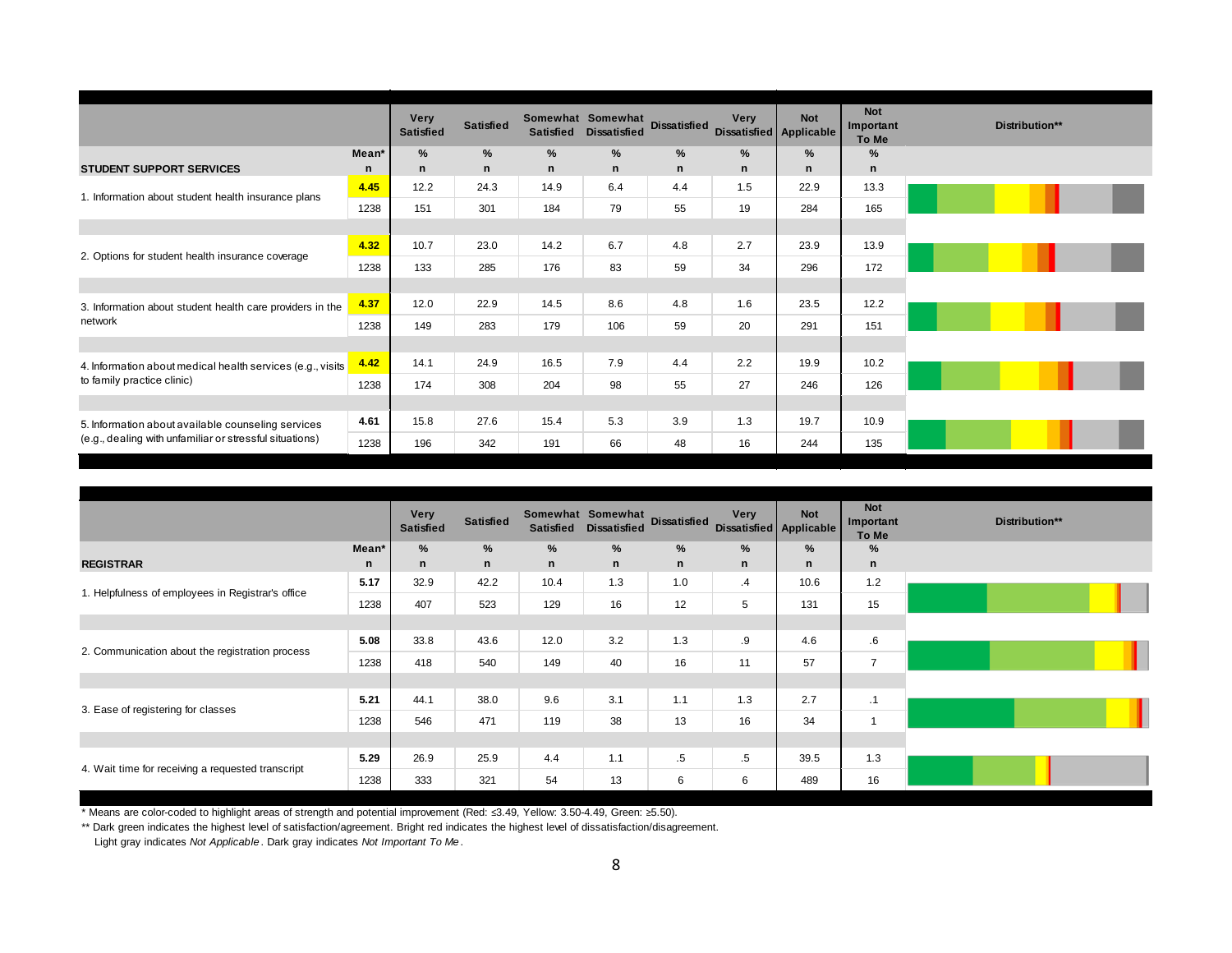|                                            |        | <b>Very</b><br><b>Satisfied</b> | <b>Satisfied</b> | <b>Satisfied</b> | Somewhat Somewhat<br><b>Dissatisfied</b> | <b>Dissatisfied</b> | <b>Very</b><br>Dissatisfied Applicable | <b>Not</b> | <b>Not</b><br>Important<br>To Me |
|--------------------------------------------|--------|---------------------------------|------------------|------------------|------------------------------------------|---------------------|----------------------------------------|------------|----------------------------------|
|                                            | Mean** | %                               | %                | %                | %                                        | %                   | %                                      | %          | %                                |
| <b>FINANCIAL AID</b>                       | n      | n                               | $\mathsf{n}$     | $\mathsf{n}$     | $\mathsf{n}$                             | n                   | $\mathsf{n}$                           | n          | $\mathbf n$                      |
| 1. Helpfulness of Financial Aid employees  | 5.27   | 38.6                            | 33.2             | 7.8              | 1.9                                      | 1.3                 | $\cdot$                                | 15.8       | 1.4                              |
|                                            | 1238   | 478                             | 411              | 96               | 23                                       | 16                  | $\overline{2}$                         | 195        | 17                               |
|                                            |        |                                 |                  |                  |                                          |                     |                                        |            |                                  |
| 2. My awareness of financial aid options   | 4.97   | 30.9                            | 34.3             | 14.4             | 5.9                                      | 1.7                 | $.6\,$                                 | 10.8       | 1.4                              |
|                                            | 1238   | 383                             | 425              | 178              | 73                                       | 21                  | $\overline{7}$                         | 134        | 17                               |
|                                            |        |                                 |                  |                  |                                          |                     |                                        |            |                                  |
|                                            | 5.08   | 31.7                            | 35.7             | 11.5             | 3.3                                      | 1.7                 | $.5\,$                                 | 14.1       | 1.5                              |
| 3. Efficiency of the financial aid process | 1238   | 393                             | 442              | 142              | 41                                       | 21                  | 6                                      | 175        | 18                               |

|                                                                                                                         |        | <b>Very</b><br><b>Satisfied</b> | <b>Satisfied</b> | <b>Satisfied</b> | Somewhat Somewhat<br><b>Dissatisfied</b> | <b>Dissatisfied</b> | Very<br><b>Dissatisfied Applicable</b> | <b>Not</b>   | <b>Not</b><br>Important<br>To Me | Distribution*** |
|-------------------------------------------------------------------------------------------------------------------------|--------|---------------------------------|------------------|------------------|------------------------------------------|---------------------|----------------------------------------|--------------|----------------------------------|-----------------|
|                                                                                                                         | Mean** | %                               | %                | %                | %                                        | %                   | $\%$                                   | %            | $\%$                             |                 |
| <b>STUDENT AFFAIRS</b>                                                                                                  | n      | n                               | $\mathsf{n}$     | n                | $\mathsf{n}$                             | $\mathsf{n}$        | $\mathsf{n}$                           | $\mathsf{n}$ | $\mathsf{n}$                     |                 |
| 1. Helpfulness of office employees in the Student Affairs<br>office or of the Student Affairs liaison for your specific | 5.40   | 46.1                            | 26.8             | 6.4              | 1.1                                      | 6.6                 | $6 \cdot$                              | 15.4         | 2.9                              |                 |
| school                                                                                                                  | 1237   | 570                             | 331              | 79               | 14                                       | 8                   | 8                                      | 191          | 36                               |                 |
|                                                                                                                         |        |                                 |                  |                  |                                          |                     |                                        |              |                                  |                 |
| 2. Wait time for services and/or responses                                                                              | 5.34   | 42.0                            | 29.6             | 7.2              | 1.1                                      | 1.1                 | $\cdot$ 4                              | 16.0         | 2.7                              |                 |
|                                                                                                                         | 1237   | 519                             | 366              | 89               | 13                                       | 13                  | 5                                      | 198          | 34                               |                 |
|                                                                                                                         |        |                                 |                  |                  |                                          |                     |                                        |              |                                  |                 |
| 3. Assistance in transitioning to a regional campus*                                                                    | 5.30   | 28.2                            | 19.0             | 4.9              | 1.1                                      | $\cdot$ 3           | .9                                     | 42.6         | 2.9                              |                 |
|                                                                                                                         | 893    | 252                             | 170              | 44               | 10                                       | 3                   | 8                                      | 380          | 26                               |                 |

\*\* Means are color-coded to highlight areas of strength and potential improvement (Red: ≤3.49, Yellow: 3.50-4.49, Green: ≥5.50).

\*\*\* Dark green indicates the highest level of satisfaction/agreement. Bright red indicates the highest level of dissatisfaction/disagreement.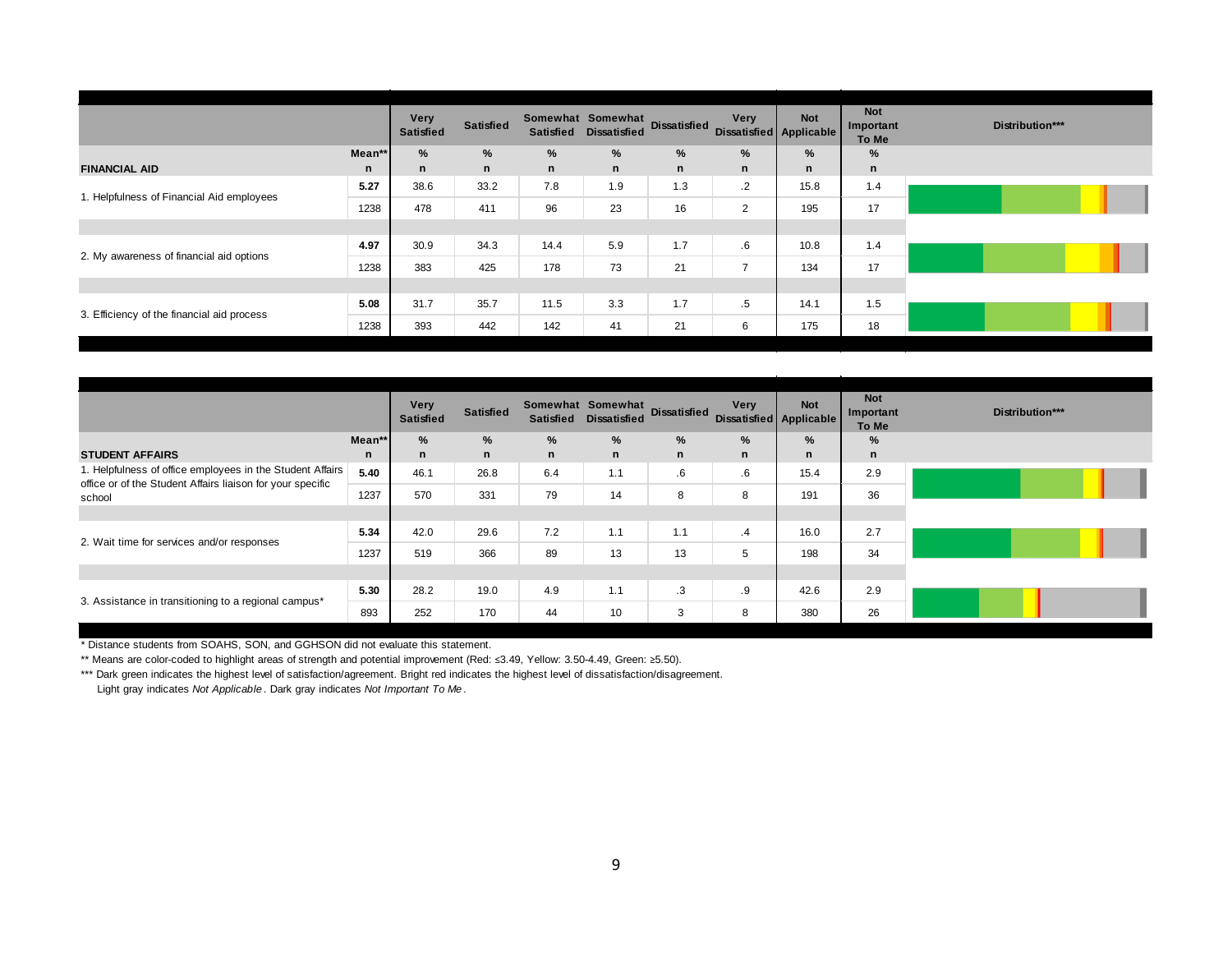|                                                       |       | <b>Very</b><br><b>Satisfied</b> | <b>Satisfied</b> | <b>Satisfied</b> | Somewhat Somewhat<br><b>Dissatisfied</b> | <b>Dissatisfied</b> | <b>Very</b><br>Dissatisfied Applicable | <b>Not</b> | <b>Not</b><br>Important<br>To Me | Distribution** |
|-------------------------------------------------------|-------|---------------------------------|------------------|------------------|------------------------------------------|---------------------|----------------------------------------|------------|----------------------------------|----------------|
|                                                       | Mean* | %                               | $\frac{9}{6}$    | %                | $\%$                                     | %                   | $\frac{9}{6}$                          | %          | %                                |                |
| <b>STUDENT BUSINESS SERVICES</b>                      | n     | n                               | $\mathsf{n}$     | n                | n                                        | n                   | $\mathsf{n}$                           | n          | $\mathbf n$                      |                |
| 1. Helpfulness of Student Business Services employees | 5.17  | 32.0                            | 38.0             | 8.6              | 2.5                                      | .8                  | $\cdot$ 4                              | 15.5       | 2.2                              |                |
|                                                       | 1235  | 395                             | 469              | 106              | 31                                       | 10                  | 5                                      | 192        | 27                               |                |
|                                                       |       |                                 |                  |                  |                                          |                     |                                        |            |                                  |                |
| 2. Wait time for services and/or responses            | 5.16  | 30.8                            | 38.3             | 8.9              | 2.5                                      | $\cdot$             | .5                                     | 16.4       | 1.9                              |                |
|                                                       | 1235  | 380                             | 473              | 110              | 31                                       | 9                   | 6                                      | 202        | 24                               |                |
|                                                       |       |                                 |                  |                  |                                          |                     |                                        |            |                                  |                |
|                                                       | 5.07  | 29.4                            | 36.1             | 12.7             | 3.0                                      | 1.3                 | .3                                     | 14.8       | 2.3                              |                |
| 3. Usefulness of Student Business Services website    | 1235  | 363                             | 446              | 157              | 37                                       | 16                  | 4                                      | 183        | 29                               |                |
|                                                       |       |                                 |                  |                  |                                          |                     |                                        |            |                                  |                |
|                                                       | 5.03  | 32.9                            | 38.9             | 12.6             | 3.9                                      | 2.2                 | .9                                     | 7.0        | 1.7                              |                |
| 4. Clarity of your online account statement           | 1235  | 406                             | 481              | 155              | 48                                       | 27                  | 11                                     | 86         | 21                               |                |

\*\* Dark green indicates the highest level of satisfaction/agreement. Bright red indicates the highest level of dissatisfaction/disagreement.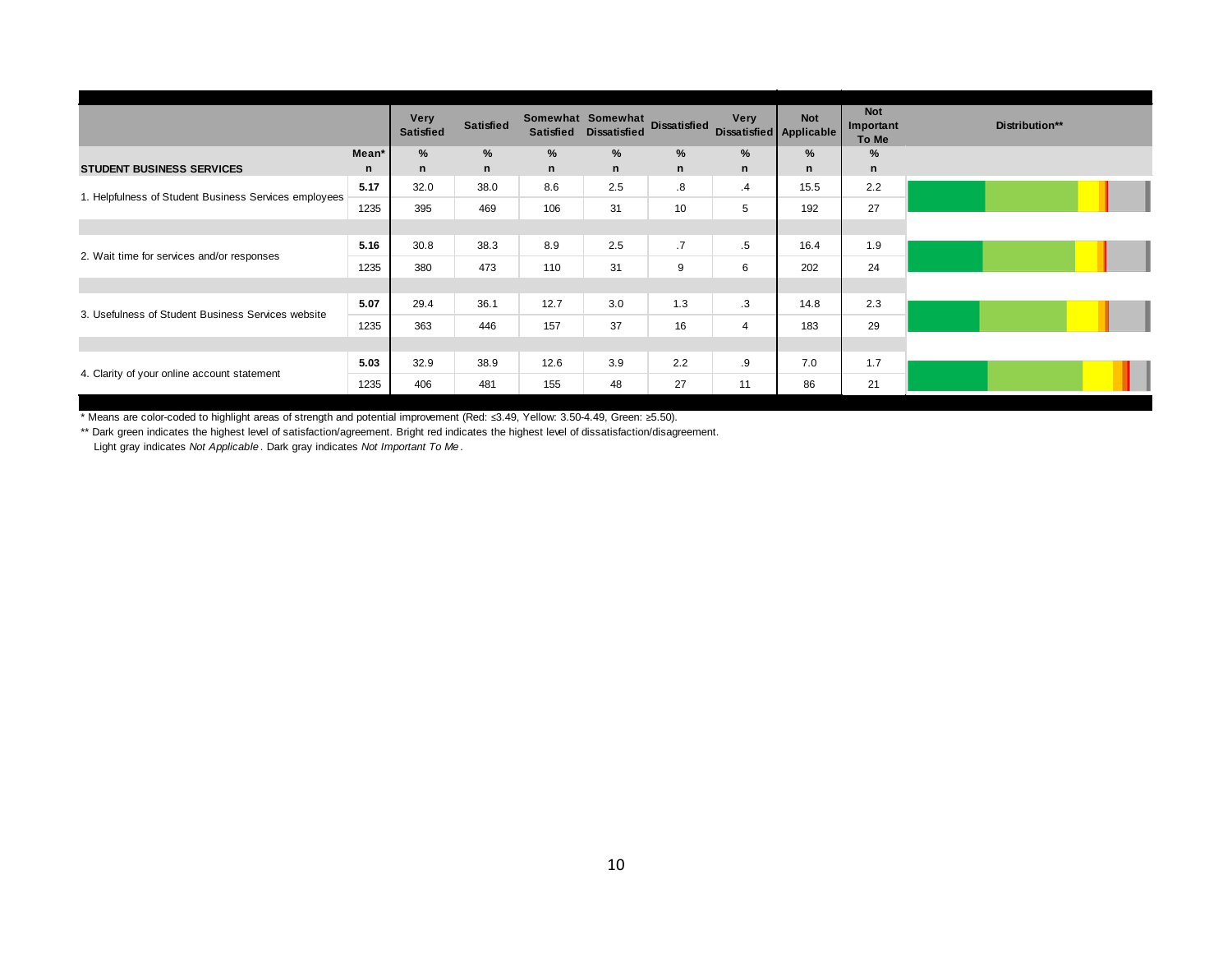|                                                                            |        | <b>Very</b><br><b>Satisfied</b> | <b>Satisfied</b> | <b>Satisfied</b> | Somewhat Somewhat<br><b>Dissatisfied</b> | <b>Dissatisfied</b> | Very<br>Dissatisfied Applicable | <b>Not</b> | <b>Not</b><br>Important<br>To Me | Distribution*** |
|----------------------------------------------------------------------------|--------|---------------------------------|------------------|------------------|------------------------------------------|---------------------|---------------------------------|------------|----------------------------------|-----------------|
|                                                                            | Mean** | %                               | $\%$             | %                | $\frac{9}{6}$                            | %                   | %                               | $\%$       | %                                |                 |
| <b>LIBRARY RESOURCES</b>                                                   | n      | n                               | n                | n                | n                                        | n                   | n                               | n          | $\mathsf{n}$                     |                 |
| 1. Helpfulness of librarians                                               | 5.39   | 38.1                            | 30.4             | 4.9              | .6                                       | .5                  | $\cdot$ 3                       | 22.2       | 3.1                              |                 |
|                                                                            | 1235   | 470                             | 376              | 60               | $\overline{7}$                           | 6                   | $\overline{4}$                  | 274        | 38                               |                 |
|                                                                            |        |                                 |                  |                  |                                          |                     |                                 |            |                                  |                 |
| 2. Hours of operation*                                                     | 4.83   | 26.3                            | 33.0             | 10.0             | 5.7                                      | 3.5                 | 2.0                             | 16.2       | 3.4                              |                 |
|                                                                            | 891    | 234                             | 294              | 89               | 51                                       | 31                  | 18                              | 144        | 30                               |                 |
|                                                                            |        |                                 |                  |                  |                                          |                     |                                 |            |                                  |                 |
| 3. Study facilities available in the library*                              | 4.86   | 27.0                            | 32.1             | 13.6             | 2.5                                      | 4.2                 | 1.9                             | 15.7       | 3.0                              |                 |
|                                                                            | 891    | 241                             | 286              | 121              | 22                                       | 37                  | 17                              | 140        | 27                               |                 |
|                                                                            |        |                                 |                  |                  |                                          |                     |                                 |            |                                  |                 |
| 4. Accessibility of onsite library resources (e.g. books,                  | 5.11   | 33.2                            | 34.2             | 10.7             | 1.7                                      | 2.1                 | .9                              | 13.6       | 3.6                              |                 |
| journals in library)*                                                      | 891    | 296                             | 305              | 95               | 15                                       | 19                  | 8                               | 121        | 32                               |                 |
|                                                                            |        |                                 |                  |                  |                                          |                     |                                 |            |                                  |                 |
| 5. Accessibility of online library resources (e.g. books,                  | 5.23   | 42.4                            | 38.1             | 9.6              | 2.4                                      | 1.1                 | $\boldsymbol{.8}$               | 4.0        | 1.5                              |                 |
| journals online)                                                           | 1235   | 524                             | 470              | 119              | 30                                       | 14                  | 10                              | 50         | 18                               |                 |
|                                                                            |        |                                 |                  |                  |                                          |                     |                                 |            |                                  |                 |
| 6. Accessibility of search software (e.g. OVID,<br>Micromedex, MD Consult) | 5.24   | 40.4                            | 35.5             | 8.7              | 2.2                                      | 1.1                 | .7                              | 9.4        | 2.0                              |                 |
|                                                                            | 1235   | 499                             | 438              | 107              | 27                                       | 14                  | 9                               | 116        | 25                               |                 |

\*\* Means are color-coded to highlight areas of strength and potential improvement (Red: ≤3.49, Yellow: 3.50-4.49, Green: ≥5.50).

\*\*\* Dark green indicates the highest level of satisfaction/agreement. Bright red indicates the highest level of dissatisfaction/disagreement. Light gray indicates *Not Applicable* . Dark gray indicates *Not Important To Me* .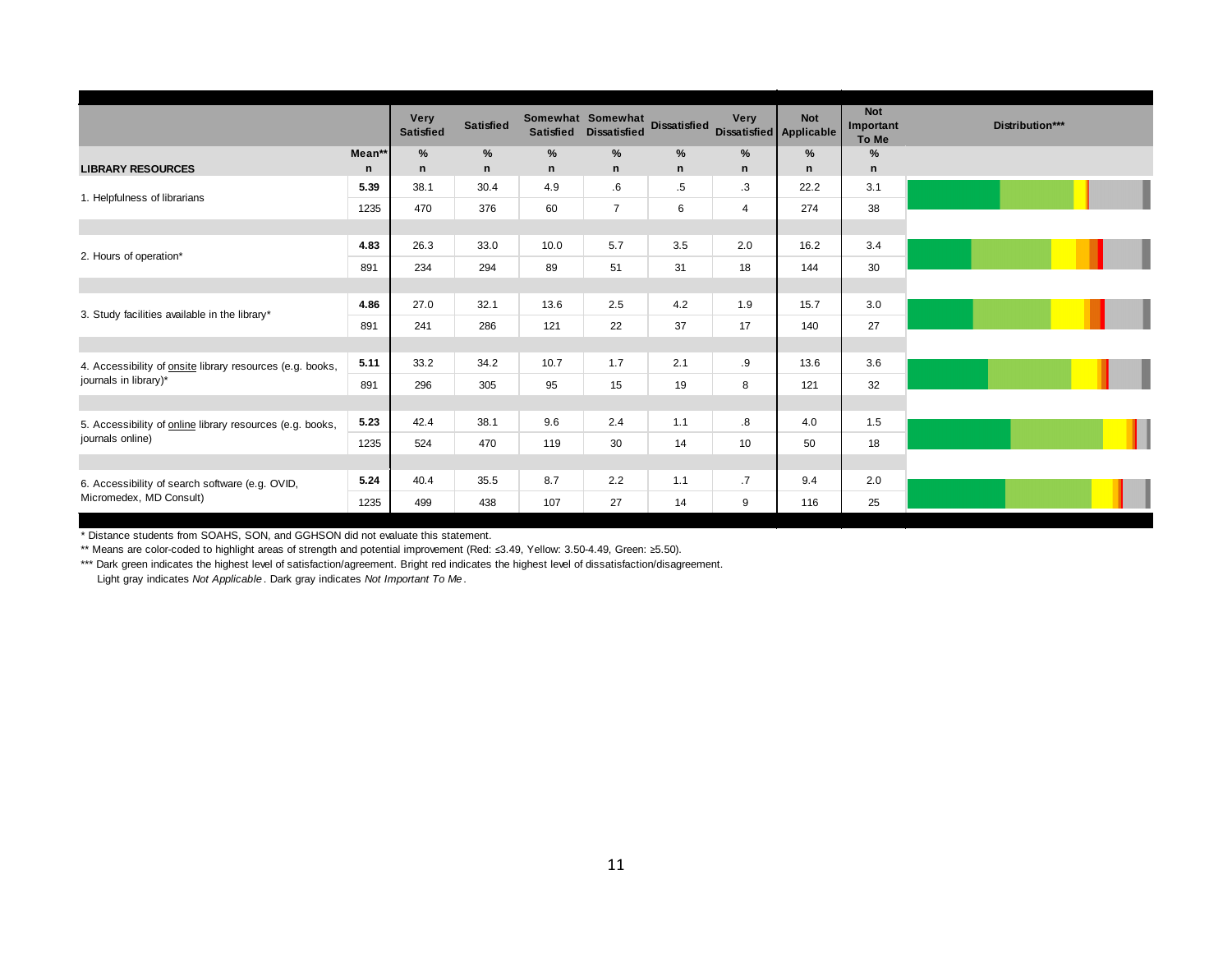|                                                          |        | <b>Very</b><br><b>Satisfied</b> | <b>Satisfied</b> | <b>Satisfied</b> | Somewhat Somewhat<br><b>Dissatisfied</b> | <b>Dissatisfied</b> | <b>Very</b>    | <b>Not</b><br>Dissatisfied Applicable | <b>Not</b><br>Important<br>To Me |
|----------------------------------------------------------|--------|---------------------------------|------------------|------------------|------------------------------------------|---------------------|----------------|---------------------------------------|----------------------------------|
|                                                          | Mean** | %                               | %                | %                | %                                        | %                   | %              | %                                     | %                                |
| <b>ADVISING/MENTORING</b>                                | n      | n                               | n                | n                | n                                        | n                   | n              | n                                     | n                                |
| 1. Academic advising in my field of study                | 5.08   | 35.7                            | 33.8             | 10.3             | 4.0                                      | 2.1                 | 1.1            | 11.9                                  | 1.1                              |
|                                                          | 1231   | 440                             | 416              | 127              | 49                                       | 26                  | 13             | 147                                   | 13                               |
|                                                          |        |                                 |                  |                  |                                          |                     |                |                                       |                                  |
| 2. Academic advisor's knowledge about my degree          | 5.25   | 40.7                            | 32.7             | 8.1              | 2.4                                      | 1.4                 | .6             | 13.2                                  | 1.1                              |
| program                                                  | 1231   | 501                             | 402              | 100              | 29                                       | 17                  | $\overline{7}$ | 162                                   | 13                               |
|                                                          |        |                                 |                  |                  |                                          |                     |                |                                       |                                  |
| 3. Faculty/staff knowledge of career opportunities in my | 5.18   | 40.7                            | 35.3             | 9.6              | 2.9                                      | 1.3                 | 1.1            | 8.2                                   | .9                               |
| field of study                                           | 1231   | 501                             | 434              | 118              | 36                                       | 16                  | 14             | 101                                   | 11                               |

|                                                       |           | <b>Very</b><br><b>Satisfied</b> | <b>Satisfied</b> | Somewhat Somewhat Dissatisfied Very Very |           |        |           |        | <b>Not</b><br><b>Important</b><br>To Me |  |
|-------------------------------------------------------|-----------|---------------------------------|------------------|------------------------------------------|-----------|--------|-----------|--------|-----------------------------------------|--|
| <b>GENERAL TECHNOLOGY</b>                             | Mean<br>n | %<br>n                          | %<br>$\mathsf n$ | %<br>n                                   | $\%$<br>n | %<br>n | $\%$<br>n | %<br>n | %<br>$\mathsf{n}$                       |  |
| 1. Audio-video equipment used in classrooms (e.g.     | 4.80      | 28.0                            | 40.5             | 15.8                                     | 6.1       | 4.1    | 1.7       | 3.8    | $\overline{\phantom{a}}$                |  |
| microphones, projectors)*                             | 885       | 248                             | 358              | 140                                      | 54        | 36     | 15        | 34     | $\blacksquare$                          |  |
|                                                       |           |                                 |                  |                                          |           |        |           |        |                                         |  |
|                                                       | 4.03      | 15.7                            | 30.6             | 19.9                                     | 12.5      | 6.8    | 11.0      | 3.3    | $\cdot$                                 |  |
| 2. Reliability of wireless connectivity on my campus* | 885       | 139                             | 271              | 176                                      | 111       | 60     | 97        | 29     | $\overline{2}$                          |  |
|                                                       |           |                                 |                  |                                          |           |        |           |        |                                         |  |
| 3. Reliability of Learning Management System (e.g.,   | 4.75      | 26.2                            | 38.1             | 18.4                                     | 5.7       | 3.7    | 2.1       | 5.0    | .9                                      |  |
| Sakai/The Hub)                                        | 1227      | 321                             | 467              | 226                                      | 70        | 45     | 26        | 61     | 11                                      |  |
|                                                       |           |                                 |                  |                                          |           |        |           |        |                                         |  |
| 4. Helpfulness of Help Desk employees                 | 5.04      | 30.4                            | 36.8             | 9.5                                      | 2.8       | 2.2    | 1.4       | 15.6   | 1.4                                     |  |
|                                                       | 1227      | 373                             | 451              | 117                                      | 34        | 27     | 17        | 191    | 17                                      |  |
|                                                       |           |                                 |                  |                                          |           |        |           |        |                                         |  |
| 5. Usability of my school's website                   | 4.90      | 31.5                            | 41.9             | 15.7                                     | 5.5       | 2.0    | 2.3       | .8     | .3                                      |  |
|                                                       | 1227      | 387                             | 514              | 193                                      | 67        | 24     | 28        | 10     | 4                                       |  |

\*\* Means are color-coded to highlight areas of strength and potential improvement (Red: ≤3.49, Yellow: 3.50-4.49, Green: ≥5.50).

\*\*\* Dark green indicates the highest level of satisfaction/agreement. Bright red indicates the highest level of dissatisfaction/disagreement.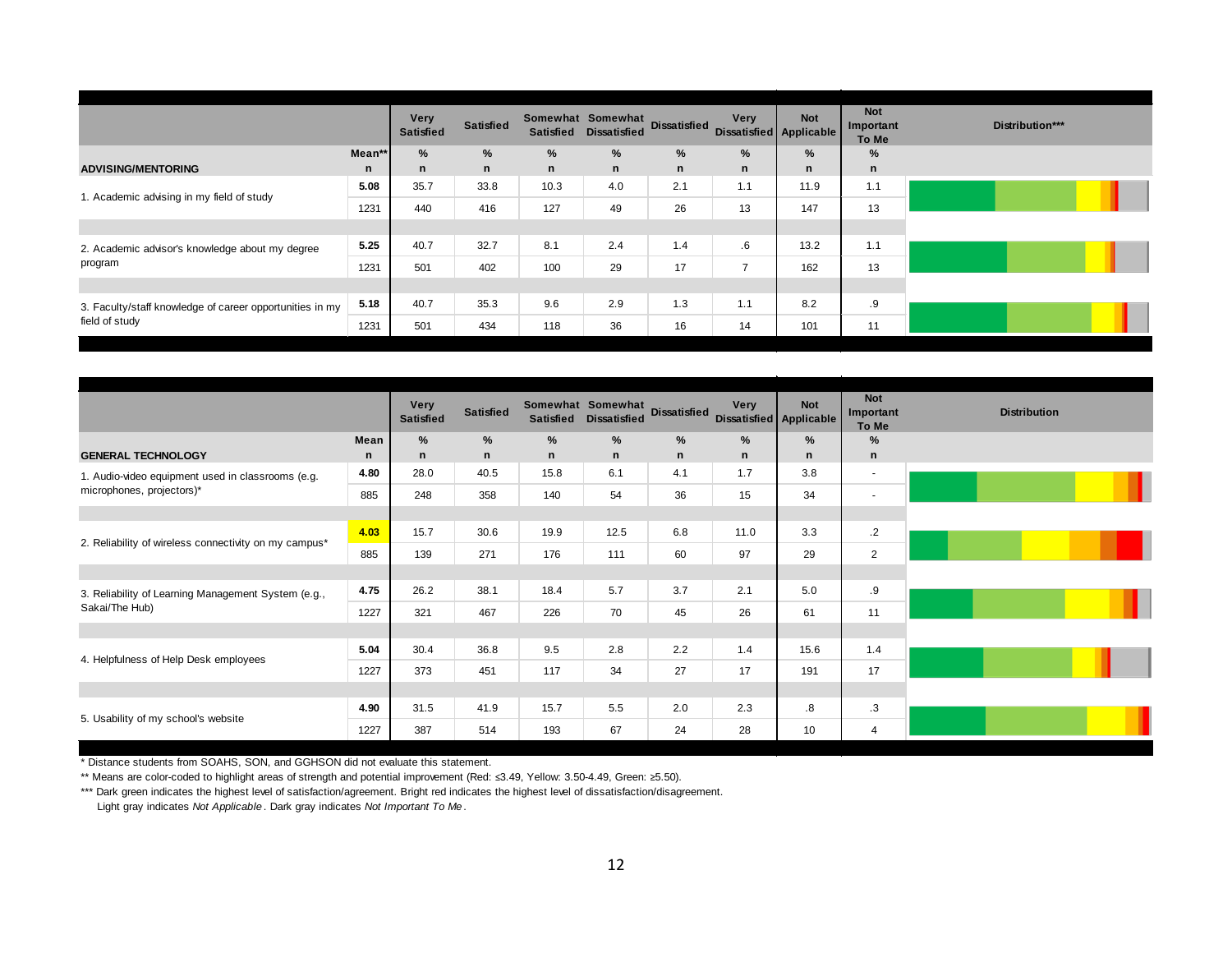|                                                   |        | <b>Very</b><br><b>Satisfied</b> | <b>Satisfied</b> | <b>Satisfied</b> | Somewhat Somewhat<br><b>Dissatisfied</b> | <b>Dissatisfied</b> | Very<br>Dissatisfied Applicable | <b>Not</b>   | <b>Not</b><br>Important<br>To Me | Distribution*** |
|---------------------------------------------------|--------|---------------------------------|------------------|------------------|------------------------------------------|---------------------|---------------------------------|--------------|----------------------------------|-----------------|
|                                                   | Mean** | %                               | %                | %                | %                                        | %                   | %                               | %            | %                                |                 |
| <b>ENVIRONMENT*</b>                               | n      | n                               | n                | $\mathbf n$      | n                                        | $\mathsf{n}$        | $\mathsf{n}$                    | $\mathsf{n}$ | $\mathsf{n}$                     |                 |
| 1. Cleanliness of campus buildings                | 5.59   | 62.9                            | 29.9             | 3.1              | .7                                       | $\cdot$             | $\cdot$                         | 2.9          | $\cdot$ 1                        |                 |
|                                                   | 943    | 593                             | 282              | 29               | $\overline{7}$                           | $\overline{2}$      | $\overline{2}$                  | 27           | $\overline{1}$                   |                 |
|                                                   |        |                                 |                  |                  |                                          |                     |                                 |              |                                  |                 |
| 2. Classroom environment (e.g. size, temperature, | 5.17   | 39.4                            | 39.1             | 13.4             | 2.8                                      | 1.3                 | $\cdot$ .2                      | 3.8          | $\blacksquare$                   |                 |
| maintenance)                                      | 943    | 372                             | 369              | 126              | 26                                       | 12                  | $\overline{2}$                  | 36           | $\overline{\phantom{a}}$         |                 |
|                                                   |        |                                 |                  |                  |                                          |                     |                                 |              |                                  |                 |
| 3. Quality of equipment in laboratory facilities  | 5.17   | 37.9                            | 37.2             | 12.0             | 2.7                                      | 1.2                 | $\cdot$ 4                       | 8.1          | 6.6                              |                 |
|                                                   | 943    | 357                             | 351              | 113              | 25                                       | 11                  | $\overline{4}$                  | 76           | 6                                |                 |
|                                                   |        |                                 |                  |                  |                                          |                     |                                 |              |                                  |                 |
|                                                   | 5.24   | 41.9                            | 40.4             | 8.6              | 2.5                                      | .7                  | .7                              | 4.7          | $\cdot$                          |                 |
| 4. Campus security                                | 943    | 395                             | 381              | 81               | 24                                       | $\overline{7}$      | $\overline{7}$                  | 44           | $\overline{4}$                   |                 |
|                                                   |        |                                 |                  |                  |                                          |                     |                                 |              |                                  |                 |
|                                                   | 4.52   | 25.2                            | 32.6             | 18.9             | 10.1                                     | 4.9                 | 4.3                             | 3.7          | .3                               |                 |
| 5. Parking availability                           | 943    | 238                             | 307              | 178              | 95                                       | 46                  | 41                              | 35           | 3                                |                 |

\* Distance students from SOAHS and SON did not evaluate this section.

\*\* Means are color-coded to highlight areas of strength and potential improvement (Red: ≤3.49, Yellow: 3.50-4.49, Green: ≥5.50).

\*\*\* Dark green indicates the highest level of satisfaction/agreement. Bright red indicates the highest level of dissatisfaction/disagreement.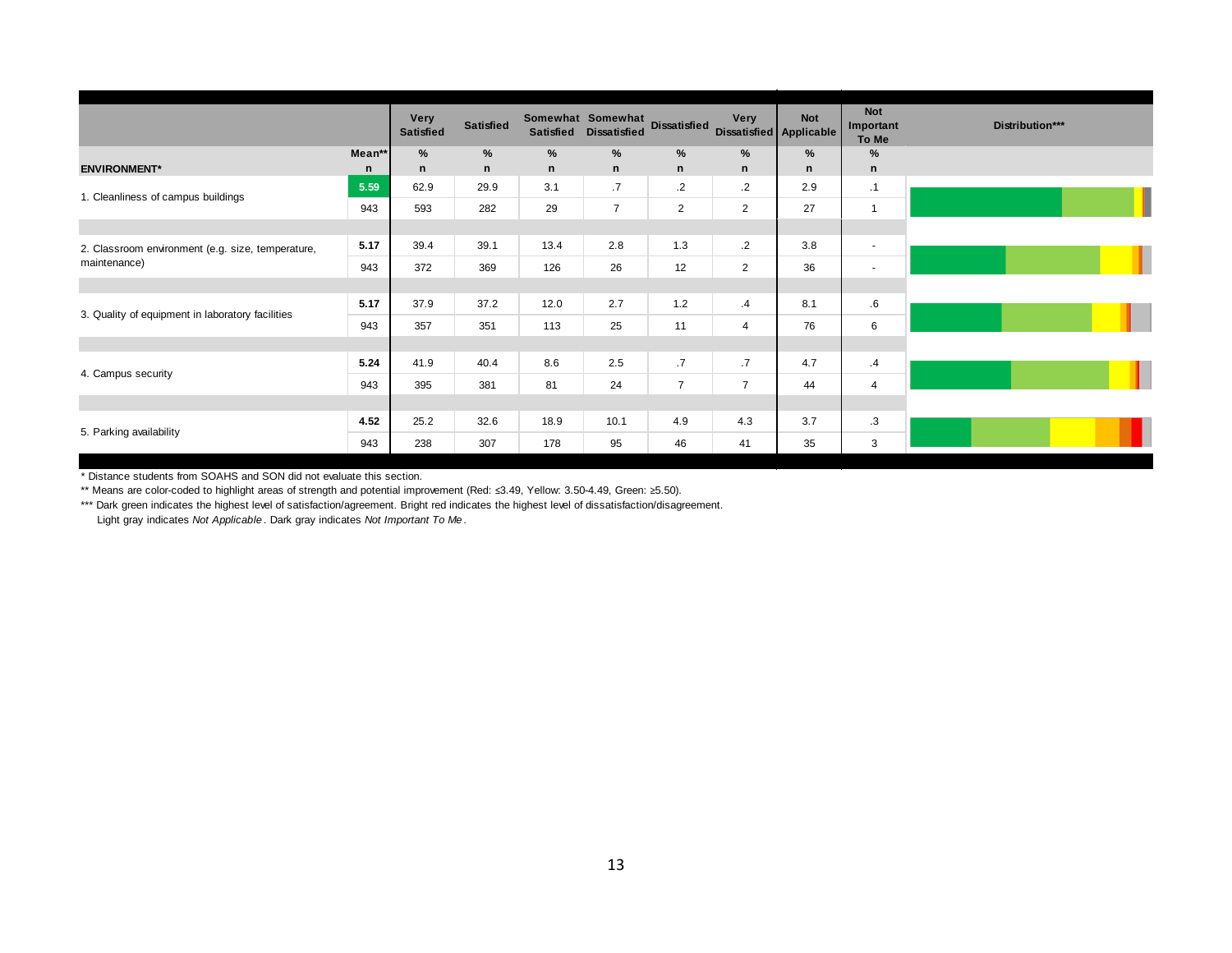|                                                                                                           |                                   | <b>Strongly</b><br>Agree | Agree             | Agree   | Somewhat Somewhat<br><b>Disagree</b> | <b>Disagree</b> | <b>Strongly</b><br><b>Disagree</b> | <b>Not</b><br>Applicable | <b>Not</b><br>Important<br>To Me | Distribution** |
|-----------------------------------------------------------------------------------------------------------|-----------------------------------|--------------------------|-------------------|---------|--------------------------------------|-----------------|------------------------------------|--------------------------|----------------------------------|----------------|
| <b>STUDENT LIFE</b>                                                                                       | Mean <sup>*</sup><br>$\mathsf{n}$ | %<br>$\mathsf{n}$        | %<br>$\mathsf{n}$ | %<br>n. | %<br>$\mathsf{n}$                    | %<br>n          | %<br>$\mathbf n$                   | %<br>$\mathbf n$         | %<br>$\mathsf{n}$                |                |
| 1. I am satisfied with the racial/ethnic diversity of the                                                 | 5.09                              | 32.8                     | 36.2              | 7.5     | 3.9                                  | 1.9             | 1.1                                | 7.7                      | 9.0                              |                |
| student body in my school.                                                                                | 1220                              | 400                      | 442               | 91      | 47                                   | 23              | 13                                 | 94                       | 110                              |                |
| 2. Students in my school are treated fairly and with                                                      | 5.23                              | 42.2                     | 39.0              | 6.9     | 2.5                                  | 1.6             | 1.0                                | 5.7                      | 1.0                              |                |
| respect regardless of their differences.                                                                  | 1220                              | 515                      | 476               | 84      | 31                                   | 20              | 12                                 | 70                       | 12                               |                |
| 3. I feel a sense of belonging to my school.                                                              | 5.07                              | 37.9                     | 38.1              | 12.8    | 2.8                                  | 2.1             | 1.6                                | 3.2                      | 1.5                              |                |
|                                                                                                           | 1220                              | 462                      | 465               | 156     | 34                                   | 26              | 20                                 | 39                       | 18                               |                |
| 4. I feel a sense of belonging to the TTUHSC                                                              | 4.98                              | 35.5                     | 36.0              | 14.3    | 4.0                                  | 2.5             | 2.0                                | 3.7                      | 2.0                              |                |
| community.                                                                                                | 1220                              | 433                      | 439               | 174     | 49                                   | 31              | 24                                 | 45                       | 25                               |                |
| 5. If I need to file a complaint against another student or<br>TTUHSC employee, I know where to find more | 4.42                              | 21.1                     | 31.3              | 15.9    | 8.6                                  | 8.3             | 3.8                                | 9.1                      | 2.0                              |                |
| information about this process.                                                                           | 1220                              | 257                      | 382               | 194     | 105                                  | 101             | 46                                 | 111                      | 24                               |                |
| 6. I know who represents my school and/or campus on                                                       | 4.66                              | 29.5                     | 29.5              | 11.8    | 4.9                                  | 7.7             | 3.6                                | 7.9                      | 5.1                              |                |
| the Student Government Association (SGA).                                                                 | 1220                              | 360                      | 360               | 144     | 60                                   | 94              | 44                                 | 96                       | 62                               |                |
| 7. I am aware of the activities sponsored by the Student                                                  | 4.65                              | 27.5                     | 28.6              | 15.9    | 5.4                                  | 6.8             | 2.7                                | 8.0                      | 5.1                              |                |
| Government Association (SGA).                                                                             | 1220                              | 335                      | 349               | 194     | 66                                   | 83              | 33                                 | 98                       | 62                               |                |
| 8. The Student Government Association (SGA)                                                               | 4.78                              | 26.6                     | 30.4              | 14.8    | 5.2                                  | 3.9             | 2.0                                | 11.3                     | 5.7                              |                |
| advocates for and represents student interests<br>effectively.                                            | 1220                              | 324                      | 371               | 181     | 64                                   | 47              | 25                                 | 138                      | 70                               |                |
| 9. I have sufficient opportunities to interact with students                                              | 4.14                              | 19.0                     | 21.1              | 17.1    | 11.9                                 | 9.3             | 5.7                                | 11.6                     | 4.2                              |                |
| from other TTUHSC schools (i.e., Medicine, Allied<br>Health, Nursing, Pharmacy, Biomedical Sciences).     | 1220                              | 232                      | 258               | 209     | 145                                  | 113             | 70                                 | 142                      | 51                               |                |
| 10. I have sufficient opportunities to learn about, from,                                                 | 4.38                              | 23.4                     | 27.0              | 16.8    | 10.1                                 | 7.6             | 4.8                                | 7.9                      | 2.5                              |                |
| and with students and/or practitioners from other<br>healthcare professions.                              | 1220                              | 286                      | 329               | 205     | 123                                  | 93              | 58                                 | 96                       | 30                               |                |

\*\* Dark green indicates the highest level of satisfaction/agreement. Bright red indicates the highest level of dissatisfaction/disagreement.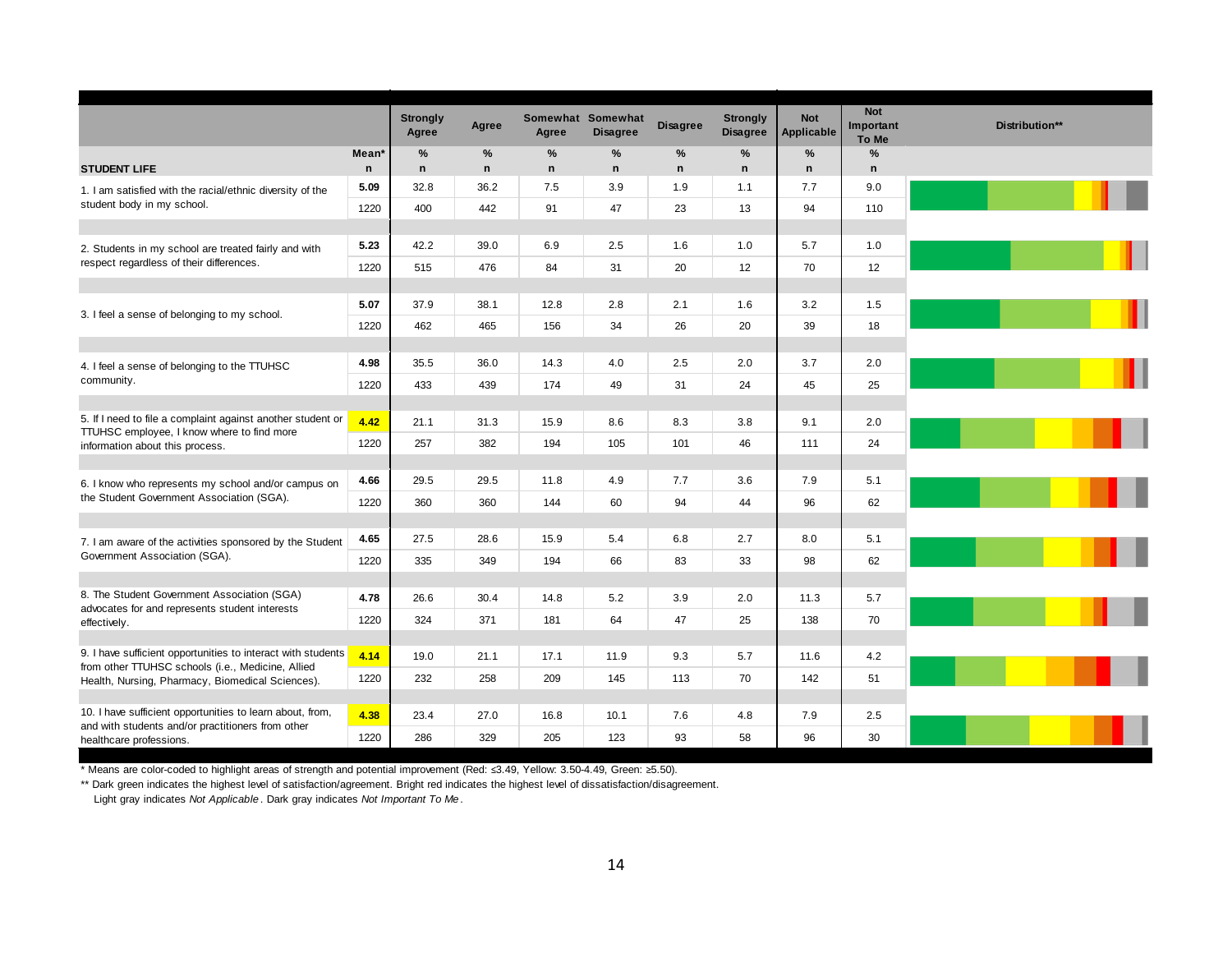|                                                                                                                   |             | <b>Strongly</b><br>Agree | Agree | Agree       | Somewhat Somewhat<br><b>Disagree</b> | <b>Disagree</b> | <b>Strongly</b><br><b>Disagree</b> | <b>Not</b><br><b>Applicable</b> | <b>Not</b><br>Important<br>To Me | Distribution** |
|-------------------------------------------------------------------------------------------------------------------|-------------|--------------------------|-------|-------------|--------------------------------------|-----------------|------------------------------------|---------------------------------|----------------------------------|----------------|
|                                                                                                                   | Mean*       | %                        | %     | %           | %                                    | %               | %                                  | %                               | %                                |                |
| <b>STUDENT LIFE (cont.)</b>                                                                                       | $\mathbf n$ | n                        | n     | $\mathbf n$ | $\mathsf{n}$                         | $\mathsf{n}$    | $\mathbf n$                        | $\mathsf{n}$                    | $\mathsf{n}$                     |                |
| 11. I know where to go to file a complaint against                                                                | 4.22        | 19.0                     | 31.1  | 15.9        | 10.0                                 | 13.0            | 4.2                                | 4.7                             | 2.1                              |                |
| another student or TTUHSC employee.                                                                               | 1217        | 231                      | 379   | 193         | 122                                  | 158             | 51                                 | 57                              | 26                               |                |
|                                                                                                                   |             |                          |       |             |                                      |                 |                                    |                                 |                                  |                |
| 12. I believe that any complaints I file against another<br>student or TTUHSC employee will be handled fairly and | 4.82        | 25.1                     | 41.5  | 14.7        | 4.4                                  | 2.4             | 2.7                                | 7.9                             | 1.4                              |                |
| promptly.                                                                                                         | 1217        | 305                      | 505   | 179         | 53                                   | 29              | 33                                 | 96                              | 17                               |                |
|                                                                                                                   |             |                          |       |             |                                      |                 |                                    |                                 |                                  |                |
| 13. I believe that I could report unethical activities by<br>another student or TTUHSC employee without fear of   | 4.81        | 26.1                     | 44.1  | 14.1        | 5.1                                  | 2.6             | 2.9                                | 3.9                             | 1.2                              |                |
| retaliation against me.                                                                                           | 1217        | 318                      | 537   | 172         | 62                                   | 32              | 35                                 | 47                              | 14                               |                |
|                                                                                                                   |             |                          |       |             |                                      |                 |                                    |                                 |                                  |                |
| 14. I know about available counseling services if I need<br>to talk to someone about dealing with unfamiliar or   | 4.70        | 25.1                     | 38.0  | 15.0        | 4.8                                  | 6.7             | 2.1                                | 5.9                             | 2.5                              |                |
| stressful situations in my life.                                                                                  | 1217        | 305                      | 463   | 182         | 59                                   | 81              | 25                                 | 72                              | 30                               |                |
|                                                                                                                   |             |                          |       |             |                                      |                 |                                    |                                 |                                  |                |
| 15. I am satisfied with the quality of instruction that I                                                         | 4.98        | 33.9                     | 42.5  | 14.8        | 4.7                                  | 1.6             | 1.7                                | .8                              | $\blacksquare$                   |                |
| receive at TTUHSC.                                                                                                | 1217        | 412                      | 517   | 180         | 57                                   | 20              | 21                                 | 10                              | $\sim$                           |                |
|                                                                                                                   |             |                          |       |             |                                      |                 |                                    |                                 |                                  |                |
| 16. I have adequate access to my instructors outside of                                                           | 5.20        | 42.4                     | 40.0  | 10.2        | 2.7                                  | 1.2             | 1.1                                | 2.2                             | $\cdot$ .2                       |                |
| class.                                                                                                            | 1217        | 516                      | 487   | 124         | 33                                   | 14              | 13                                 | 27                              | 3                                |                |
|                                                                                                                   |             |                          |       |             |                                      |                 |                                    |                                 |                                  |                |
| 17. My instructors are concerned about my academic                                                                | 5.18        | 44.9                     | 37.2  | 11.1        | 2.6                                  | 1.7             | 1.5                                | .9                              | $\cdot$ 1                        |                |
| success.                                                                                                          | 1217        | 546                      | 453   | 135         | 32                                   | 21              | 18                                 | 11                              | $\mathbf{1}$                     |                |
|                                                                                                                   |             |                          |       |             |                                      |                 |                                    |                                 |                                  |                |
| 18. My instructors care about my professional success.                                                            | 5.17        | 44.9                     | 37.6  | 9.9         | 3.1                                  | 1.9             | 1.6                                | 1.1                             | $\blacksquare$                   |                |
|                                                                                                                   | 1217        | 546                      | 457   | 120         | 38                                   | 23              | 20                                 | 13                              | $\sim$                           |                |
|                                                                                                                   |             |                          |       |             |                                      |                 |                                    |                                 |                                  |                |
| 19. I would recommend my degree program to a friend                                                               | 5.13        | 47.0                     | 34.1  | 9.8         | 3.8                                  | 1.9             | 2.7                                | .7                              | $\cdot$ 1                        |                |
| or family member.                                                                                                 | 1217        | 572                      | 415   | 119         | 46                                   | 23              | 33                                 | 8                               | $\overline{1}$                   |                |

\*\* Dark green indicates the highest level of satisfaction/agreement. Bright red indicates the highest level of dissatisfaction/disagreement.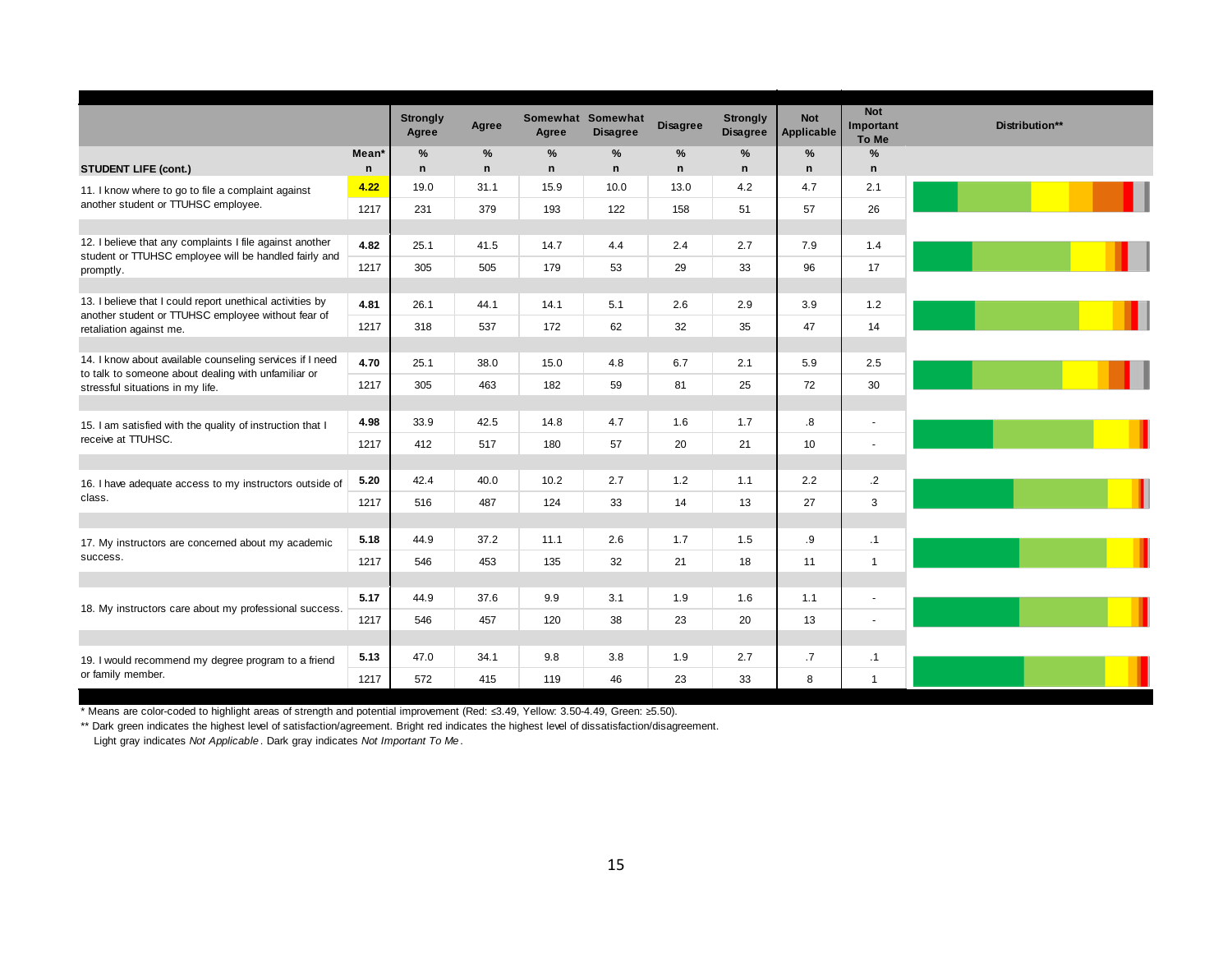# **APPENDIX B. RESULTS BY SCHOOL**

|                                                              |     | <b>GGHSON</b> |    | <b>GSBS</b> |    | <b>PLFSOM</b> |     | <b>SOAHS</b> |     | <b>SOM</b>  |     | <b>SON</b>  |     | <b>SOP</b>  |
|--------------------------------------------------------------|-----|---------------|----|-------------|----|---------------|-----|--------------|-----|-------------|-----|-------------|-----|-------------|
|                                                              |     | Mean*         |    | <b>Mean</b> |    | <b>Mean</b>   |     | <b>Mean</b>  |     | <b>Mean</b> |     | <b>Mean</b> |     | <b>Mean</b> |
|                                                              | .n, | $SD**$        | n  | <b>SD</b>   | n  | <b>SD</b>     | n   | <b>SD</b>    | n   | <b>SD</b>   | n   | <b>SD</b>   | n   | <b>SD</b>   |
|                                                              |     |               |    |             |    |               |     |              |     |             |     |             |     |             |
| <b>OVERALL SATISFACTION</b>                                  |     |               |    |             |    |               |     |              |     |             |     |             |     |             |
|                                                              | 35  | 4.83          | 51 | 4.88        | 98 | 5.20          | 338 | 5.22         | 183 | 4.90        | 347 | 5.29        | 216 | 4.55        |
| Overall, how satiesfied are you with your studies at TTUHSC? |     | 0.82          |    | 0.99        |    | 0.63          |     | 0.96         |     | 0.84        |     | 0.95        |     | 1.17        |

\* Means are color-coded to highlight areas of strength and potential improvement (Red: ≤3.49, Yellow: 3.50-4.49, Green: ≥5.50).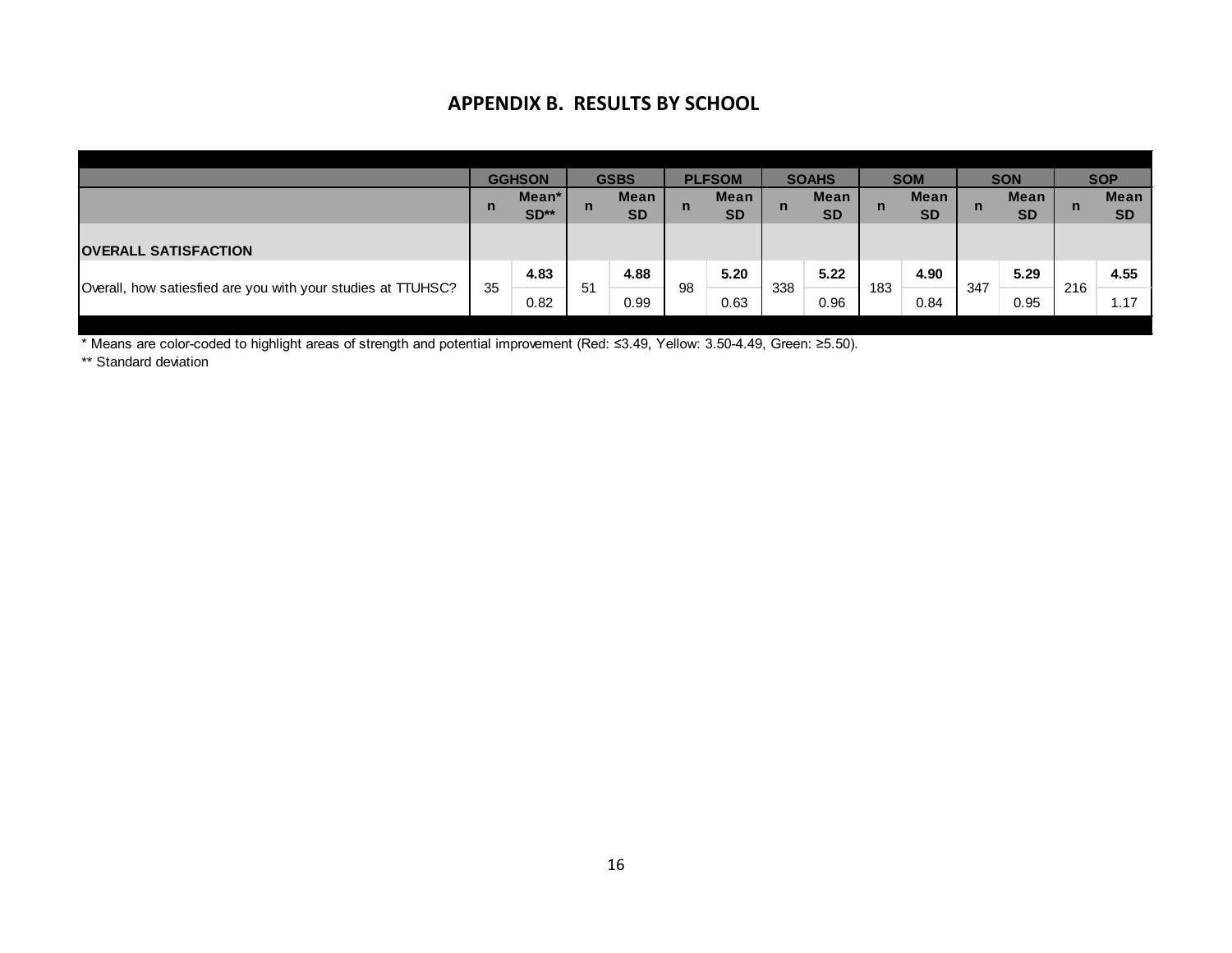|                                                                   |              | <b>GGHSON</b>               |             | <b>GSBS</b>              |             | <b>PLFSOM</b>            |             | <b>SOAHS</b>             |             | <b>SOM</b>               |             | <b>SON</b>               |             | <b>SOP</b>               |
|-------------------------------------------------------------------|--------------|-----------------------------|-------------|--------------------------|-------------|--------------------------|-------------|--------------------------|-------------|--------------------------|-------------|--------------------------|-------------|--------------------------|
|                                                                   | $\mathsf{n}$ | Mean <sup>*</sup><br>$SD**$ | $\mathbf n$ | <b>Mean</b><br><b>SD</b> | $\mathbf n$ | <b>Mean</b><br><b>SD</b> | $\mathbf n$ | <b>Mean</b><br><b>SD</b> | $\mathbf n$ | <b>Mean</b><br><b>SD</b> | $\mathbf n$ | <b>Mean</b><br><b>SD</b> | $\mathbf n$ | <b>Mean</b><br><b>SD</b> |
| <b>STUDENT SUPPORT SERVICES</b>                                   |              |                             |             |                          |             |                          |             |                          |             |                          |             |                          |             |                          |
|                                                                   | 27           | 5.04                        | 46          | 4.04                     | 82          | 4.39                     | 176         | 4.41                     | 142         | 4.31                     |             | 4.73                     | 162         | 4.40                     |
| 1. Information about student health insurance plans               |              | 0.81                        |             | 1.44                     |             | 1.26                     |             | 1.17                     |             | 1.17                     | 154         | 1.36                     |             | 1.18                     |
|                                                                   |              |                             |             |                          |             |                          |             |                          |             |                          |             |                          |             |                          |
|                                                                   | 26           | 4.88                        | 48          | 3.65                     | 81          | 3.84                     | 170         | 4.36                     | 138         | 4.25                     | 148         | 4.74                     | 159         | 4.31                     |
| 2. Options for student health insurance coverage                  |              | 0.99                        |             | 1.63                     |             | 1.54                     |             | 1.21                     |             | 1.18                     |             | 1.36                     |             | 1.22                     |
|                                                                   |              |                             |             |                          |             |                          |             |                          |             |                          |             |                          |             |                          |
| 3. Information about student health care providers in the         | 25           | 4.84                        | 48          | 4.10                     | 79          | 4.16                     | 181         | 4.29                     | 149         | 4.27                     | 150         | 4.69                     | 164         | 4.38                     |
| Inetwork                                                          |              | 0.80                        |             | 1.45                     |             | 1.28                     |             | 1.25                     |             | 1.16                     |             | 1.38                     |             | 1.26                     |
|                                                                   |              |                             |             |                          |             |                          |             |                          |             |                          |             |                          |             |                          |
| 4. Information about medical health services (e.g., visits to     | 26           | 4.77                        | 48          | 3.88                     | 85          | 4.28                     | 211         | 4.33                     | 163         | 4.40                     | 153         | 4.66                     | 180         | 4.52                     |
| family practice clinic)                                           |              | 0.86                        |             | 1.47                     |             | 1.21                     |             | 1.31                     |             | 1.20                     |             | 1.43                     |             | 1.14                     |
|                                                                   |              |                             |             |                          |             |                          |             |                          |             |                          |             |                          |             |                          |
| 5. Information about available counseling services (e.g., dealing | 29           | 4.41                        | 44          | 3.93                     | 85          | 4.51                     | 195         | 4.60                     | 153         | 4.75                     | 172         | 4.78                     | 181         | 4.59                     |
| with unfamiliar or stressful situations)                          |              | 1.24                        |             | 1.35                     |             | 1.16                     |             | 1.12                     |             | 1.07                     |             | 1.27                     |             | 1.17                     |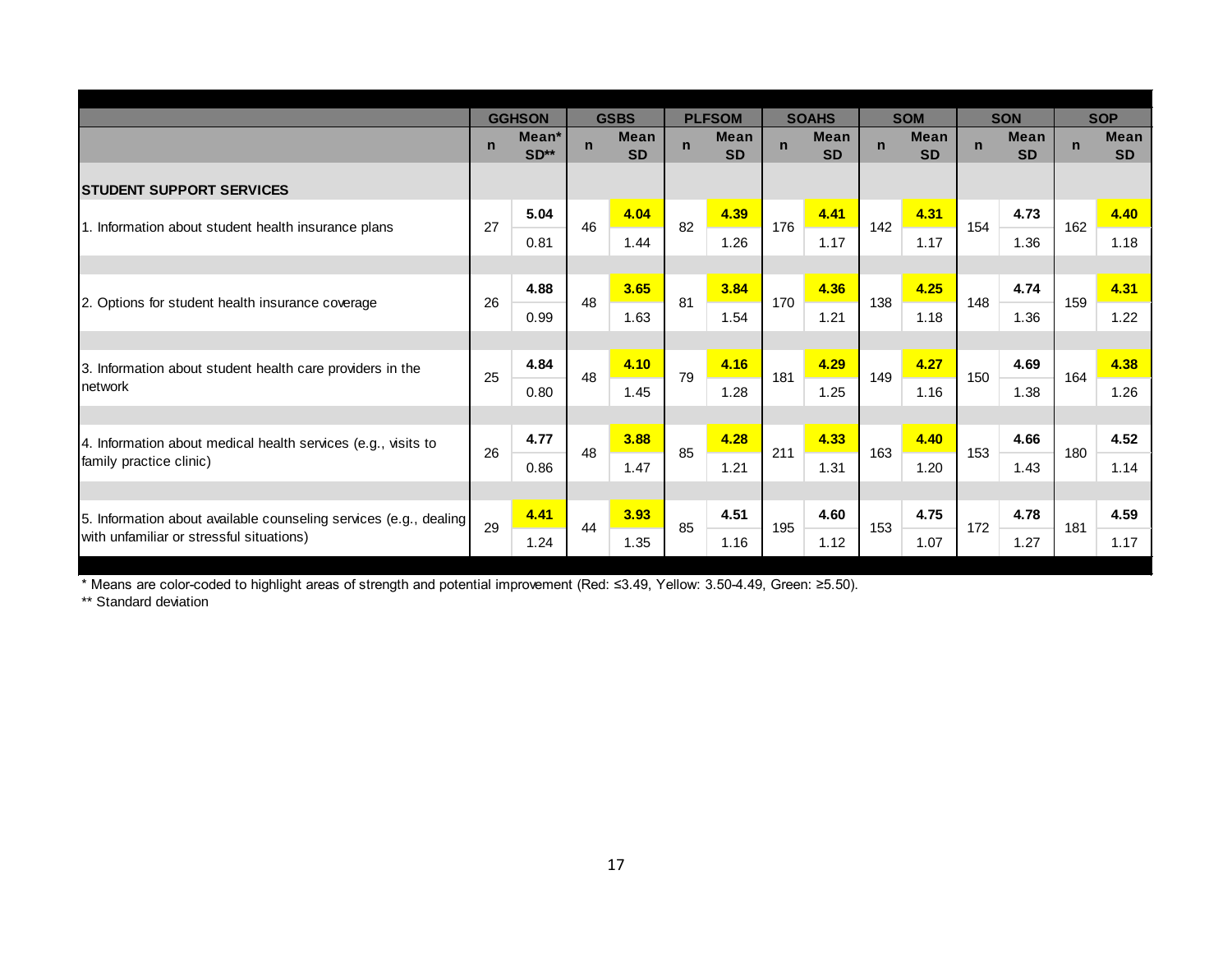|                                                   |             | <b>GGHSON</b>   |             | <b>GSBS</b>       |              | <b>PLFSOM</b>     |             | <b>SOAHS</b>             |              | <b>SOM</b>        |              | <b>SON</b>        |             | <b>SOP</b>        |
|---------------------------------------------------|-------------|-----------------|-------------|-------------------|--------------|-------------------|-------------|--------------------------|--------------|-------------------|--------------|-------------------|-------------|-------------------|
|                                                   | $\mathbf n$ | Mean*<br>$SD**$ | $\mathbf n$ | Mean<br><b>SD</b> | $\mathsf{n}$ | Mean<br><b>SD</b> | $\mathbf n$ | <b>Mean</b><br><b>SD</b> | $\mathsf{n}$ | Mean<br><b>SD</b> | $\mathsf{n}$ | Mean<br><b>SD</b> | $\mathbf n$ | Mean<br><b>SD</b> |
| <b>REGISTRAR</b>                                  |             |                 |             |                   |              |                   |             |                          |              |                   |              |                   |             |                   |
|                                                   | 31          | 5.26            | 44          | 5.14              | 87           | 5.44              | 292         | 5.17                     | 145          | 5.13              | 296          | 5.22              | 197         | 5.03              |
| 1. Helpfulness of employees in Registrar's office |             | 0.58            |             | 0.85              |              | 0.62              |             | 0.82                     |              | 0.70              |              | 0.83              |             | 1.01              |
|                                                   |             |                 |             |                   |              |                   |             |                          |              |                   |              |                   |             |                   |
|                                                   | 35          | 5.23            | 45          | 4.91              | 91           | 5.40              | 318         | 5.10                     | 154          | 5.02              | 322          | 5.20              | 209         | 4.79              |
| 2. Communication about the registration process   |             | 0.84            |             | 1.08              |              | 0.61              |             | 0.89                     |              | 0.79              |              | 0.84              |             | 1.24              |
|                                                   |             |                 |             |                   |              |                   |             |                          |              |                   |              |                   |             |                   |
|                                                   | 35          | 5.29            | 49          | 5.20              | 93           | 5.39              | 328         | 5.40                     | 155          | 5.22              | 330          | 5.35              | 213         | 4.58              |
| 3. Ease of registering for classes                |             | 0.71            |             | 0.87              |              | 0.63              |             | 0.89                     |              | 0.77              |              | 0.79              |             | 1.35              |
|                                                   |             |                 |             |                   |              |                   |             |                          |              |                   |              |                   |             |                   |
|                                                   | 24          | 5.25            | 29          | 5.28              | 62           | 5.47              | 197         | 5.24                     | 78           | 5.22              | 212          | 5.42              | 131         | 5.10              |
| 4. Wait time for receiving a requested transcript |             | 0.90            |             | 0.84              |              | 0.62              |             | 0.94                     |              | 0.75              |              | 0.75              |             | 0.96              |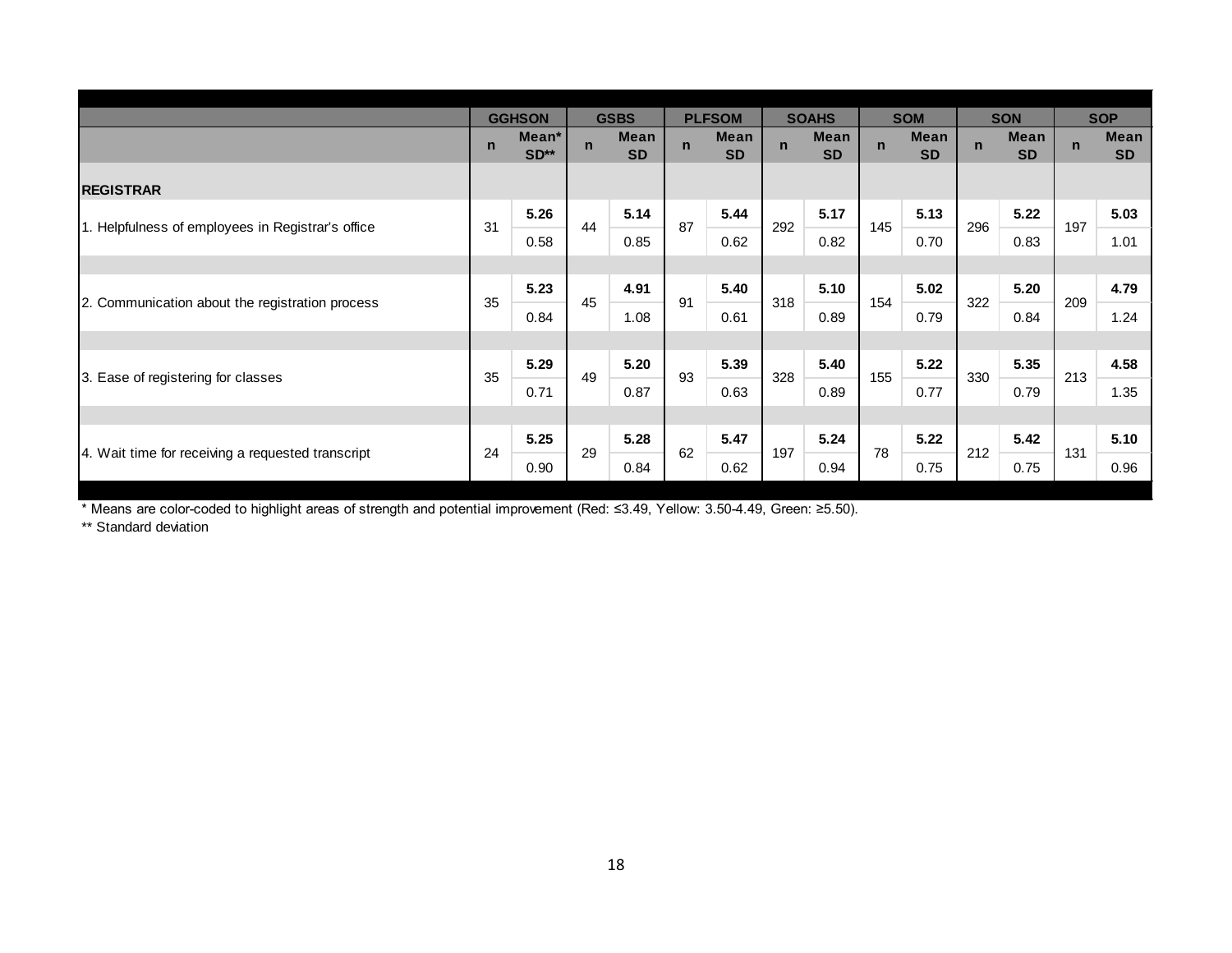|                                            |             | <b>GGHSON</b>   |             | <b>GSBS</b>              |             | <b>PLFSOM</b>     |             | <b>SOAHS</b>             |             | <b>SOM</b>        |             | <b>SON</b>        |             | <b>SOP</b>        |
|--------------------------------------------|-------------|-----------------|-------------|--------------------------|-------------|-------------------|-------------|--------------------------|-------------|-------------------|-------------|-------------------|-------------|-------------------|
|                                            | $\mathbf n$ | Mean*<br>$SD**$ | $\mathbf n$ | <b>Mean</b><br><b>SD</b> | $\mathbf n$ | Mean<br><b>SD</b> | $\mathbf n$ | <b>Mean</b><br><b>SD</b> | $\mathbf n$ | Mean<br><b>SD</b> | $\mathbf n$ | Mean<br><b>SD</b> | $\mathbf n$ | Mean<br><b>SD</b> |
| <b>FINANCIAL AID</b>                       |             |                 |             |                          |             |                   |             |                          |             |                   |             |                   |             |                   |
| 1. Helpfulness of Financial Aid employees  | 31          | 5.13            | 38          | 5.16                     | 86          | 5.48              | 253         | 5.21                     | 155         | 5.35              | 269         | 5.33              | 194         | 5.17              |
|                                            |             | 0.92            |             | 1.05                     |             | 0.68              |             | 0.92                     |             | 0.76              |             | 0.86              |             | 0.89              |
|                                            |             |                 |             |                          |             |                   |             |                          |             |                   |             |                   |             |                   |
|                                            |             | 4.97            | 40          | 5.03                     | 87          | 5.33              | 273         | 4.86                     | 163         | 4.91              | 291         | 5.04              | 202         | 4.91              |
| 2. My awareness of financial aid options   | 31          | 0.91            |             | 1.00                     |             | 0.74              |             | 1.12                     |             | 1.01              |             | 1.05              |             | 0.99              |
|                                            |             |                 |             |                          |             |                   |             |                          |             |                   |             |                   |             |                   |
|                                            |             | 4.84            | 37          | 5.24                     | 85          | 5.34              |             | 4.95                     |             | 5.06              | 274         | 5.14              | 200         | 5.08              |
| 3. Efficiency of the financial aid process | 31          | 1.10            |             | 0.83                     |             | 0.70              | 258         | 1.11                     | 160         | 0.88              |             | 1.00              |             | 0.87              |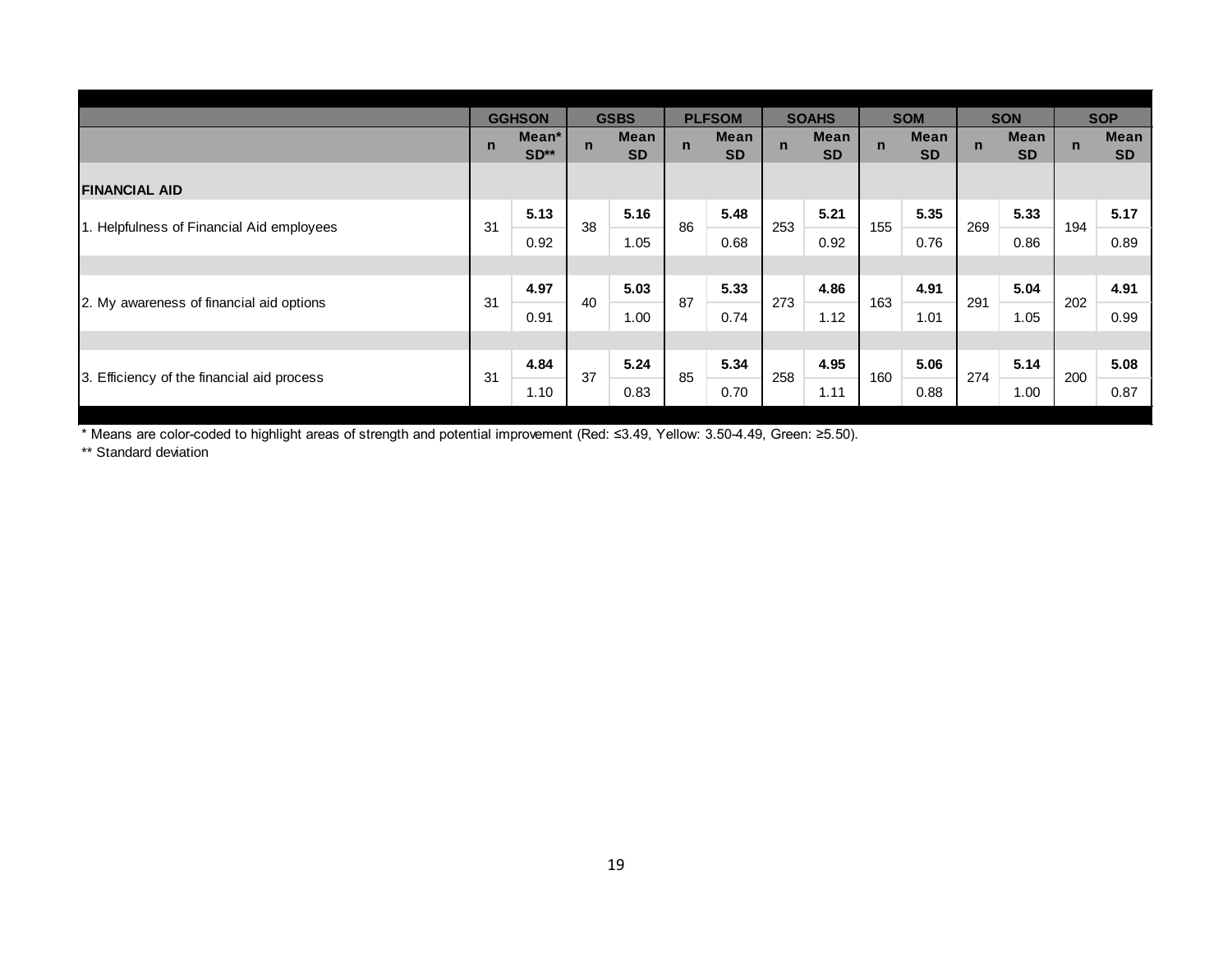Prior to the following section, each respondent was asked if his/her school offers adequate assistance with issues related to Student Affairs. *Figure 5* illustrates the percent of respondents who indicated *Yes* in 2010-2011, 2011-2012, and 2012-2013 for all schools except the Gayle Greve Hunt School of Nursing, which has scores only for the two most recent academic years.

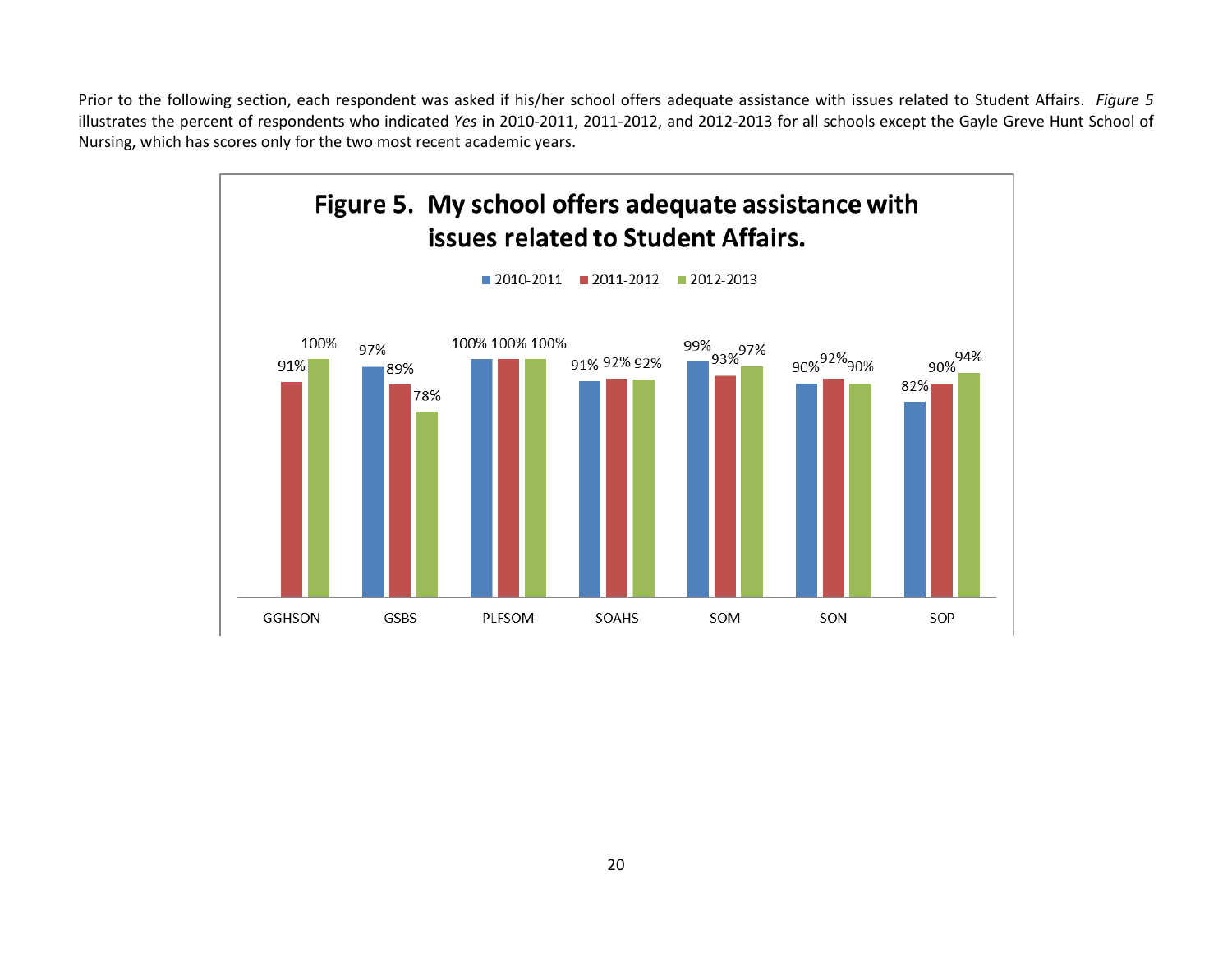|                                                                  |             | <b>GGHSON</b>     |              | <b>GSBS</b>       |             | <b>PLFSOM</b>     |             | <b>SOAHS</b>      |             | <b>SOM</b>        |              | <b>SON</b>               |             | <b>SOP</b>               |
|------------------------------------------------------------------|-------------|-------------------|--------------|-------------------|-------------|-------------------|-------------|-------------------|-------------|-------------------|--------------|--------------------------|-------------|--------------------------|
|                                                                  | $\mathbf n$ | Mean**<br>$SD***$ | $\mathsf{n}$ | Mean<br><b>SD</b> | $\mathbf n$ | Mean<br><b>SD</b> | $\mathbf n$ | Mean<br><b>SD</b> | $\mathbf n$ | Mean<br><b>SD</b> | $\mathsf{n}$ | <b>Mean</b><br><b>SD</b> | $\mathbf n$ | <b>Mean</b><br><b>SD</b> |
| <b>STUDENT AFFAIRS</b>                                           |             |                   |              |                   |             |                   |             |                   |             |                   |              |                          |             |                          |
| 1. Helpfulness of office employees in the Student Affairs office | 32          | 5.63              | 41           | 4.85              | 97          | 5.87              | 233         | 5.28              | 173         | 5.65              | 228          | 5.27                     | 206         | 5.34                     |
| or of the Student Affairs liaison for your specific school       |             | 0.55              |              | 1.35              |             | 0.37              |             | 0.78              |             | 0.71              |              | 0.84                     |             | 0.99                     |
|                                                                  |             |                   |              |                   |             |                   |             |                   |             |                   |              |                          |             |                          |
|                                                                  | 32          | 5.59              | 41           | 4.93              | 97          | 5.84              | 231         | 5.24              | 173         | 5.57              | 227          | 5.18                     | 204         | 5.26                     |
| 2. Wait time for services and/or responses                       |             | 0.61              |              | 1.23              |             | 0.40              |             | 0.80              |             | 0.69              |              | 0.91                     |             | 0.95                     |
|                                                                  |             |                   |              |                   |             |                   |             |                   |             |                   |              |                          |             |                          |
|                                                                  |             | $\blacksquare$    | 22           | 5.05              | 54          | 5.81              | 105         | 5.23              | 93          | 5.55              | 64           | 5.27                     | 149         | 5.07                     |
| 3. Assistance in transitioning to a regional campus*             |             | ٠                 |              | 1.13              |             | 0.44              |             | 0.79              |             | 0.85              |              | 0.95                     |             | 1.14                     |

\*\* Means are color-coded to highlight areas of strength and potential improvement (Red: ≤3.49, Yellow: 3.50-4.49, Green: ≥5.50).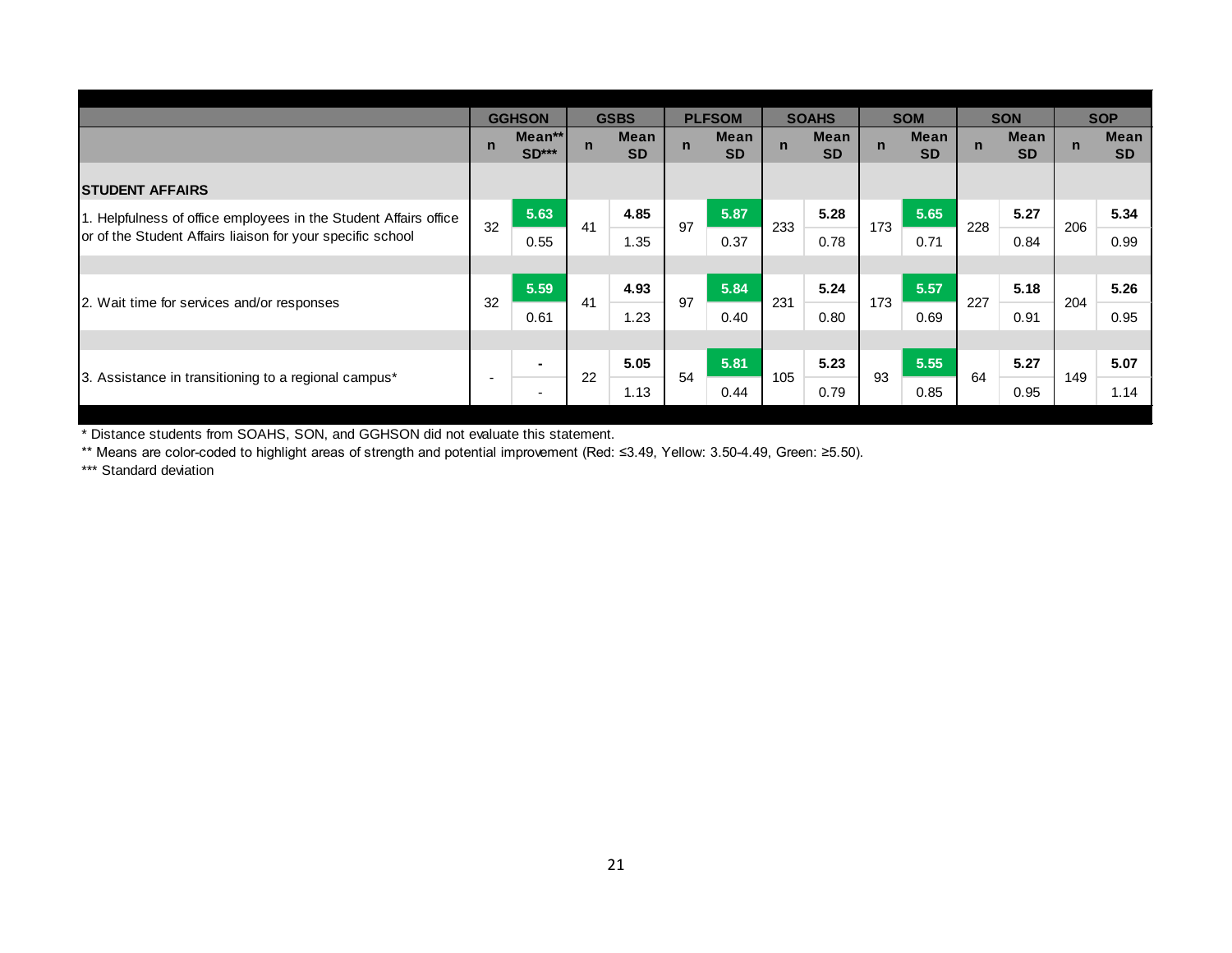|                                                       |             | <b>GGHSON</b>   |             | <b>GSBS</b>       |             | <b>PLFSOM</b>     |             | <b>SOAHS</b>             |              | <b>SOM</b>        |             | <b>SON</b>               |             | <b>SOP</b>        |
|-------------------------------------------------------|-------------|-----------------|-------------|-------------------|-------------|-------------------|-------------|--------------------------|--------------|-------------------|-------------|--------------------------|-------------|-------------------|
|                                                       | $\mathbf n$ | Mean*<br>$SD**$ | $\mathbf n$ | Mean<br><b>SD</b> | $\mathbf n$ | Mean<br><b>SD</b> | $\mathbf n$ | <b>Mean</b><br><b>SD</b> | $\mathsf{n}$ | Mean<br><b>SD</b> | $\mathbf n$ | <b>Mean</b><br><b>SD</b> | $\mathbf n$ | Mean<br><b>SD</b> |
| <b>STUDENT BUSINESS SERVICES</b>                      |             |                 |             |                   |             |                   |             |                          |              |                   |             |                          |             |                   |
|                                                       | 30          | 5.20            | 40          | 5.30              | 71          | 5.39              | 267         | 5.13                     | 140          | 5.05              | 282         | 5.24                     | 186         | 5.12              |
| 1. Helpfulness of Student Business Services employees |             | 1.03            |             | 0.94              |             | 0.73              |             | 0.94                     |              | 0.84              |             | 0.79                     |             | 0.87              |
|                                                       |             |                 |             |                   |             |                   |             |                          |              |                   |             |                          |             |                   |
| 2. Wait time for services and/or responses            | 30          | 5.13            | 41          | 5.24              | 73          | 5.34              | 266         | 5.09                     | 137          | 5.06              | 277         | 5.25                     | 185         | 5.10              |
|                                                       |             | 1.04            |             | 0.89              |             | 0.79              |             | 0.96                     |              | 0.86              |             | 0.79                     |             | 0.86              |
|                                                       |             |                 |             |                   |             |                   |             |                          |              |                   |             |                          |             |                   |
| 3. Usefulness of Student Business Services website    | 30          | 5.17            | 41          | 5.15              | 73          | 5.26              | 274         | 4.96                     | 132          | 4.88              | 289         | 5.18                     | 184         | 5.07              |
|                                                       |             | 0.83            |             | 0.96              |             | 0.82              |             | 1.03                     |              | 0.95              |             | 0.84                     |             | 0.88              |
|                                                       |             |                 |             |                   |             |                   |             |                          |              |                   |             |                          |             |                   |
|                                                       | 32          | 5.22            |             | 4.87              | 79          | 5.25              |             | 4.93                     |              | 4.81              |             | 5.14                     |             | 5.08              |
| 4. Clarity of your online account statement           |             | 0.75            | 46          | 1.24              |             | 0.81              | 305         | 1.09                     | 154          | 1.07              | 314         | 1.02                     | 198         | 0.88              |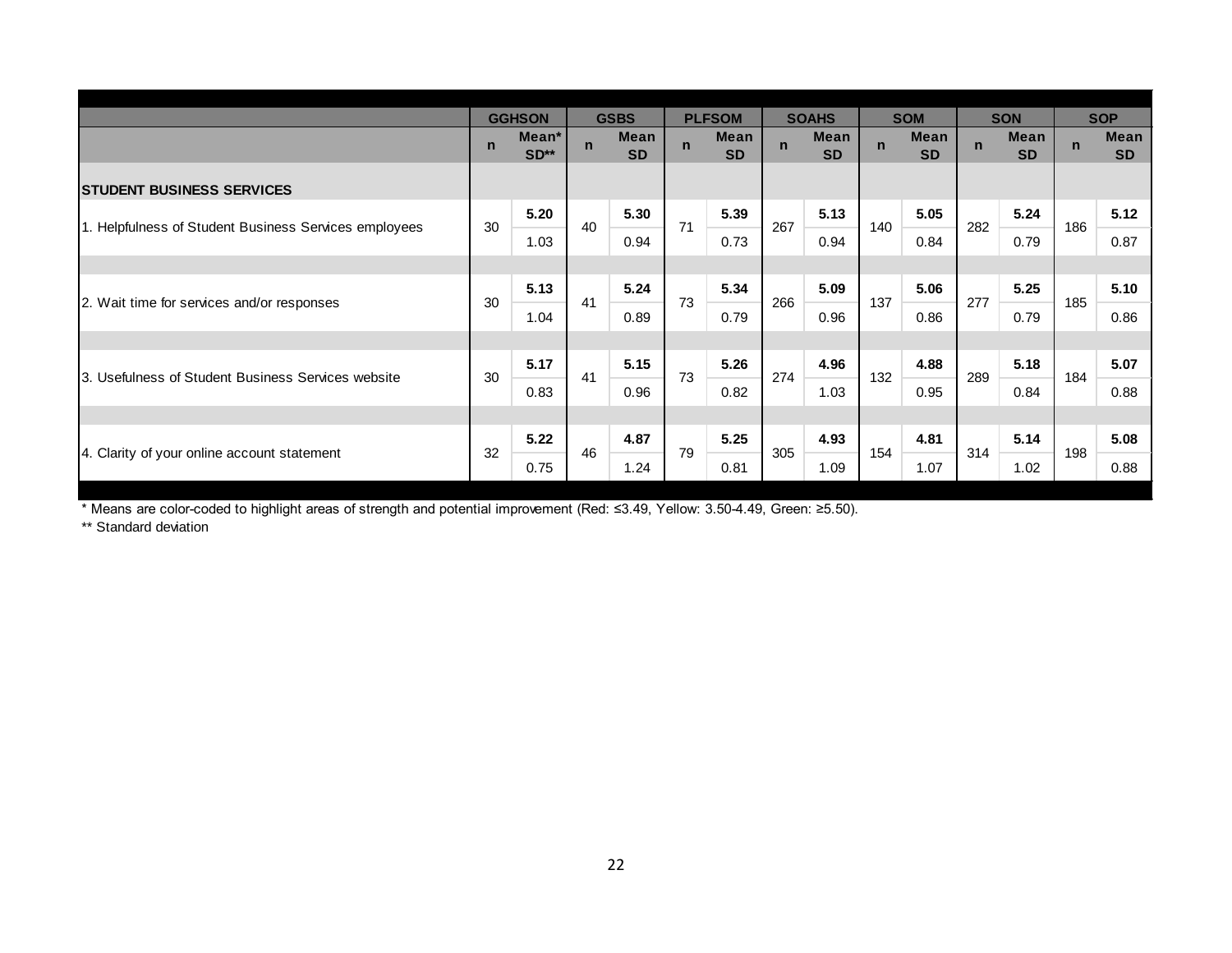|                                                                           |             | <b>GGHSON</b>     |             | <b>GSBS</b>              |             | <b>PLFSOM</b>            |             | <b>SOAHS</b>             |             | <b>SOM</b>               |             | <b>SON</b>               |             | <b>SOP</b>               |
|---------------------------------------------------------------------------|-------------|-------------------|-------------|--------------------------|-------------|--------------------------|-------------|--------------------------|-------------|--------------------------|-------------|--------------------------|-------------|--------------------------|
|                                                                           | $\mathbf n$ | Mean**<br>$SD***$ | $\mathbf n$ | <b>Mean</b><br><b>SD</b> | $\mathbf n$ | <b>Mean</b><br><b>SD</b> | $\mathbf n$ | <b>Mean</b><br><b>SD</b> | $\mathbf n$ | <b>Mean</b><br><b>SD</b> | $\mathbf n$ | <b>Mean</b><br><b>SD</b> | $\mathbf n$ | <b>Mean</b><br><b>SD</b> |
| <b>LIBRARY RESOURCES</b>                                                  |             |                   |             |                          |             |                          |             |                          |             |                          |             |                          |             |                          |
|                                                                           | 26          | 5.42              | 47          | 5.51                     | 90          | 5.48                     | 220         | 5.41                     | 158         | 5.29                     | 264         | 5.48                     | 118         | 5.18                     |
| 1. Helpfulness of librarians                                              |             | 0.70              |             | 0.86                     |             | 0.62                     |             | 0.68                     |             | 0.79                     |             | 0.73                     |             | 0.93                     |
|                                                                           |             |                   |             |                          |             |                          |             |                          |             |                          |             |                          |             |                          |
| 2. Hours of operation*                                                    |             | $\blacksquare$    | 46          | 4.93                     | 94          | 5.10                     | 192         | 5.05                     | 164         | 4.14                     | 106         | 5.16                     | 115         | 4.88                     |
|                                                                           |             | $\blacksquare$    |             | 1.12                     |             | 0.98                     |             | 1.07                     |             | 1.52                     |             | 0.91                     |             | 1.11                     |
|                                                                           |             |                   |             |                          |             |                          |             |                          |             |                          |             |                          |             |                          |
| 3. Study facilities available in the library*                             |             | $\blacksquare$    | 48          | 5.10                     | 95          | 4.91                     | 192         | 5.07                     | 165         | 4.49                     | 99          | 5.27                     | 125         | 4.56                     |
|                                                                           |             | $\blacksquare$    |             | 0.99                     |             | 1.16                     |             | 1.05                     |             | 1.32                     |             | 0.84                     |             | 1.39                     |
|                                                                           |             |                   |             |                          |             |                          |             |                          |             |                          |             |                          |             |                          |
| 4. Accessibility of onsite library resources (e.g. books, journals        |             | $\blacksquare$    | 46          | 5.17                     | 92          | 5.15                     | 195         | 5.21                     | 154         | 5.08                     | 97          | 5.28                     | 154         | 4.87                     |
| in library)*                                                              |             | $\blacksquare$    |             | 1.12                     |             | 1.12                     |             | 0.84                     |             | 0.87                     |             | 0.93                     |             | 1.20                     |
|                                                                           |             |                   |             |                          |             |                          |             |                          |             |                          |             |                          |             |                          |
| 5. Accessibility of <b>online</b> library resources (e.g. books, journals | 29          | 5.24              | 49          | 5.10                     | 92          | 4.86                     | 306         | 5.20                     | 167         | 5.03                     | 323         | 5.48                     | 201         | 5.22                     |
| online)                                                                   |             | 0.79              |             | 1.03                     |             | 1.38                     |             | 0.87                     |             | 0.94                     |             | 0.75                     |             | 0.87                     |
|                                                                           |             |                   |             |                          |             |                          |             |                          |             |                          |             |                          |             |                          |
| 6. Accessibility of search software (e.g. OVID, Micromedex,               | 29          | 5.24              | 40          | 5.23                     | 88          | 4.84                     | 257         | 5.13                     | 162         | 5.12                     | 316         | 5.45                     | 202         | 5.31                     |
| MD Consult)                                                               |             | 0.79              |             | 0.83                     |             | 1.38                     |             | 0.89                     |             | 0.88                     |             | 0.81                     |             | 0.86                     |

\*\* Means are color-coded to highlight areas of strength and potential improvement (Red: ≤3.49, Yellow: 3.50-4.49, Green: ≥5.50).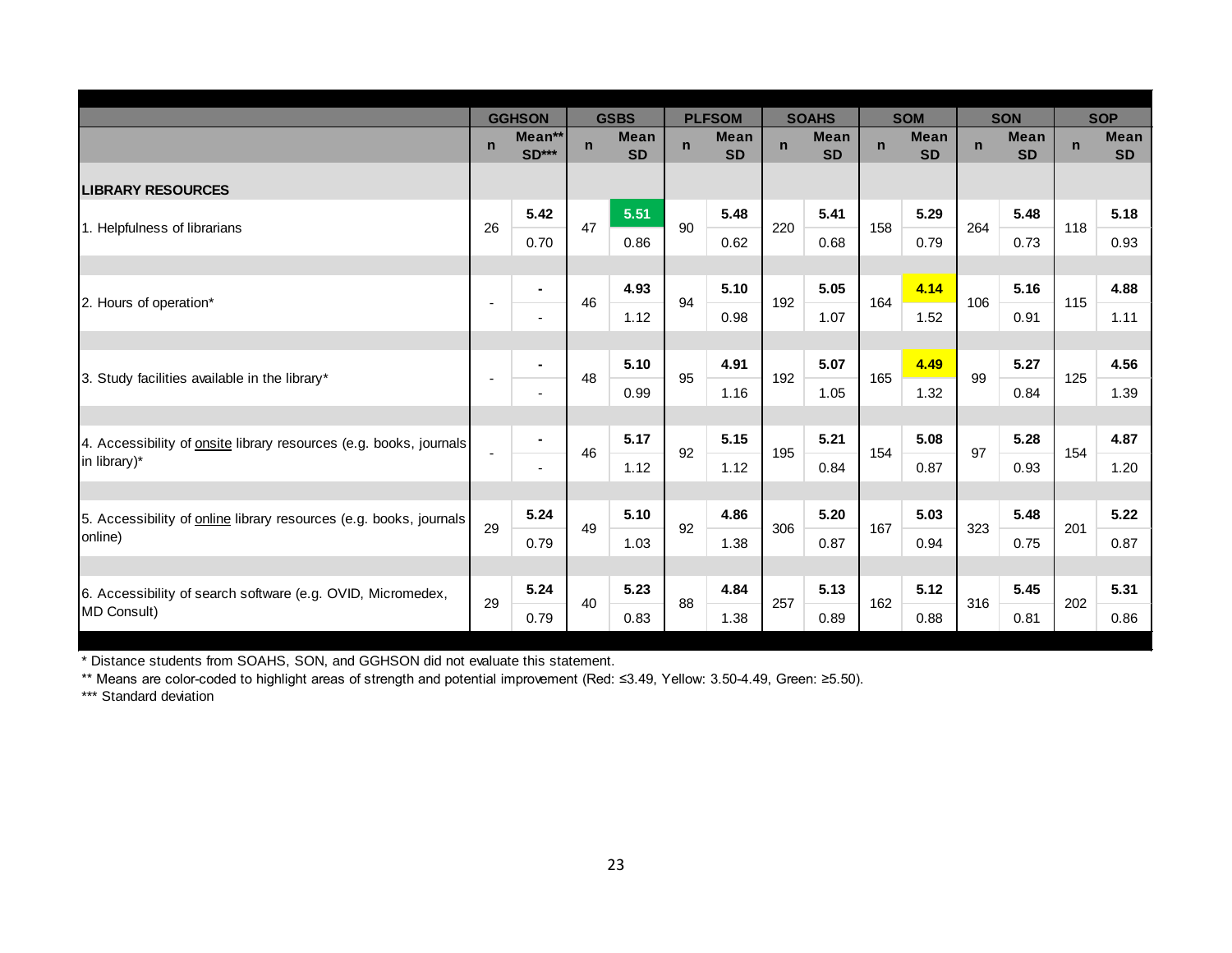|                                                                   |              | <b>GGHSON</b>             |              | <b>GSBS</b>       |             | <b>PLFSOM</b>     |             | <b>SOAHS</b>      |             | <b>SOM</b>               |             | <b>SON</b>        |             | <b>SOP</b>        |
|-------------------------------------------------------------------|--------------|---------------------------|--------------|-------------------|-------------|-------------------|-------------|-------------------|-------------|--------------------------|-------------|-------------------|-------------|-------------------|
|                                                                   | $\mathsf{n}$ | Mean <sup>*</sup><br>SD** | $\mathsf{n}$ | Mean<br><b>SD</b> | $\mathbf n$ | Mean<br><b>SD</b> | $\mathbf n$ | Mean<br><b>SD</b> | $\mathbf n$ | <b>Mean</b><br><b>SD</b> | $\mathbf n$ | Mean<br><b>SD</b> | $\mathbf n$ | Mean<br><b>SD</b> |
| <b>ADVISING/MENTORING</b>                                         |              |                           |              |                   |             |                   |             |                   |             |                          |             |                   |             |                   |
|                                                                   | 30           | 5.27                      | 50           | 4.76              | 91          | 4.92              | 304         | 5.28              | 149         | 4.79                     | 282         | 5.23              | 165         | 4.87              |
| 1. Academic advising in my field of study                         |              | 0.83                      |              | 1.49              |             | 1.10              |             | 0.91              |             | 1.15                     |             | 0.97              |             | 1.10              |
|                                                                   |              |                           |              |                   |             |                   |             |                   |             |                          |             |                   |             |                   |
|                                                                   | 30           | 5.53                      | 49           | 5.16              | 89          | 4.97              | 304         | 5.42              |             | 5.04                     | 280         | 5.35              | 160         | 5.07              |
| 2. Academic advisor's knowledge about my degree program           |              | 0.78                      |              | 1.14              |             | 1.04              |             | 0.86              | 144         | 0.96                     |             | 0.82              |             | 1.01              |
|                                                                   |              |                           |              |                   |             |                   |             |                   |             |                          |             |                   |             |                   |
| 3. Faculty/staff knowledge of career opportunities in my field of | 30           | 5.43                      | 50           | 4.32              | 93          | 5.05              | 306         | 5.38              | 153         | 4.93                     | 292         | 5.35              | 195         | 5.07              |
| study                                                             |              | 0.82                      |              | 1.71              |             | 0.96              |             | 0.88              |             | 1.06                     |             | 0.82              |             | 0.94              |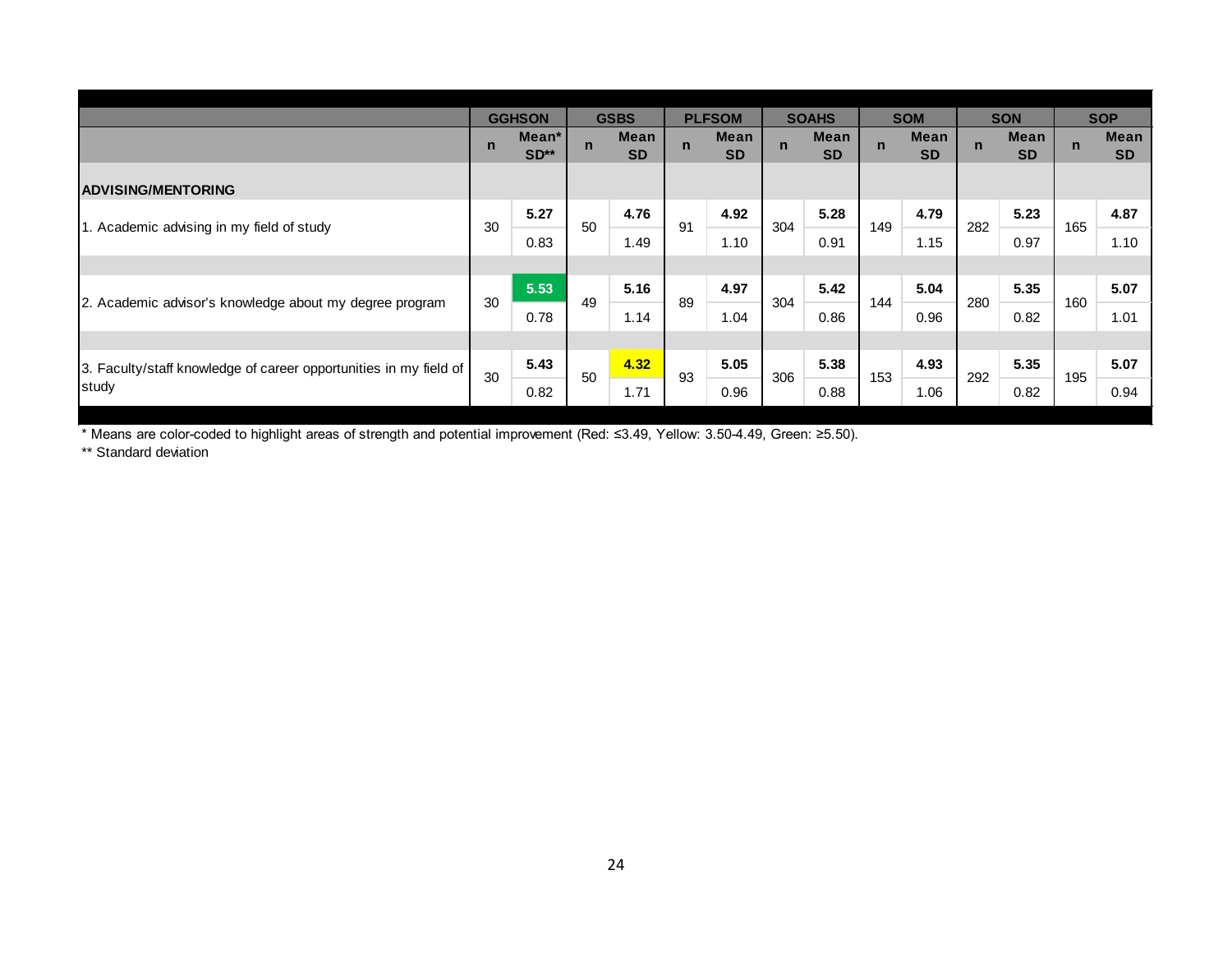|                                                               |             | <b>GGHSON</b>            |             | <b>GSBS</b>              |             | <b>PLFSOM</b>            |             | <b>SOAHS</b>             |              | <b>SOM</b>               |             | <b>SON</b>               |             | <b>SOP</b>               |
|---------------------------------------------------------------|-------------|--------------------------|-------------|--------------------------|-------------|--------------------------|-------------|--------------------------|--------------|--------------------------|-------------|--------------------------|-------------|--------------------------|
|                                                               | $\mathbf n$ | Mean**<br>SD**           | $\mathbf n$ | <b>Mean</b><br><b>SD</b> | $\mathbf n$ | <b>Mean</b><br><b>SD</b> | $\mathbf n$ | <b>Mean</b><br><b>SD</b> | $\mathsf{n}$ | <b>Mean</b><br><b>SD</b> | $\mathbf n$ | <b>Mean</b><br><b>SD</b> | $\mathbf n$ | <b>Mean</b><br><b>SD</b> |
| <b>GENERAL TECHNOLOGY</b>                                     |             |                          |             |                          |             |                          |             |                          |              |                          |             |                          |             |                          |
| 1. Audio-video equipment used in classrooms (e.g.             |             | $\sim$                   |             | 5.08                     | 96          | 4.78                     |             | 4.99                     |              | 4.60                     |             | 5.42                     |             | 4.40                     |
| microphones, projectors)*                                     |             | ٠                        | 50          | 0.92                     |             | 1.24                     | 224         | 1.12                     | 169          | 1.20                     | 104         | 0.68                     | 208         | 1.17                     |
|                                                               |             |                          |             |                          |             |                          |             |                          |              |                          |             |                          |             |                          |
|                                                               |             | $\blacksquare$           | 50          | 4.24                     | 97          | 3.86                     | 225         | 4.31                     | 171          | 3.68                     | 105         | 4.67                     | 206         | 3.73                     |
| 2. Reliability of wireless connectivity on my campus*         |             | $\overline{\phantom{a}}$ |             | 1.68                     |             | 1.58                     |             | 1.39                     |              | 1.53                     |             | 1.48                     |             | 1.57                     |
|                                                               |             |                          |             |                          |             |                          |             |                          |              |                          |             |                          |             |                          |
| 3. Reliability of Learning Management System (e.g., Sakai/The | 26          | 5.27                     | 45          | 4.60                     | 66          | 4.50                     | 323         | 4.95                     | 167          | 4.44                     | 320         | 5.10                     | 208         | 4.22                     |
| Hub)                                                          |             | 0.53                     |             | 1.37                     |             | 1.45                     |             | 1.00                     |              | 1.10                     |             | 1.02                     |             | 1.31                     |
|                                                               |             |                          |             |                          |             |                          |             |                          |              |                          |             |                          |             |                          |
| 4. Helpfulness of Help Desk employees                         | 30          | 5.37                     | 42          | 5.12                     | 88          | 4.42                     | 259         | 5.25                     | 139          | 4.87                     | 287         | 5.41                     | 174         | 4.47                     |
|                                                               |             | 0.56                     |             | 0.94                     |             | 1.51                     |             | 0.77                     |              | 0.95                     |             | 0.71                     |             | 1.38                     |
|                                                               |             |                          |             |                          |             |                          |             |                          |              |                          |             |                          |             |                          |
| 5. Usability of my school's website                           | 35          | 5.20                     | 49          | 4.69                     | 96          | 4.10                     | 327         | 5.03                     | 170          | 4.52                     | 328         | 5.26                     | 208         | 4.79                     |
|                                                               |             | 0.72                     |             | 1.29                     |             | 1.51                     |             | 1.02                     |              | 1.16                     |             | 0.88                     |             | 1.04                     |

\*\* Means are color-coded to highlight areas of strength and potential improvement (Red: ≤3.49, Yellow: 3.50-4.49, Green: ≥5.50).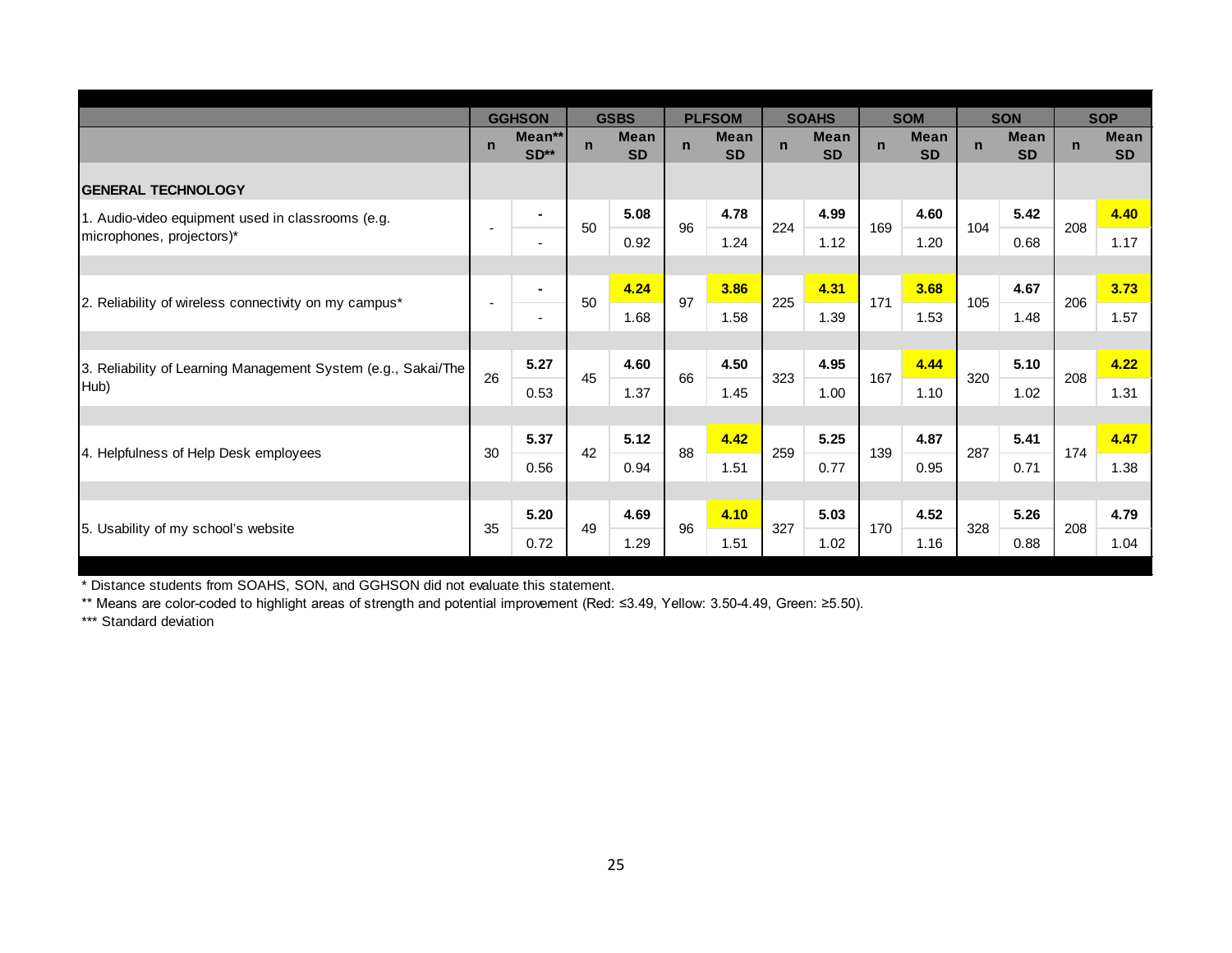|                                                   |              | <b>GGHSON</b>     |              | <b>GSBS</b>              |             | <b>PLFSOM</b>            |              | <b>SOAHS</b>             |              | <b>SOM</b>               |              | <b>SON</b>               |             | <b>SOP</b>               |
|---------------------------------------------------|--------------|-------------------|--------------|--------------------------|-------------|--------------------------|--------------|--------------------------|--------------|--------------------------|--------------|--------------------------|-------------|--------------------------|
|                                                   | $\mathsf{n}$ | Mean**<br>$SD***$ | $\mathsf{n}$ | <b>Mean</b><br><b>SD</b> | $\mathbf n$ | <b>Mean</b><br><b>SD</b> | $\mathsf{n}$ | <b>Mean</b><br><b>SD</b> | $\mathsf{n}$ | <b>Mean</b><br><b>SD</b> | $\mathsf{n}$ | <b>Mean</b><br><b>SD</b> | $\mathbf n$ | <b>Mean</b><br><b>SD</b> |
| <b>ENVIRONMENT*</b>                               |              |                   |              |                          |             |                          |              |                          |              |                          |              |                          |             |                          |
|                                                   | 35           | 5.49              | 51           | 5.47                     | 98          | 5.76                     | 228          | 5.55                     | 181          | 5.54                     | 108          | 5.82                     | 214         | 5.51                     |
| 1. Cleanliness of campus buildings                |              | 0.70              |              | 0.64                     |             | 0.46                     |              | 0.71                     |              | 0.59                     |              | 0.41                     |             | 0.76                     |
|                                                   |              |                   |              |                          |             |                          |              |                          |              |                          |              |                          |             |                          |
| 2. Classroom environment (e.g. size, temperature, | 35           | 4.43              | 50           | 5.20                     | 98          | 5.13                     | 227          | 5.20                     | 182          | 5.19                     | 101          | 5.50                     | 214         | 5.07                     |
| maintenance)                                      |              | 1.20              |              | 0.97                     |             | 0.89                     |              | 0.88                     |              | 0.80                     |              | 0.72                     |             | 0.90                     |
|                                                   |              |                   |              |                          |             |                          |              |                          |              |                          |              |                          |             |                          |
|                                                   | 35           | 4.66              | 50           | 5.18                     | 95          | 5.41                     | 216          | 5.17                     | 164          | 5.00                     | 99           | 5.41                     | 202         | 5.16                     |
| 3. Quality of equipment in laboratory facilities  |              | 0.97              |              | 0.87                     |             | 0.78                     |              | 0.93                     |              | 0.81                     |              | 1.02                     |             | 0.89                     |
|                                                   |              |                   |              |                          |             |                          |              |                          |              |                          |              |                          |             |                          |
|                                                   | 35           | 5.51              | 50           | 5.20                     | 97          | 5.41                     | 225          | 5.14                     | 179          | 5.23                     | 100          | 5.34                     | 209         | 5.20                     |
| 4. Campus security                                |              | 0.56              |              | 0.86                     |             | 0.83                     |              | 1.02                     |              | 0.69                     |              | 0.99                     |             | 0.88                     |
|                                                   |              |                   |              |                          |             |                          |              |                          |              |                          |              |                          |             |                          |
| 5. Parking availability                           | 35           | 4.71              | 50           | 4.86                     | ₩<br>98     | 3.48                     | 223          | 4.99                     | 181          | 4.34                     | 105          | 5.07                     | 213         | 4.29                     |
|                                                   |              | 1.05              |              | 1.03                     |             | 1.71                     |              | 1.01                     |              | 1.28                     |              | 0.98                     |             | 1.47                     |

\* Distance students from SOAHS and SON did not evaluate this section.

\*\* Means are color-coded to highlight areas of strength and potential improvement (Red: ≤3.49, Yellow: 3.50-4.49, Green: ≥5.50).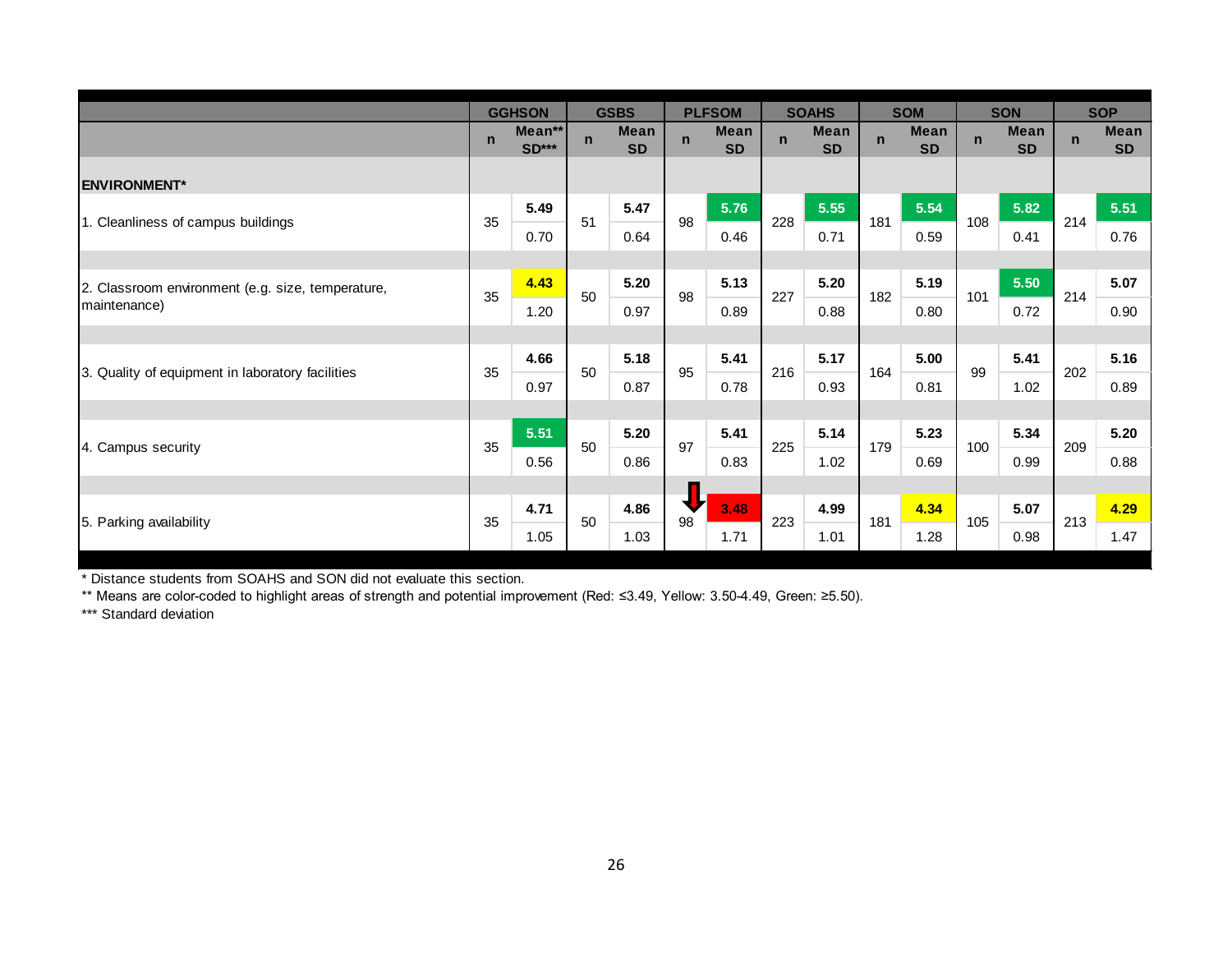|                                                                                                                              |              | <b>GGHSON</b>               |             | <b>GSBS</b>              |             | <b>PLFSOM</b>            |             | <b>SOAHS</b>             |             | <b>SOM</b>               |             | <b>SON</b>               |             | <b>SOP</b>               |
|------------------------------------------------------------------------------------------------------------------------------|--------------|-----------------------------|-------------|--------------------------|-------------|--------------------------|-------------|--------------------------|-------------|--------------------------|-------------|--------------------------|-------------|--------------------------|
|                                                                                                                              | $\mathsf{n}$ | Mean <sup>*</sup><br>$SD**$ | $\mathbf n$ | <b>Mean</b><br><b>SD</b> | $\mathbf n$ | <b>Mean</b><br><b>SD</b> | $\mathbf n$ | <b>Mean</b><br><b>SD</b> | $\mathbf n$ | <b>Mean</b><br><b>SD</b> | $\mathbf n$ | <b>Mean</b><br><b>SD</b> | $\mathbf n$ | <b>Mean</b><br><b>SD</b> |
| <b>STUDENT LIFE</b>                                                                                                          |              |                             |             |                          |             |                          |             |                          |             |                          |             |                          |             |                          |
| 1. I am satisfied with the racial/ethnic diversity of the student                                                            |              | 5.38                        |             | 4.69                     |             | 4.59                     |             | 5.21                     |             | 4.85                     |             | 5.41                     |             | 5.04                     |
| body in my school.                                                                                                           | 34           | 0.60                        | 49          | 1.46                     | 93          | 1.36                     | 254         | 0.98                     | 160         | 1.08                     | 237         | 0.78                     | 189         | 0.92                     |
|                                                                                                                              |              |                             |             |                          |             |                          |             |                          |             |                          |             |                          |             |                          |
| 2. Students in my school are treated fairly and with respect                                                                 | 35           | 5.11                        | 50          | 4.86                     | 97          | 5.24                     | 302         | 5.26                     | 170         | 5.19                     | 278         | 5.42                     | 206         | 5.06                     |
| regardless of their differences.                                                                                             |              | 0.96                        |             | 1.32                     |             | 0.90                     |             | 1.01                     |             | 0.85                     |             | 0.75                     |             | 1.06                     |
|                                                                                                                              |              |                             |             |                          |             |                          |             |                          |             |                          |             |                          |             |                          |
| 3. I feel a sense of belonging to my school.                                                                                 | 35           | 5.40                        | 50          | 4.84                     | 97          | 5.21                     | 307         | 5.12                     | 170         | 5.15                     | 298         | 5.12                     | 206         | 4.79                     |
|                                                                                                                              |              | 0.65                        |             | 1.38                     |             | 0.80                     |             | 1.03                     |             | 0.94                     |             | 1.01                     |             | 1.27                     |
|                                                                                                                              |              |                             |             |                          |             |                          |             |                          |             |                          |             |                          |             |                          |
| 4. I feel a sense of belonging to the TTUHSC community.                                                                      | 35           | 5.37                        | 50          | 4.80                     | 95          | 5.00                     | 300         | 5.03                     | 171         | 5.12                     | 293         | 5.02                     | 206         | 4.67                     |
|                                                                                                                              |              | 0.84                        |             | 1.31                     |             | 0.95                     |             | 1.12                     |             | 0.95                     |             | 1.11                     |             | 1.32                     |
|                                                                                                                              |              |                             |             |                          |             |                          |             |                          |             |                          |             |                          |             |                          |
| 5. If I need to file a complaint against another student or<br><b>TTUHSC</b> employee, I know where to find more information | 34           | 4.71                        | 45          | 4.20                     | 92          | 4.86                     | 282         | 4.27                     | 160         | 4.23                     | 273         | 4.46                     | 199         | 4.51                     |
| about this process.                                                                                                          |              | 1.17                        |             | 1.66                     |             | 1.12                     |             | 1.48                     |             | 1.36                     |             | 1.46                     |             | 1.30                     |
|                                                                                                                              |              |                             |             |                          |             |                          |             |                          |             |                          |             |                          |             |                          |
| 6. I know who represents my school and/or campus on the                                                                      | 31           | 4.71                        | 48          | 4.65                     | 96          | 5.19                     | 256         | 4.54                     | 167         | 4.96                     | 263         | 4.33                     | 201         | 4.74                     |
| Student Government Association (SGA).                                                                                        |              | 1.40                        |             | 1.58                     |             | 0.91                     |             | 1.51                     |             | 0.98                     |             | 1.69                     |             | 1.32                     |
|                                                                                                                              |              |                             |             |                          |             |                          |             |                          |             |                          |             |                          |             |                          |
| 7. I am aware of the activities sponsored by the Student                                                                     | 31           | 4.68                        | 48          | 4.54                     | 96          | 5.08                     | 260         | 4.62                     | 167         | 4.73                     | 256         | 4.54                     | 202         | 4.57                     |
| Government Association (SGA).                                                                                                |              | 1.28                        |             | 1.65                     |             | 1.01                     |             | 1.38                     |             | 1.07                     |             | 1.55                     |             | 1.31                     |
|                                                                                                                              |              |                             |             |                          |             |                          |             |                          |             |                          |             |                          |             |                          |
| 8. The Student Government Association (SGA) advocates for                                                                    | 30           | 4.80                        | 47          | 4.57                     | 93          | 4.85                     | 238         | 4.78                     | 166         | 4.86                     | 240         | 4.78                     | 198         | 4.72                     |
| and represents student interests effectively.                                                                                |              | 1.13                        |             | 1.49                     |             | 1.19                     |             | 1.22                     |             | 0.94                     |             | 1.41                     |             | 1.21                     |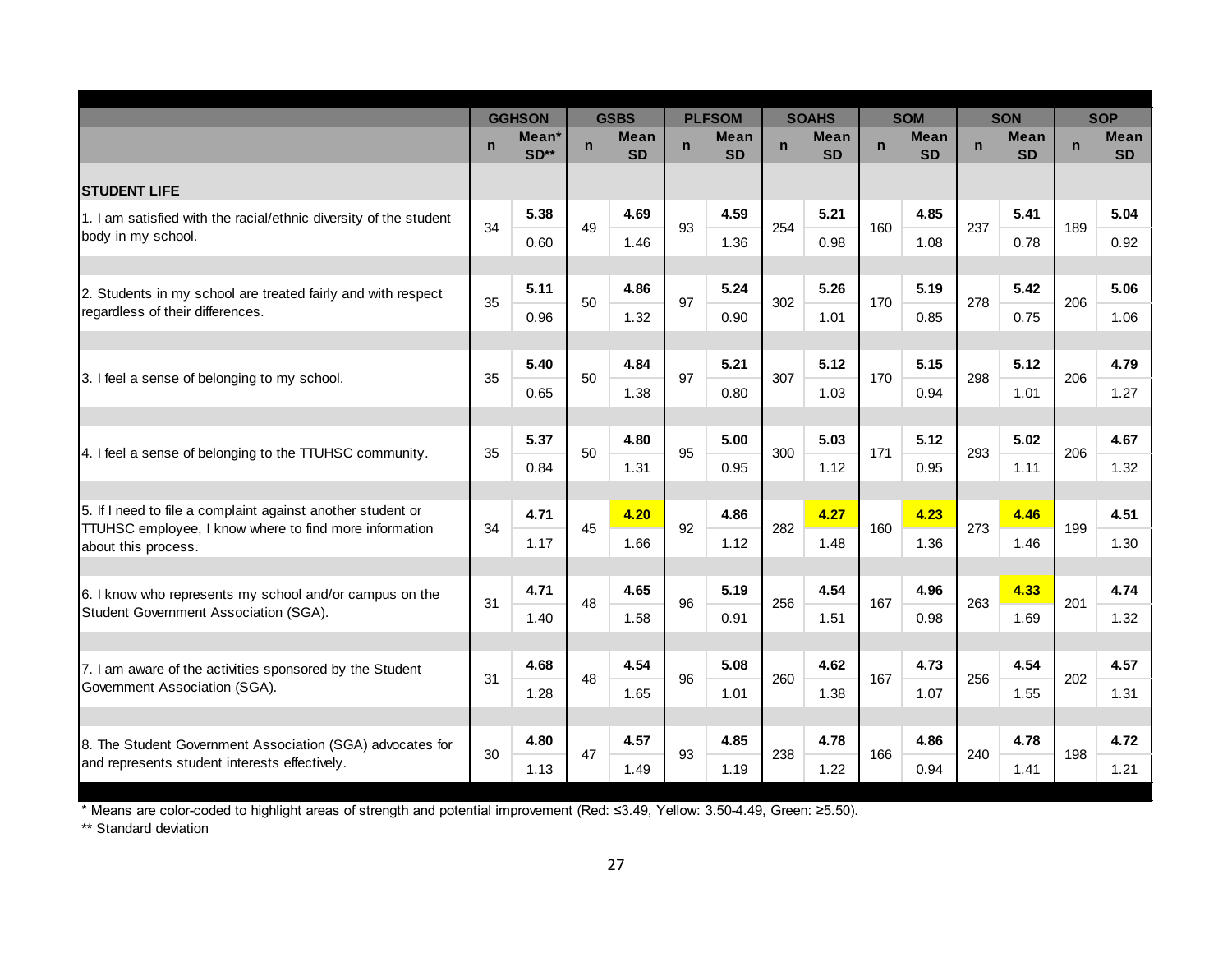|                                                                                                                                     |             | <b>GGHSON</b>   |              | <b>GSBS</b>              |              | <b>PLFSOM</b>            |             | <b>SOAHS</b>             |              | <b>SOM</b>               |             | <b>SON</b>               |             | <b>SOP</b>               |
|-------------------------------------------------------------------------------------------------------------------------------------|-------------|-----------------|--------------|--------------------------|--------------|--------------------------|-------------|--------------------------|--------------|--------------------------|-------------|--------------------------|-------------|--------------------------|
|                                                                                                                                     | $\mathbf n$ | Mean*<br>$SD**$ | $\mathsf{n}$ | <b>Mean</b><br><b>SD</b> | $\mathsf{n}$ | <b>Mean</b><br><b>SD</b> | $\mathbf n$ | <b>Mean</b><br><b>SD</b> | $\mathsf{n}$ | <b>Mean</b><br><b>SD</b> | $\mathbf n$ | <b>Mean</b><br><b>SD</b> | $\mathbf n$ | <b>Mean</b><br><b>SD</b> |
| <b>STUDENT LIFE (cont.)</b>                                                                                                         |             |                 |              |                          |              |                          |             |                          |              |                          |             |                          |             |                          |
| 9. I have sufficient opportunities to interact with students from                                                                   |             | 4.32            |              | 3.71                     |              | 4.21                     |             | 4.13                     |              | 3.96                     |             | 4.44                     |             | 3.96                     |
| other TTUHSC schools (i.e., Medicine, Allied Health, Nursing,<br>Pharmacy, Biomedical Sciences).                                    | 34          | 1.34            | 49           | 1.74                     | 91           | 1.43                     | 249         | 1.53                     | 164          | 1.45                     | 241         | 1.58                     | 199         | 1.48                     |
|                                                                                                                                     |             |                 |              |                          |              |                          |             |                          |              |                          |             |                          |             |                          |
| 10. I have succient opportunities to learn about, from, and with<br>students and/or practitioners from other healthcare             | 35          | 4.29            | 49           | 3.98                     | 93           | 4.69                     | 271         | 4.37                     | 164          | 4.12                     | 276         | 4.69                     | 206         | 4.17                     |
| professions.                                                                                                                        |             | 1.27            |              | 1.57                     |              | 1.38                     |             | 1.49                     |              | 1.44                     |             | 1.40                     |             | 1.46                     |
|                                                                                                                                     |             |                 |              |                          |              |                          |             |                          |              |                          |             |                          |             |                          |
| 11. I know where to go to file a complaint against another                                                                          | 35          | 4.46            | 49           | 4.12                     | 94           | 4.83                     | 299         | 4.04                     | 165          | 4.01                     | 292         | 4.25                     | 200         | 4.32                     |
| student or TTUHSC employee.                                                                                                         |             | 1.29            |              | 1.60                     |              | 1.13                     |             | 1.50                     |              | 1.39                     |             | 1.57                     |             | 1.42                     |
|                                                                                                                                     |             |                 |              |                          |              |                          |             |                          |              |                          |             |                          |             |                          |
| 12. I believe that any complaints I file against another student                                                                    | 35          | 4.94            | 47           | 4.77                     | 94           | 4.91                     | 286         | 4.78                     | 159          | 4.77                     | 284         | 5.02                     | 199         | 4.57                     |
| or TTUHSC employee will be handled fairly and promptly.                                                                             |             | 0.97            |              | 1.22                     |              | 1.12                     |             | 1.15                     |              | 1.06                     |             | 1.05                     |             | 1.32                     |
|                                                                                                                                     |             |                 |              |                          |              |                          |             |                          |              |                          |             |                          |             |                          |
| 13. I believe that I could report unethical activities by another<br>student or TTUHSC employee without fear of retaliation against | 35          | 4.89            | 49           | 4.73                     | 96           | 4.90                     | 303         | 4.77                     | 167          | 4.60                     | 301         | 5.04                     | 205         | 4.69                     |
| Ime.                                                                                                                                |             | 0.96            |              | 1.24                     |              | 1.15                     |             | 1.19                     |              | 1.18                     |             | 1.06                     |             | 1.20                     |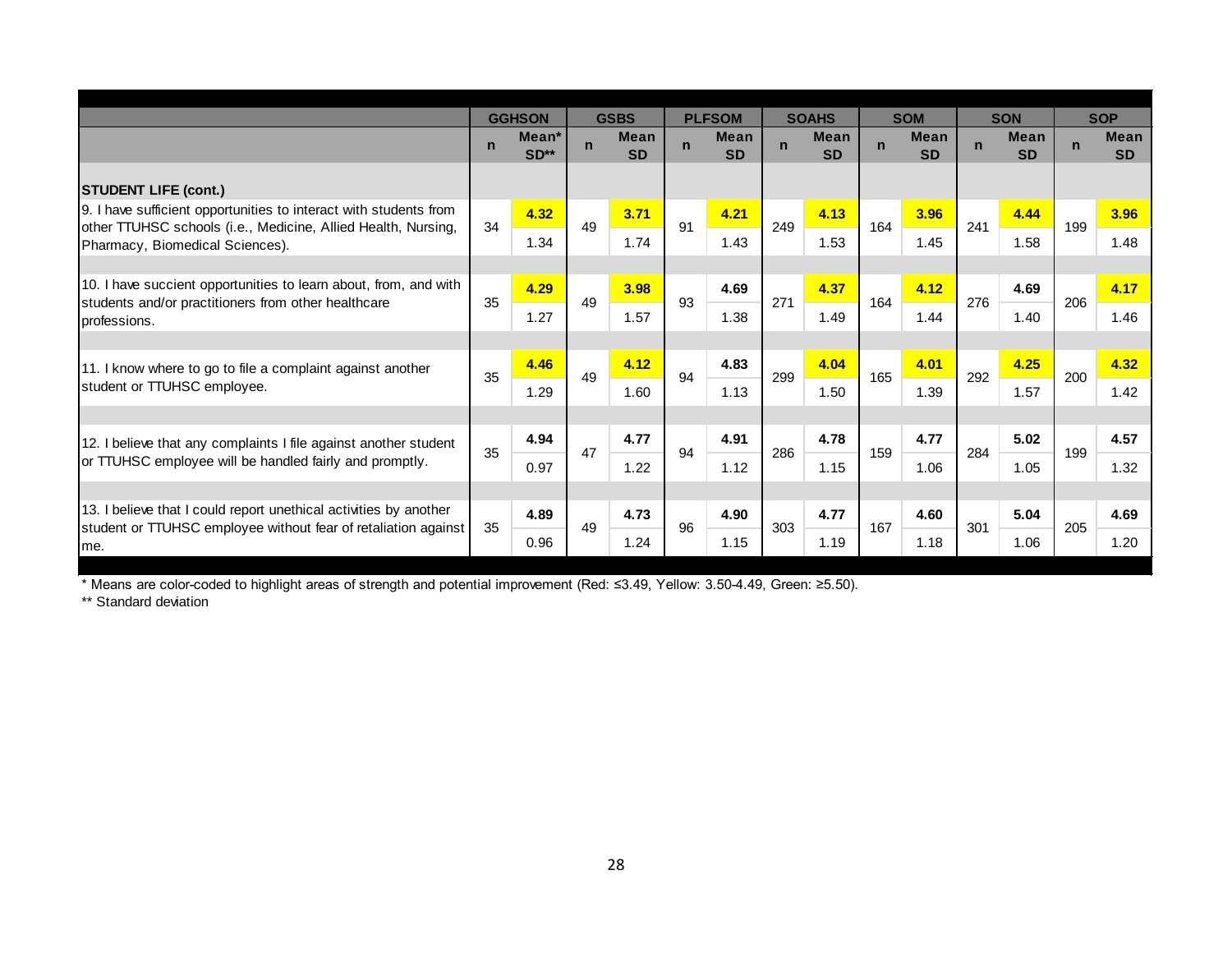|                                                                                 |             | <b>GGHSON</b>             |             | <b>GSBS</b>              |             | <b>PLFSOM</b>            |              | <b>SOAHS</b>             |             | <b>SOM</b>               |             | <b>SON</b>               |             | <b>SOP</b>               |
|---------------------------------------------------------------------------------|-------------|---------------------------|-------------|--------------------------|-------------|--------------------------|--------------|--------------------------|-------------|--------------------------|-------------|--------------------------|-------------|--------------------------|
|                                                                                 | $\mathbf n$ | Mean <sup>*</sup><br>SD** | $\mathbf n$ | <b>Mean</b><br><b>SD</b> | $\mathbf n$ | <b>Mean</b><br><b>SD</b> | $\mathsf{n}$ | <b>Mean</b><br><b>SD</b> | $\mathbf n$ | <b>Mean</b><br><b>SD</b> | $\mathbf n$ | <b>Mean</b><br><b>SD</b> | $\mathbf n$ | <b>Mean</b><br><b>SD</b> |
| <b>STUDENT LIFE (cont.)</b>                                                     |             |                           |             |                          |             |                          |              |                          |             |                          |             |                          |             |                          |
| 14. I know about available counseling services if I need to talk                |             | 4.35                      |             | 4.49                     |             | 4.95                     |              | 4.50                     |             | 4.81                     |             | 4.70                     |             | 4.86                     |
| to someone about dealing with unfamiliar or stressful situations<br>In my life. | 34          | 1.35                      | 49          | 1.34                     | 95          | 1.02                     | 278          | 1.34                     | 168         | 1.04                     | 291         | 1.40                     | 200         | 1.08                     |
|                                                                                 |             |                           |             |                          |             |                          |              |                          |             |                          |             |                          |             |                          |
| 15. I am satisfied with the quality of instruction that I receive at            | 35          | 4.74                      | 48          | 5.06                     | 97          | 5.04                     | 324          | 5.15                     | 172         | 4.67                     | 322         | 5.17                     | 209         | 4.67                     |
| <b>TTUHSC.</b>                                                                  |             | 1.09                      |             | 0.98                     |             | 0.89                     |              | 1.02                     |             | 1.06                     |             | 1.00                     |             | 1.13                     |
|                                                                                 |             |                           |             |                          |             |                          |              |                          |             |                          |             |                          |             |                          |
| 16. I have adequate access to my instructors outside of class.                  | 35          | 5.29                      | 49          | 5.45                     | 97          | 5.38                     | 317          | 5.35                     | 168         | 4.99                     | 314         | 5.24                     | 207         | 4.90                     |
|                                                                                 |             | 0.71                      |             | 0.68                     |             | 0.74                     |              | 0.94                     |             | 0.79                     |             | 0.98                     |             | 1.09                     |
|                                                                                 |             |                           |             |                          |             |                          |              |                          |             |                          |             |                          |             |                          |
| 17. My instructors are concerned about my academic                              | 35          | 5.29                      | 49          | 5.35                     | 97          | 5.39                     | 323          | 5.38                     | 170         | 4.90                     | 323         | 5.26                     | 208         | 4.79                     |
| success.                                                                        |             | 0.83                      |             | 0.83                     |             | 0.72                     |              | 0.98                     |             | 0.95                     |             | 1.00                     |             | 1.19                     |
|                                                                                 |             |                           |             |                          |             |                          |              |                          |             |                          |             |                          |             |                          |
| 18. My instructors care about my professional success.                          | 35          | 5.20                      | 49          | 4.84                     | 97          | 5.40                     | 323          | 5.41                     | 171         | 4.89                     | 321         | 5.28                     | 208         | 4.80                     |
|                                                                                 |             | 0.93                      |             | 1.33                     |             | 0.72                     |              | 0.93                     |             | 1.02                     |             | 1.00                     |             | 1.19                     |
|                                                                                 |             |                           |             |                          |             |                          |              |                          |             |                          |             |                          |             |                          |
| 19. I would recommend my degree program to a friend or family                   | 35          | 5.29                      | 50          | 4.82                     | 97          | 5.28                     | 323          | 5.36                     | 170         | 5.05                     | 324         | 5.32                     | 209         | 4.53                     |
| Imember.                                                                        |             | 0.83                      |             | 1.40                     |             | 0.99                     |              | 0.99                     |             | 0.96                     |             | 1.04                     |             | 1.45                     |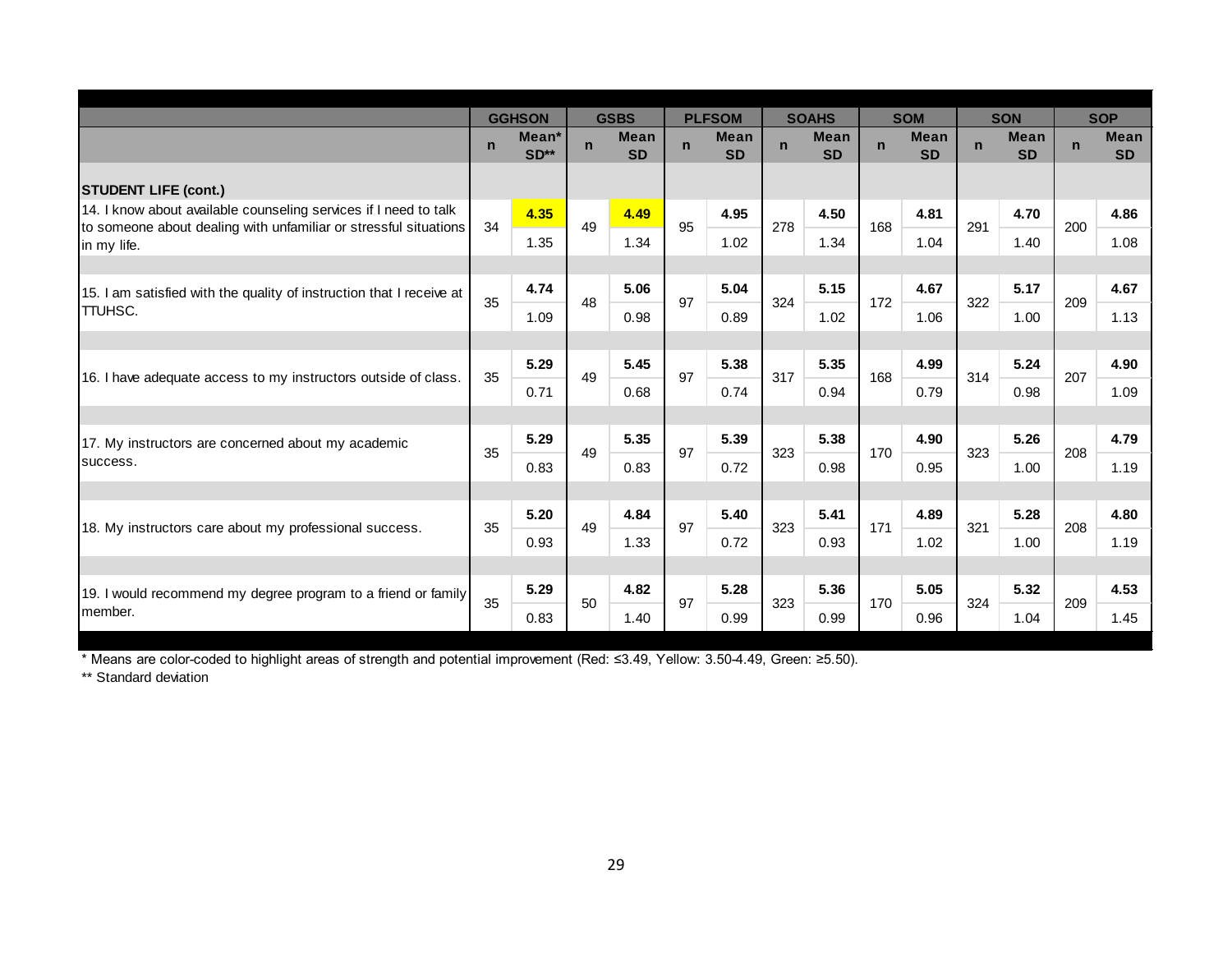# **APPENDIX C. RESULTS BY CAMPUS**

|                                                             |    | <b>ABILENE</b>  |     | <b>AMARILLO</b>   |              | <b>DALLAS/FT.</b><br><b>WORTH</b> |     | <b>EL PASO</b>    |              | <b>LUBBOCK</b>           |              | <b>MIDLAND</b>           |              | <b>ODESSA</b>     |     | <b>DISTANCE</b>          |
|-------------------------------------------------------------|----|-----------------|-----|-------------------|--------------|-----------------------------------|-----|-------------------|--------------|--------------------------|--------------|--------------------------|--------------|-------------------|-----|--------------------------|
|                                                             | n  | Mean*<br>$SD**$ | n   | Mean<br><b>SD</b> | $\mathsf{n}$ | Mean<br><b>SD</b>                 | n   | Mean<br><b>SD</b> | $\mathsf{n}$ | <b>Mean</b><br><b>SD</b> | $\mathsf{n}$ | <b>Mean</b><br><b>SD</b> | $\mathsf{n}$ | Mean<br><b>SD</b> | n   | <b>Mean</b><br><b>SD</b> |
| <b>OVERALL SATISFACTION</b>                                 |    |                 |     |                   |              |                                   |     |                   |              |                          |              |                          |              |                   |     |                          |
| Overall, how satisfied are you with your studies at TTUHSC? | 84 | 4.54            | 172 | 4.65              | 27           | 4.85                              | 102 | 5.22              | 473          | 5.15                     | 27           | 4.89                     | 28           | 4.71              | 355 | 5.25                     |
|                                                             |    | 1.29            |     | 1.06              |              | 0.82                              |     | 0.62              |              | 0.91                     |              | 1.05                     |              | 1.12              |     | 0.98                     |

\* Means are color-coded to highlight areas of strength and potential improvement (Red: ≤3.49, Yellow: 3.50-4.49, Green: ≥5.50).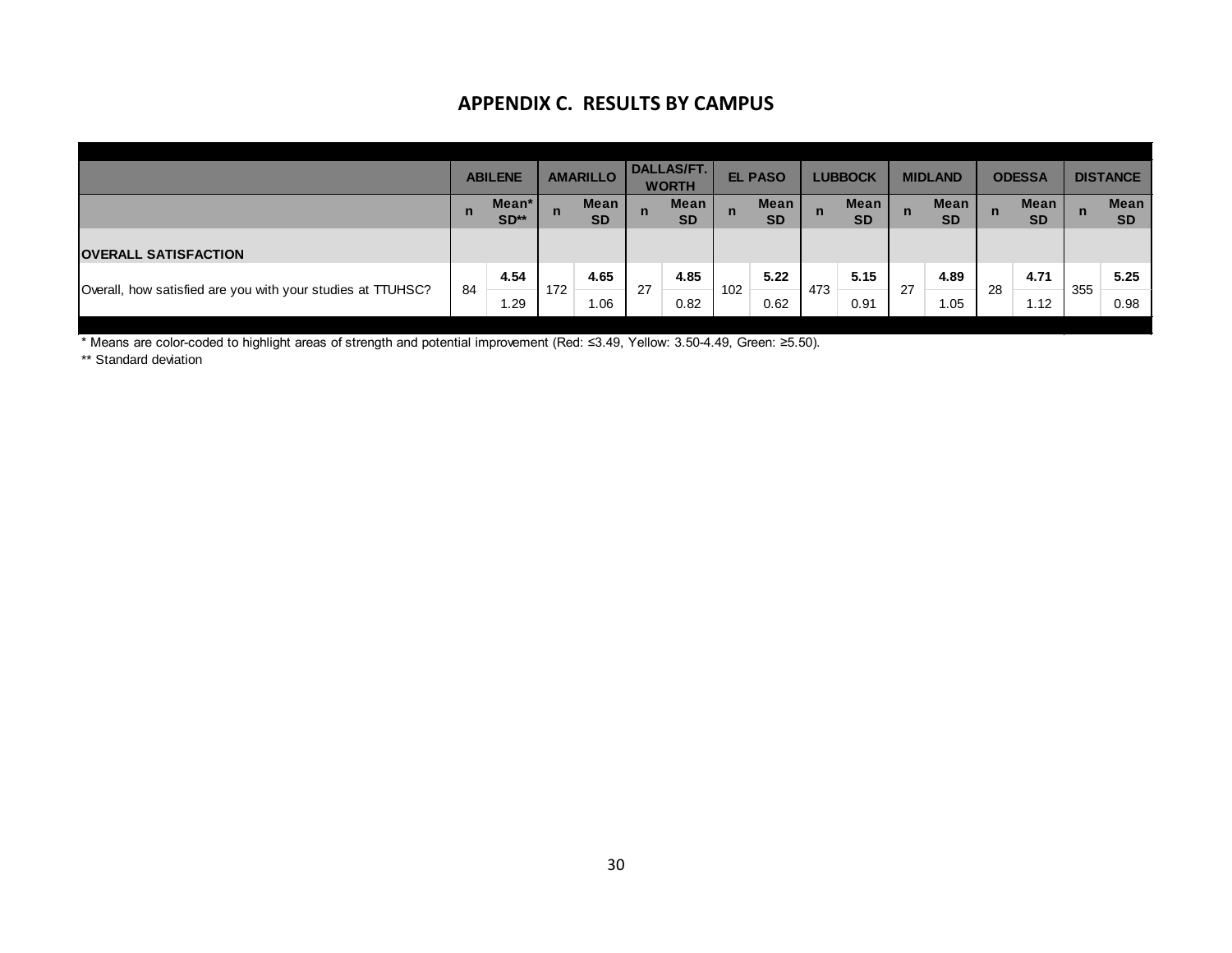|                                                                   |             | <b>ABILENE</b>              |             | <b>AMARILLO</b>       |             | <b>DALLAS/FT.</b><br><b>WORTH</b> |             | <b>EL PASO</b>        |             | <b>LUBBOCK</b>        |             | <b>MIDLAND</b>        |             | <b>ODESSA</b>         |             | <b>DISTANCE</b>       |
|-------------------------------------------------------------------|-------------|-----------------------------|-------------|-----------------------|-------------|-----------------------------------|-------------|-----------------------|-------------|-----------------------|-------------|-----------------------|-------------|-----------------------|-------------|-----------------------|
|                                                                   | $\mathbf n$ | Mean <sup>*</sup><br>$SD**$ | $\mathbf n$ | <b>Mean</b><br>$SD**$ | $\mathbf n$ | Mean<br>$SD**$                    | $\mathbf n$ | <b>Mean</b><br>$SD**$ | $\mathbf n$ | <b>Mean</b><br>$SD**$ | $\mathbf n$ | <b>Mean</b><br>$SD**$ | $\mathbf n$ | <b>Mean</b><br>$SD**$ | $\mathbf n$ | <b>Mean</b><br>$SD**$ |
| <b>ISTUDENT SUPPORT SERVICES</b>                                  |             |                             |             |                       |             |                                   |             |                       |             |                       |             |                       |             |                       |             |                       |
|                                                                   | 61          | 4.43                        | 130         | 4.44                  | 23          | 4.13                              | 86          | 4.42                  | 328         | 4.36                  | 21          | 4.00                  | 20          | 4.60                  | 120         | 4.88                  |
| 1. Information about student health insurance plans               |             | 1.07                        |             | 1.23                  |             | 1.25                              |             | 1.27                  |             | 1.29                  |             | 1.30                  |             | 0.88                  |             | 1.15                  |
|                                                                   |             |                             |             |                       |             |                                   |             |                       |             |                       |             |                       |             |                       |             |                       |
| 2. Options for student health insurance coverage                  | 59          | 4.44                        | 131         | 4.21                  | 22          | 4.18                              | 85          | 3.89                  | 318         | 4.30                  | 21          | 3.86                  | 20          | 4.45                  | 114         | 4.86                  |
|                                                                   |             | 1.09                        |             | 1.32                  |             | 1.37                              |             | 1.55                  |             | 1.33                  |             | 1.39                  |             | 0.89                  |             | 1.17                  |
|                                                                   |             |                             |             |                       |             |                                   |             |                       |             |                       |             |                       |             |                       |             |                       |
| 3. Information about student health care providers in the         | 60          | 4.42                        | 134         | 4.37                  | 24          | 4.50                              | 83          | 4.20                  | 340         | 4.31                  | 22          | 3.77                  | 20          | 4.45                  | 113         | 4.76                  |
| network                                                           |             | 1.12                        |             | 1.31                  |             | 1.22                              |             | 1.29                  |             | 1.29                  |             | 1.27                  |             | 0.89                  |             | 1.23                  |
|                                                                   |             |                             |             |                       |             |                                   |             |                       |             |                       |             |                       |             |                       |             |                       |
| 4. Information about medical health services (e.g., visits to     | 64          | 4.56                        | 147         | 4.48                  | 26          | 4.73                              | 89          | 4.31                  | 384         | 4.34                  | 23          | 3.65                  | 21          | 4.29                  | 112         | 4.76                  |
| family practice clinic)                                           |             | 1.11                        |             | 1.25                  |             | 1.04                              |             | 1.22                  |             | 1.33                  |             | 1.34                  |             | 0.96                  |             | 1.25                  |
|                                                                   |             |                             |             |                       |             |                                   |             |                       |             |                       |             |                       |             |                       |             |                       |
| 5. Information about available counseling services (e.g., dealing | 68          | 4.78                        | 146         | 4.52                  | 25          | 4.76                              | 88          | 4.52                  | 355         | 4.59                  | 19          | 4.11                  | 19          | 4.58                  | 139         | 4.77                  |
| with unfamiliar or stressful situations)                          |             | 0.93                        |             | 1.28                  |             | 0.88                              |             | 1.17                  |             | 1.21                  |             | 1.24                  |             | 0.90                  |             | 1.21                  |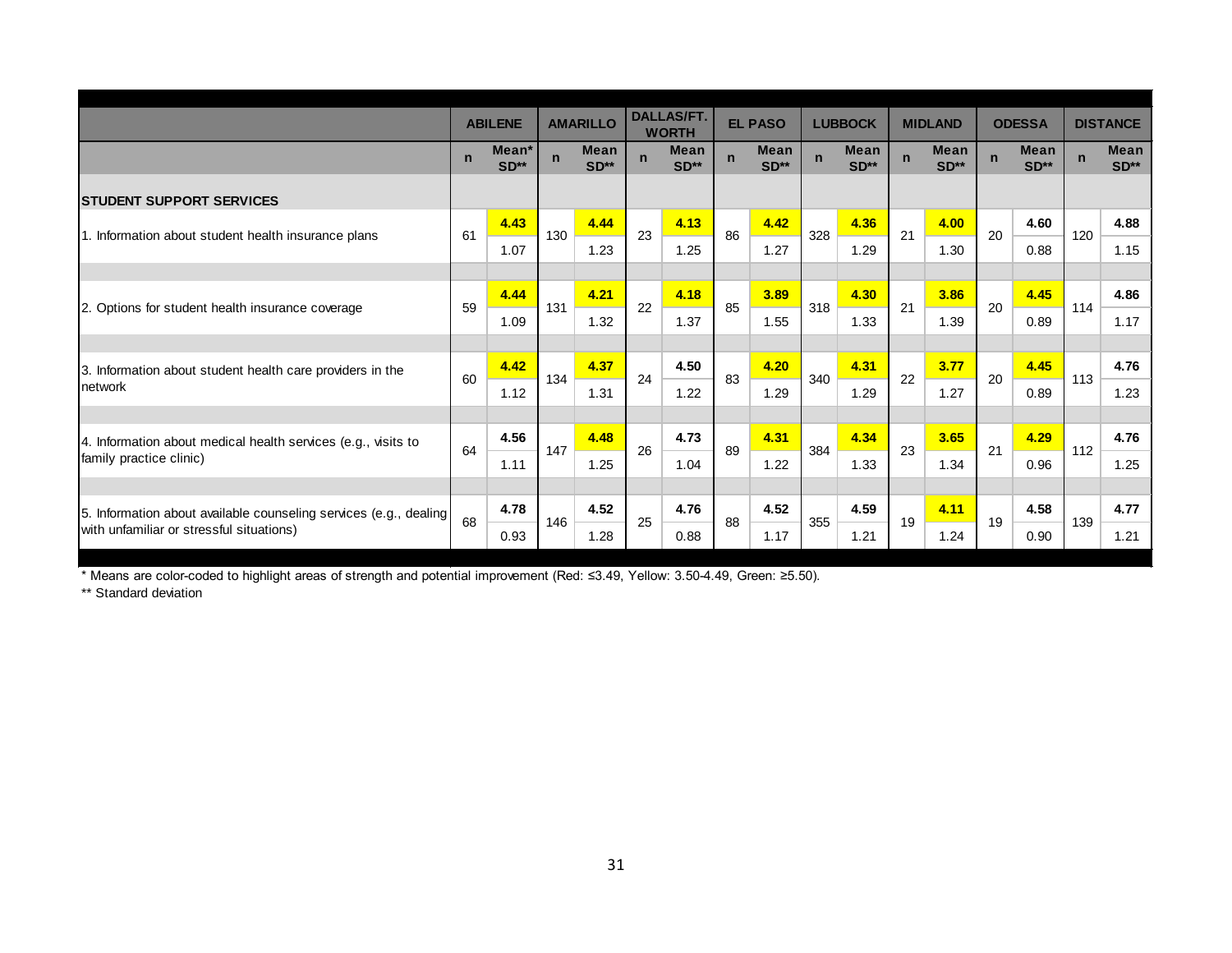|                                                   |              | <b>ABILENE</b>  |             | <b>AMARILLO</b>   |             | <b>DALLAS/FT.</b><br><b>WORTH</b> |             | <b>EL PASO</b>    |             | <b>LUBBOCK</b>    |              | <b>MIDLAND</b>    |             | <b>ODESSA</b>     |             | <b>DISTANCE</b>   |
|---------------------------------------------------|--------------|-----------------|-------------|-------------------|-------------|-----------------------------------|-------------|-------------------|-------------|-------------------|--------------|-------------------|-------------|-------------------|-------------|-------------------|
|                                                   | $\mathsf{n}$ | Mean*<br>$SD**$ | $\mathbf n$ | Mean<br><b>SD</b> | $\mathbf n$ | Mean<br><b>SD</b>                 | $\mathbf n$ | Mean<br><b>SD</b> | $\mathbf n$ | Mean<br><b>SD</b> | $\mathsf{n}$ | Mean<br><b>SD</b> | $\mathbf n$ | Mean<br><b>SD</b> | $\mathbf n$ | Mean<br><b>SD</b> |
| <b>REGISTRAR</b>                                  |              |                 |             |                   |             |                                   |             |                   |             |                   |              |                   |             |                   |             |                   |
| 1. Helpfulness of employees in Registrar's office | 74           | 4.91            | 149         | 5.15              | 26          | 4.85                              | 91          | 5.44              | 415         | 5.20              | 25           | 4.88              | 22          | 4.95              | 290         | 5.20              |
|                                                   |              | 1.06            |             | 0.98              |             | 0.83                              |             | 0.64              |             | 0.76              |              | 0.83              |             | 0.72              |             | 0.81              |
|                                                   |              |                 |             |                   |             |                                   |             |                   |             |                   |              |                   |             |                   |             |                   |
|                                                   | 78           | 4.72            | 160         | 5.01              | 27          | 4.56                              | 95          | 5.39              | 433         | 5.07              | 27           | 5.15              | 24          | 4.96              | 330         | 5.18              |
| 2. Communication about the registration process   |              | 1.22            |             | 1.09              |             | 1.42                              |             | 0.66              |             | 0.89              |              | 0.91              |             | 0.81              |             | 0.85              |
|                                                   |              |                 |             |                   |             |                                   |             |                   |             |                   |              |                   |             |                   |             |                   |
| 3. Ease of registering for classes                | 80           | 4.66            | 162         | 5.03              | 27          | 3.78                              | 97          | 5.39              | 446         | 5.31              | 27           | 5.59              | 25          | 5.32              | 339         | 5.31              |
|                                                   |              | 1.37            |             | 1.11              |             | 1.53                              |             | 0.64              |             | 0.86              |              | 0.57              |             | 0.69              |             | 0.85              |
|                                                   |              |                 |             |                   |             |                                   |             |                   |             |                   |              |                   |             |                   |             |                   |
|                                                   |              | 5.13            |             | 5.17              | 14          | 4.93                              | 65          | 5.49              | 266         | 5.32              | 14           | 5.21              | 18          | 5.33              |             | 5.31              |
| 4. Wait time for receiving a requested transcript | 55           | 0.94            | 109         | 0.90              |             | 1.14                              |             | 0.62              |             | 0.81              |              | 0.70              |             | 0.49              | 192         | 0.91              |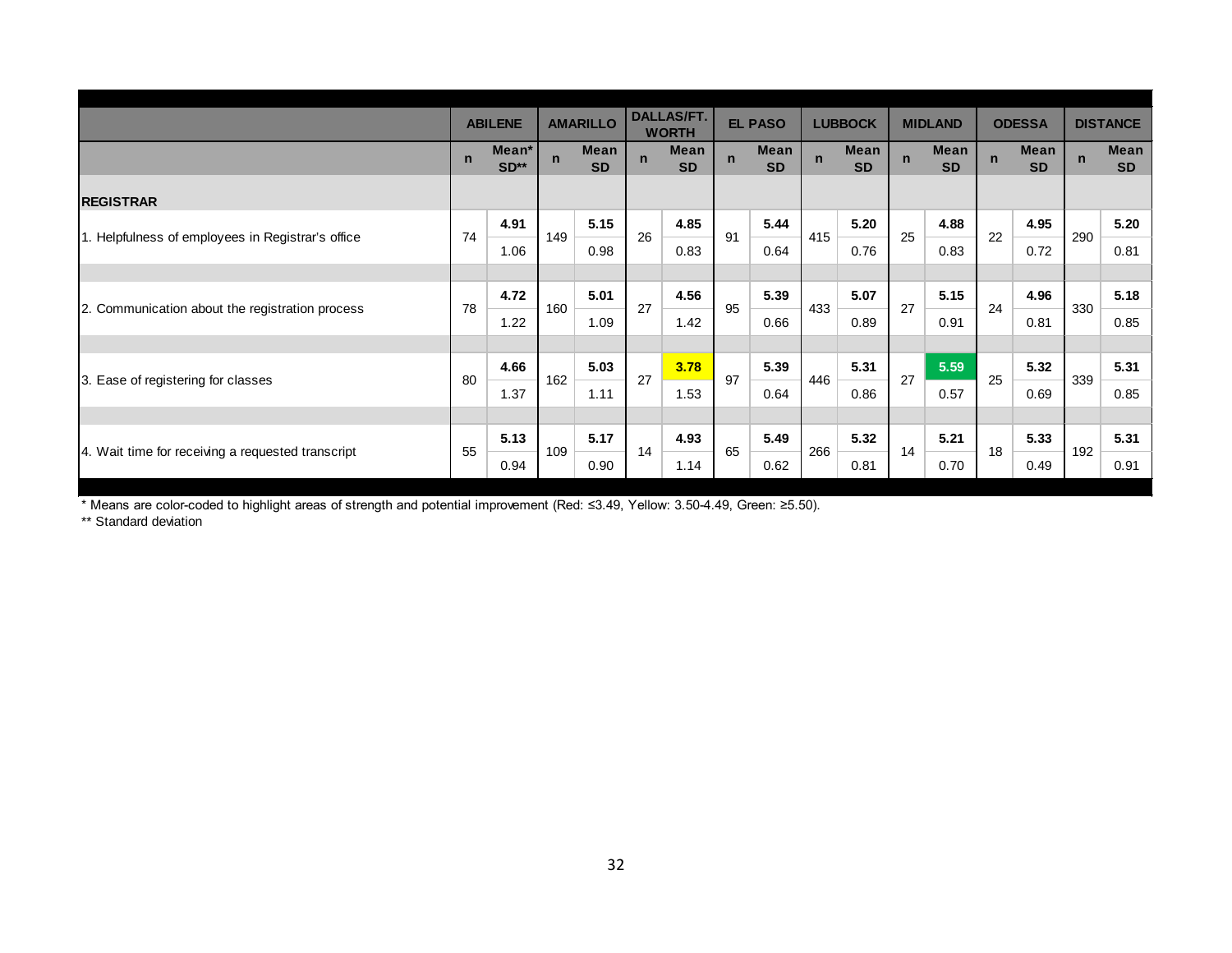|                                            |             | <b>ABILENE</b>    |             | <b>AMARILLO</b>   |             | <b>DALLAS/FT.</b><br><b>WORTH</b> |             | <b>EL PASO</b>           |             | <b>LUBBOCK</b>    |             | <b>MIDLAND</b>    |             | <b>ODESSA</b>     |             | <b>DISTANCE</b>   |
|--------------------------------------------|-------------|-------------------|-------------|-------------------|-------------|-----------------------------------|-------------|--------------------------|-------------|-------------------|-------------|-------------------|-------------|-------------------|-------------|-------------------|
|                                            | $\mathbf n$ | Mean**<br>$SD***$ | $\mathbf n$ | Mean<br><b>SD</b> | $\mathbf n$ | Mean<br><b>SD</b>                 | $\mathbf n$ | <b>Mean</b><br><b>SD</b> | $\mathbf n$ | Mean<br><b>SD</b> | $\mathbf n$ | Mean<br><b>SD</b> | $\mathbf n$ | Mean<br><b>SD</b> | $\mathbf n$ | Mean<br><b>SD</b> |
| <b>FINANCIAL AID</b>                       |             |                   |             |                   |             |                                   |             |                          |             |                   |             |                   |             |                   |             |                   |
| 1. Helpfulness of Financial Aid employees  | 76          | 5.26              | 145         | 5.11              | 25          | 5.24                              | 90          | 5.49                     | 393         | 5.26              | 23          | 5.43              | 26          | 5.23              | 248         | 5.31              |
|                                            |             | 0.85              |             | 0.99              |             | 0.66                              |             | 0.67                     |             | 0.89              |             | 0.79              |             | 0.51              |             | 0.85              |
|                                            |             |                   |             |                   |             |                                   |             |                          |             |                   |             |                   |             |                   |             |                   |
| 2. My awareness of financial aid options   | 78          | 4.90              | 151         | 4.86              | 26          | 5.00                              | 91          | 5.35                     | 412         | 4.90              | 24          | 5.13              | 26          | 5.12              | 279         | 5.01              |
|                                            |             | 1.10              |             | 1.07              |             | 0.75                              |             | 0.74                     |             | 1.09              |             | 0.95              |             | 0.65              |             | 1.02              |
|                                            |             |                   |             |                   |             |                                   |             |                          |             |                   |             |                   |             |                   |             |                   |
| 3. Efficiency of the financial aid process | 79          | 5.05              | 148         | 4.96              | 26          | 5.23                              | 89          | 5.36                     | 398         | 5.03              | 23          | 5.09              | 26          | 5.15              | 256         | 5.12              |
|                                            |             | 0.93              |             | 1.09              |             | 0.65                              |             | 0.69                     |             | 1.00              |             | 0.85              |             | 0.61              |             | 0.99              |

|                                                                  |             |                   |              |                          |             | <b>DALLAS/FT.</b>        |             |                          |             |                   |             |                   |             |                   |             |                   |
|------------------------------------------------------------------|-------------|-------------------|--------------|--------------------------|-------------|--------------------------|-------------|--------------------------|-------------|-------------------|-------------|-------------------|-------------|-------------------|-------------|-------------------|
|                                                                  |             | <b>ABILENE</b>    |              | <b>AMARILLO</b>          |             | <b>WORTH</b>             |             | <b>EL PASO</b>           |             | <b>LUBBOCK</b>    |             | <b>MIDLAND</b>    |             | <b>ODESSA</b>     |             | <b>DISTANCE</b>   |
|                                                                  | $\mathbf n$ | Mean**<br>$SD***$ | $\mathsf{n}$ | <b>Mean</b><br><b>SD</b> | $\mathbf n$ | <b>Mean</b><br><b>SD</b> | $\mathbf n$ | <b>Mean</b><br><b>SD</b> | $\mathbf n$ | Mean<br><b>SD</b> | $\mathbf n$ | Mean<br><b>SD</b> | $\mathbf n$ | Mean<br><b>SD</b> | $\mathbf n$ | Mean<br><b>SD</b> |
| <b>STUDENT AFFAIRS</b>                                           |             |                   |              |                          |             |                          |             |                          |             |                   |             |                   |             |                   |             |                   |
| 1. Helpfulness of office employees in the Student Affairs office | 79          | 5.47              | 158          | 5.29                     | 24          | 5.08                     | 101         | 5.85                     | 399         | 5.41              | 17          | 4.88              | 19          | 4.68              | 213         | 5.38              |
| or of the Student Affairs liaison for your specific school       |             | 0.75              |              | 1.14                     |             | 0.83                     |             | 0.41                     |             | 0.79              |             | 0.93              |             | 1.34              |             | 0.77              |
|                                                                  |             |                   |              |                          |             |                          |             |                          |             |                   |             |                   |             |                   |             |                   |
|                                                                  | 78          | 5.26              | 159          | 5.22                     | 23          | 5.17                     | 101         | 5.82                     | 397         | 5.34              | 17          | 5.06              | 19          | 4.84              | 211         | 5.33              |
| 2. Wait time for services and/or responses                       |             | 0.90              |              | 1.10                     |             | 0.65                     |             | 0.43                     |             | 0.79              |             | 0.75              |             | 1.07              |             | 0.83              |
|                                                                  |             |                   |              |                          |             |                          |             |                          |             |                   |             |                   |             |                   |             |                   |
|                                                                  | 45          | 5.38              | 123          | 5.07                     | 24          | 5.04                     | 58          | 5.79                     | 204         | 5.41              | 16          | 4.75              | 17          | 4.71              |             |                   |
| 3. Assistance in transitioning to a regional campus*             |             | 0.68              |              | 1.29                     |             | 0.62                     |             | 0.49                     |             | 0.78              |             | 0.93              |             | 1.31              |             |                   |

\*\* Means are color-coded to highlight areas of strength and potential improvement (Red: ≤3.49, Yellow: 3.50-4.49, Green: ≥5.50).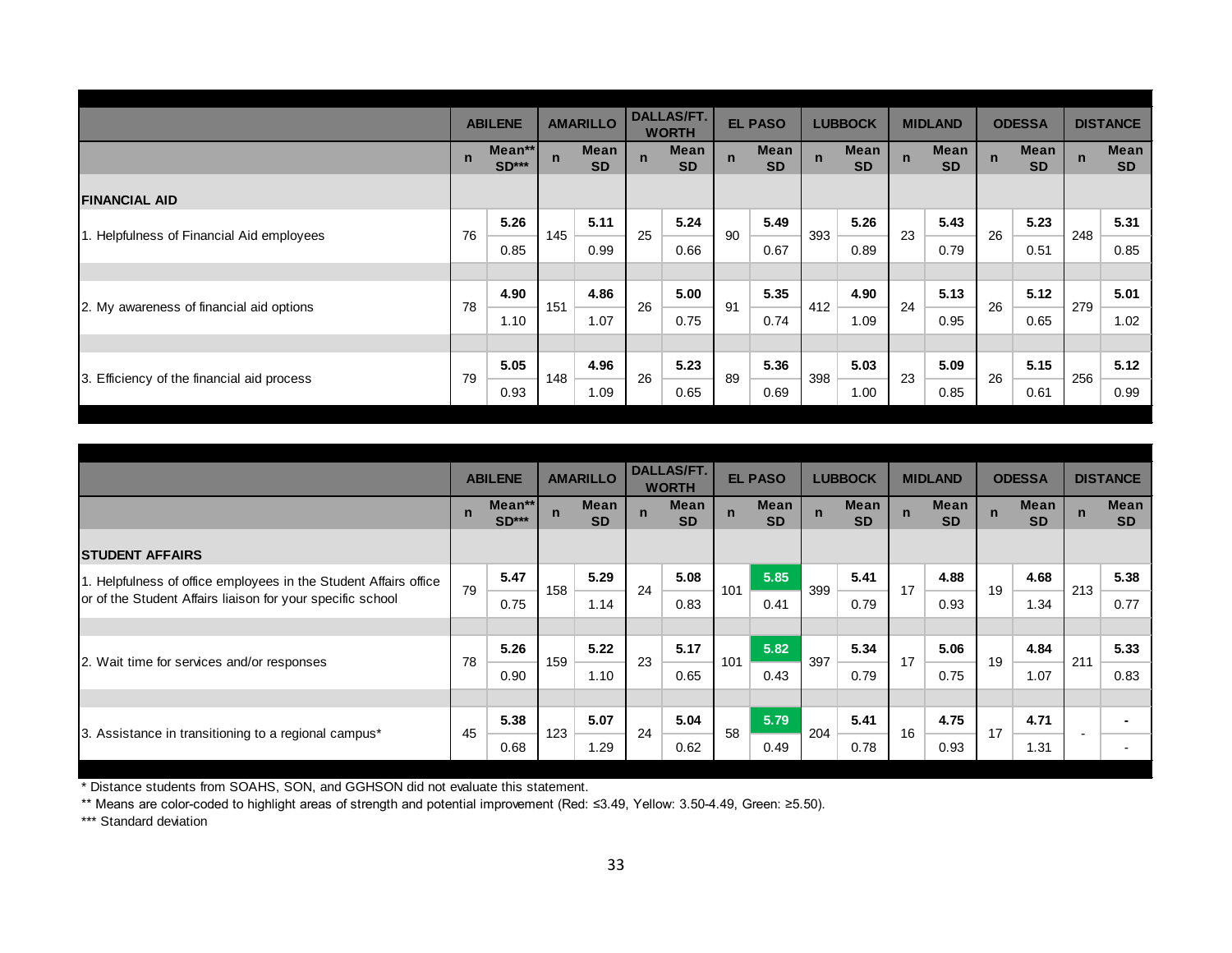|                                                       |              | <b>ABILENE</b>  |             | <b>AMARILLO</b>   |             | <b>DALLAS/FT.</b><br><b>WORTH</b> |             | <b>EL PASO</b>           |             | <b>LUBBOCK</b>           |             | <b>MIDLAND</b>    |             | <b>ODESSA</b>     |             | <b>DISTANCE</b>   |
|-------------------------------------------------------|--------------|-----------------|-------------|-------------------|-------------|-----------------------------------|-------------|--------------------------|-------------|--------------------------|-------------|-------------------|-------------|-------------------|-------------|-------------------|
|                                                       | $\mathsf{n}$ | Mean*<br>$SD**$ | $\mathbf n$ | Mean<br><b>SD</b> | $\mathbf n$ | <b>Mean</b><br><b>SD</b>          | $\mathbf n$ | <b>Mean</b><br><b>SD</b> | $\mathbf n$ | <b>Mean</b><br><b>SD</b> | $\mathbf n$ | Mean<br><b>SD</b> | $\mathbf n$ | Mean<br><b>SD</b> | $\mathbf n$ | Mean<br><b>SD</b> |
| <b>STUDENT BUSINESS SERVICES</b>                      |              |                 |             |                   |             |                                   |             |                          |             |                          |             |                   |             |                   |             |                   |
| 1. Helpfulness of Student Business Services employees | 69           | 5.10            | 142         | 5.11              | 22          | 5.18                              | 74          | 5.38                     | 398         | 5.15                     | 14          | 4.86              | 22          | 5.27              | 275         | 5.22              |
|                                                       |              | 0.91            |             | 0.90              |             | 0.66                              |             | 0.77                     |             | 0.87                     |             | 1.29              |             | 0.55              |             | 0.87              |
|                                                       |              |                 |             |                   |             |                                   |             |                          |             |                          |             |                   |             |                   |             |                   |
| 2. Wait time for services and/or responses            | 69           | 5.12            | 141         | 5.05              | 23          | 5.04                              | 76          | 5.33                     | 389         | 5.15                     | 15          | 4.73              | 22          | 5.23              | 274         | 5.20              |
|                                                       |              | 0.85            |             | 0.95              |             | 0.71                              |             | 0.82                     |             | 0.84                     |             | 1.22              |             | 0.61              |             | 0.89              |
|                                                       |              |                 |             |                   |             |                                   |             |                          |             |                          |             |                   |             |                   |             |                   |
|                                                       | 70           | 4.96            | 136         | 5.01              | 22          | 5.05                              | 76          | 5.25                     | 396         | 5.04                     | 17          | 4.76              | 21          | 5.14              | 285         | 5.12              |
| 3. Usefulness of Student Business Services website    |              | 0.98            |             | 0.93              |             | 0.72                              |             | 0.85                     |             | 0.95                     |             | 1.30              |             | 0.65              |             | 0.89              |
|                                                       |              |                 |             |                   |             |                                   |             |                          |             |                          |             |                   |             |                   |             |                   |
|                                                       | 77           | 5.01            | 150         | 5.00              | 25          | 5.16                              | 83          | 5.25                     | 430         | 4.96                     | 20          | 4.60              | 24          | 5.04              | 319         | 5.09              |
| 4. Clarity of your online account statement           |              | 0.95            |             | 0.99              |             | 0.69                              |             | 0.84                     |             | 1.06                     |             | 1.39              |             | 1.00              |             | 1.03              |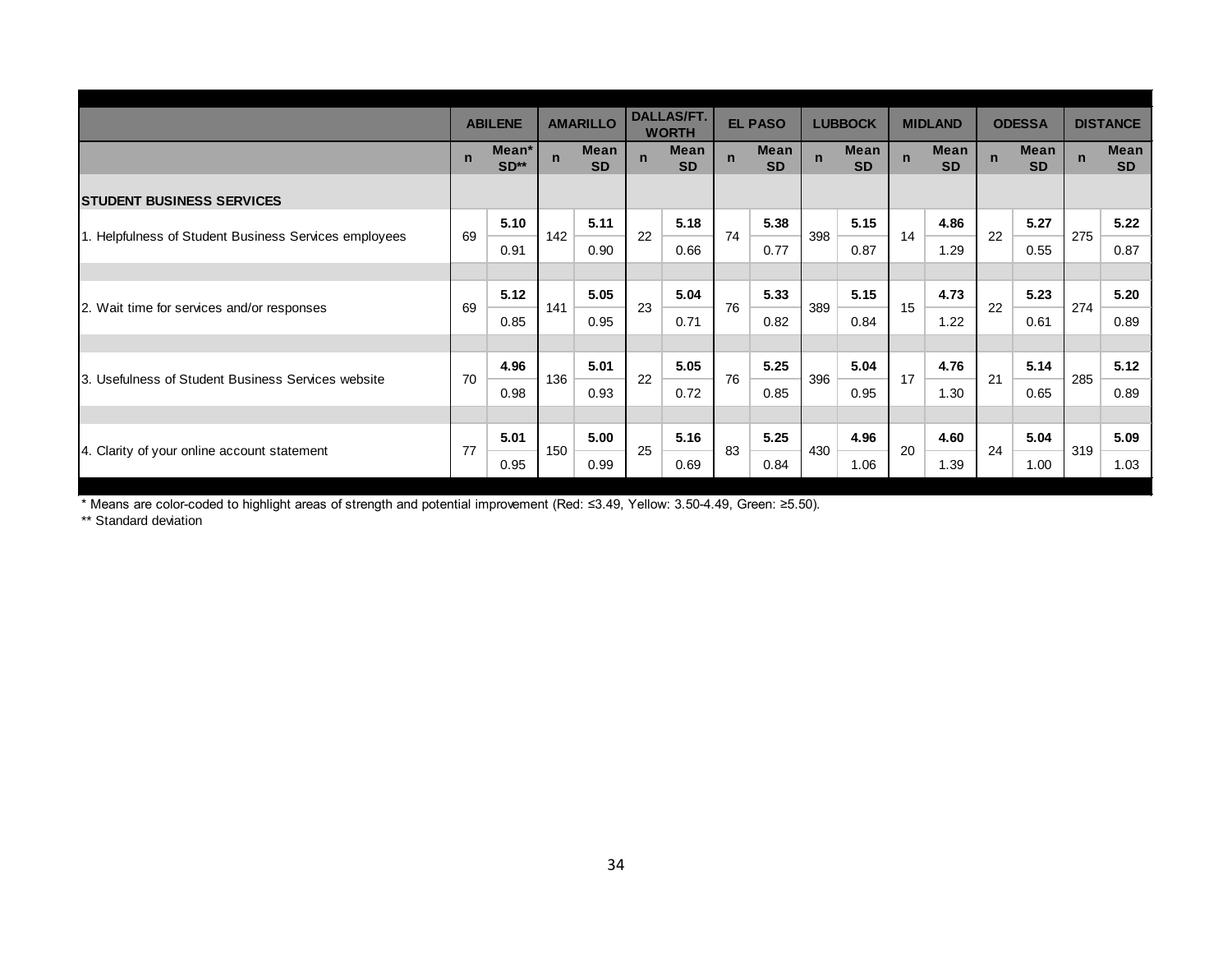|                                                                               |             | <b>ABILENE</b>         |              | <b>AMARILLO</b>          |             | <b>DALLAS/FT.</b><br><b>WORTH</b> |             | <b>EL PASO</b>           |     | <b>LUBBOCK</b>           |              | <b>MIDLAND</b>    |             | <b>ODESSA</b>     |             | <b>DISTANCE</b>                            |
|-------------------------------------------------------------------------------|-------------|------------------------|--------------|--------------------------|-------------|-----------------------------------|-------------|--------------------------|-----|--------------------------|--------------|-------------------|-------------|-------------------|-------------|--------------------------------------------|
|                                                                               | $\mathbf n$ | Mean**<br><b>SD***</b> | $\mathsf{n}$ | <b>Mean</b><br><b>SD</b> | $\mathbf n$ | Mean<br><b>SD</b>                 | $\mathbf n$ | <b>Mean</b><br><b>SD</b> | n.  | <b>Mean</b><br><b>SD</b> | $\mathbf{n}$ | Mean<br><b>SD</b> | $\mathbf n$ | Mean<br><b>SD</b> | $\mathbf n$ | <b>Mean</b><br><b>SD</b>                   |
| <b>LIBRARY RESOURCES</b>                                                      |             |                        |              |                          |             |                                   |             |                          |     |                          |              |                   |             |                   |             |                                            |
| 1. Helpfulness of librarians                                                  | 36          | 4.97<br>1.28           | 121          | 5.28<br>0.74             | 12          | 5.33<br>0.49                      | 94          | 5.49<br>0.62             | 413 | 5.38<br>0.77             | 10           | 5.00<br>0.82      | 27          | 5.56<br>0.51      | 210         | 5.52<br>0.70                               |
|                                                                               |             |                        |              |                          |             |                                   |             |                          |     |                          |              |                   |             |                   |             |                                            |
| 2. Hours of operation*                                                        | 30          | 5.10                   | 125          | 4.67                     | 10          | 5.30                              | 98          | 5.12                     | 419 | 4.81                     | 8            | 4.63              | 27          | 4.41              |             | $\blacksquare$                             |
|                                                                               |             | 1.21                   |              | 1.24                     |             | 0.48                              |             | 0.98                     |     | 1.28                     |              | 1.41              |             | 1.01              |             | $\overline{\phantom{a}}$                   |
|                                                                               |             |                        |              | 4.55                     |             | 5.10                              |             | 4.94                     |     | 5.03                     |              |                   |             |                   |             |                                            |
| 3. Study facilities available in the library*                                 | 43          | 3.93<br>1.75           | 122          | 1.27                     | 10          | 0.99                              | 99          | 1.15                     | 413 | 1.08                     | 10           | 4.40<br>1.43      | 27          | 4.85<br>0.86      |             | $\blacksquare$<br>$\overline{\phantom{a}}$ |
|                                                                               |             |                        |              |                          |             |                                   |             |                          |     |                          |              |                   |             |                   |             |                                            |
| 4. Accessibility of onsite library resources (e.g. books, journals            | 60          | 4.40                   | 132          | 4.98                     | 12          | 5.08                              | 96          | 5.18                     | 399 | 5.24                     | 14           | 5.00              | 25          | 5.28              |             | $\blacksquare$                             |
| in library)*                                                                  |             | 1.43                   |              | 1.06                     |             | 0.79                              |             | 1.10                     |     | 0.85                     |              | 0.88              |             | 0.74              |             | $\overline{\phantom{a}}$                   |
|                                                                               |             |                        |              |                          |             |                                   |             |                          |     |                          |              |                   |             |                   |             |                                            |
| 5. Accessibility of online library resources (e.g. books, journals<br>online) | 79          | 5.09                   | 155          | 5.17                     | 25          | 5.28                              | 96          | 4.90                     | 450 | 5.22                     | 21           | 4.76              | 27          | 5.22              | 314         | 5.41                                       |
|                                                                               |             | 0.98                   |              | 0.89                     |             | 0.74                              |             | 1.36                     |     | 0.86                     |              | 1.00              |             | 0.70              |             | 0.82                                       |
| 5. Accessibility of search software (e.g. OVID, Micromedex,                   |             | 5.18                   |              | 5.26                     |             | 5.28                              |             | 4.87                     |     | 5.27                     |              | 4.61              |             | 5.23              |             | 5.35                                       |
| MD Consult)                                                                   | 79          | 0.96                   | 153          | 0.83                     | 25          | 0.79                              | 91          | 1.37                     | 411 | 0.83                     | 18           | 1.04              | 26          | 0.71              | 291         | 0.88                                       |

\*\* Means are color-coded to highlight areas of strength and potential improvement (Red: ≤3.49, Yellow: 3.50-4.49, Green: ≥5.50).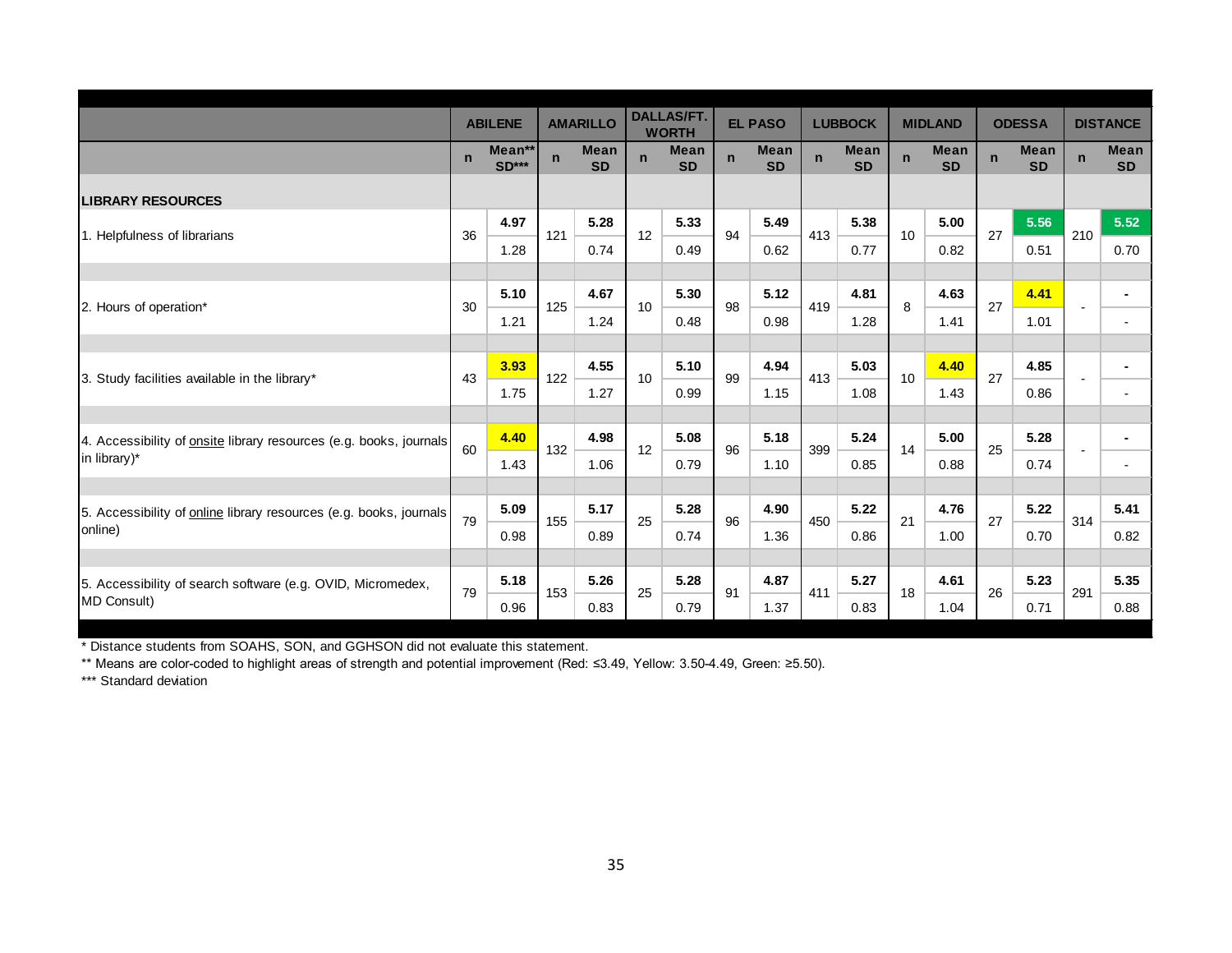|                                                                   |              | <b>ABILENE</b>  |             | <b>AMARILLO</b>   |             | <b>DALLAS/FT.</b><br><b>WORTH</b> |             | <b>EL PASO</b>    |             | <b>LUBBOCK</b>    |             | <b>MIDLAND</b>           |             | <b>ODESSA</b>            |             | <b>DISTANCE</b>          |
|-------------------------------------------------------------------|--------------|-----------------|-------------|-------------------|-------------|-----------------------------------|-------------|-------------------|-------------|-------------------|-------------|--------------------------|-------------|--------------------------|-------------|--------------------------|
|                                                                   | $\mathsf{n}$ | Mean*<br>$SD**$ | $\mathbf n$ | Mean<br><b>SD</b> | $\mathbf n$ | <b>Mean</b><br><b>SD</b>          | $\mathbf n$ | Mean<br><b>SD</b> | $\mathbf n$ | Mean<br><b>SD</b> | $\mathbf n$ | <b>Mean</b><br><b>SD</b> | $\mathbf n$ | <b>Mean</b><br><b>SD</b> | $\mathbf n$ | <b>Mean</b><br><b>SD</b> |
| <b>ADVISING/MENTORING</b>                                         |              |                 |             |                   |             |                                   |             |                   |             |                   |             |                          |             |                          |             |                          |
| 1. Academic advising in my field of study                         | 62           | 4.92            | 144         | 4.78              | 17          | 5.00                              | 95          | 4.95              | 414         | 5.12              | 24          | 5.17                     | 25          | 4.72                     | 290         | 5.28                     |
|                                                                   |              | 1.22            |             | 1.21              |             | 0.79                              |             | 1.09              |             | 1.05              |             | 1.01                     |             | 1.28                     |             | 0.90                     |
|                                                                   |              |                 |             |                   |             |                                   |             |                   |             |                   |             |                          |             |                          |             |                          |
|                                                                   | 59           | 5.14            | 141         | 5.02              | 17          | 5.24                              | 93          | 4.99              | 408         | 5.32              | 24          | 5.46                     | 25          | 4.88                     | 289         | 5.38                     |
| 2. Academic advisor's knowledge about my degree program           |              | 1.11            |             | 1.06              |             | 0.75                              |             | 1.03              |             | 0.87              |             | 0.72                     |             | 1.13                     |             | 0.85                     |
|                                                                   |              |                 |             |                   |             |                                   |             |                   |             |                   |             |                          |             |                          |             |                          |
| 3. Faculty/staff knowledge of career opportunities in my field of | 77           | 5.21            | 155         | 4.84              | 23          | 5.04                              | 97          | 5.05              | 429         | 5.22              | 23          | 5.43                     | 26          | 4.77                     | 289         | 5.38                     |
| study                                                             |              | 0.86            |             | 1.22              |             | 0.71                              |             | 0.95              |             | 0.98              |             | 0.99                     |             | 1.27                     |             | 0.83                     |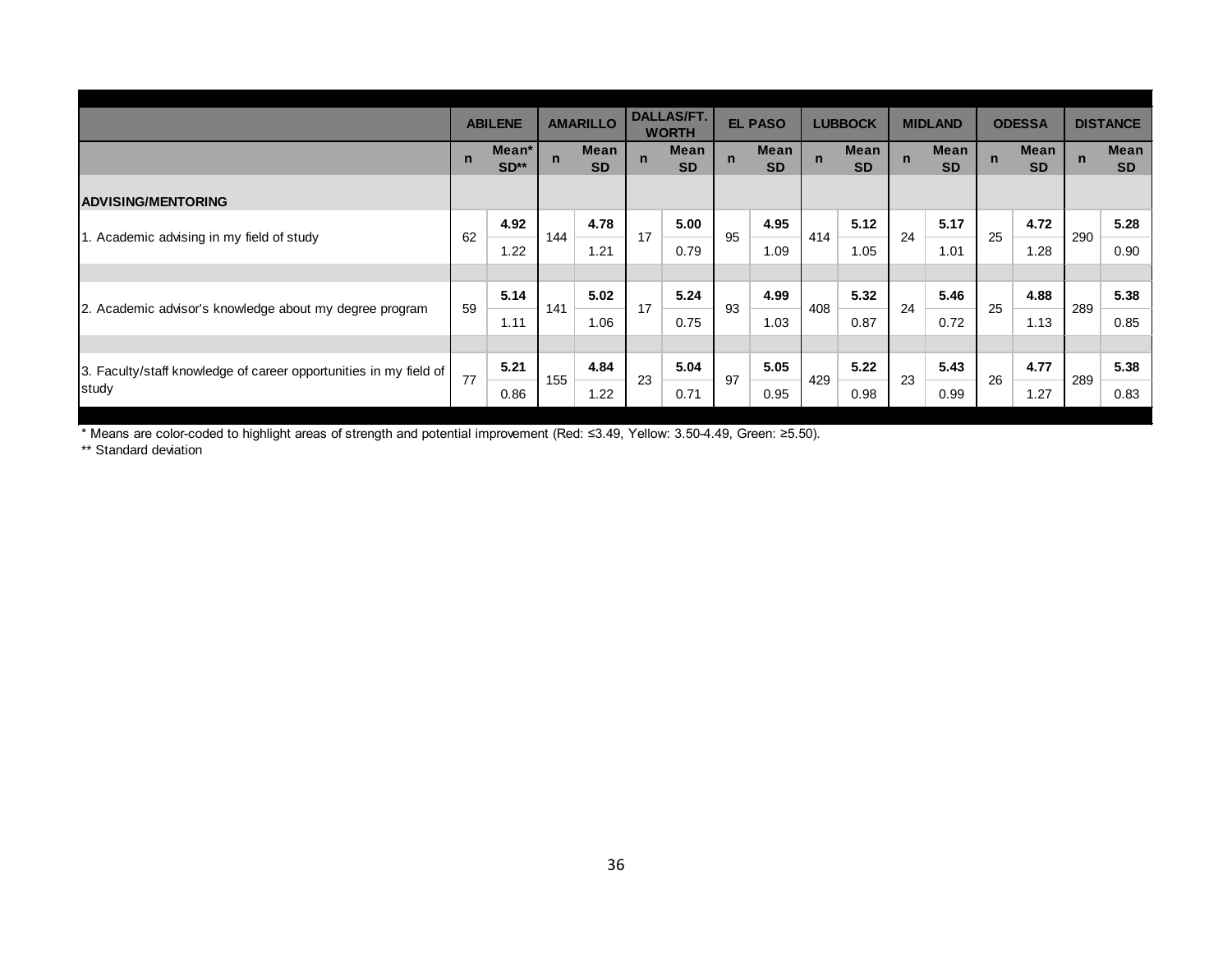|                                                               |             | <b>ABILENE</b>    |             | <b>AMARILLO</b>          |             | <b>DALLAS/FT.</b><br><b>WORTH</b> |             | <b>EL PASO</b>           |             | <b>LUBBOCK</b>    |             | <b>MIDLAND</b>           |             | <b>ODESSA</b>            |             | <b>DISTANCE</b>          |
|---------------------------------------------------------------|-------------|-------------------|-------------|--------------------------|-------------|-----------------------------------|-------------|--------------------------|-------------|-------------------|-------------|--------------------------|-------------|--------------------------|-------------|--------------------------|
|                                                               | $\mathbf n$ | Mean**<br>$SD***$ | $\mathbf n$ | <b>Mean</b><br><b>SD</b> | $\mathbf n$ | <b>Mean</b><br><b>SD</b>          | $\mathbf n$ | <b>Mean</b><br><b>SD</b> | $\mathbf n$ | Mean<br><b>SD</b> | $\mathbf n$ | <b>Mean</b><br><b>SD</b> | $\mathbf n$ | <b>Mean</b><br><b>SD</b> | $\mathbf n$ | <b>Mean</b><br><b>SD</b> |
| <b>GENERAL TECHNOLOGY</b>                                     |             |                   |             |                          |             |                                   |             |                          |             |                   |             |                          |             |                          |             |                          |
| 1. Audio-video equipment used in classrooms (e.g.             | 80          | 4.44              | 162         | 4.62                     | 26          | 4.19                              | 100         | 4.77                     | 431         | 4.95              | 25          | 5.40                     | 27          | 4.78                     |             |                          |
| microphones, projectors)*                                     |             | 1.34              |             | 1.06                     |             | 1.17                              |             | 1.25                     |             | 1.11              |             | 0.87                     |             | 1.09                     |             |                          |
|                                                               |             |                   |             |                          |             |                                   |             |                          |             |                   |             |                          |             |                          |             |                          |
| 2. Reliability of wireless connectivity on my campus*         | ₩<br>79     | 3.49              | 161         | 4.35                     | 26          | 3.92                              | 101         | 3.92                     | 434         | 3.98              | 26          | 4.69                     | 27          | 4.44                     |             |                          |
|                                                               |             | 1.76              |             | 1.29                     |             | 1.35                              |             | 1.59                     |             | 1.60              |             | 1.16                     |             | 1.37                     |             |                          |
|                                                               |             |                   |             |                          |             |                                   |             |                          |             |                   |             |                          |             |                          |             |                          |
| 3. Reliability of Learning Management System (e.g., Sakai/The | 80          | 4.38              | 161         | 4.30                     | 26          | 4.35                              | 68          | 4.53                     | 443         | 4.78              | 26          | 4.50                     | 26          | 4.88                     | 325         | 5.13                     |
| Hub)                                                          |             | 1.40              |             | 1.22                     |             | 1.26                              |             | 1.44                     |             | 1.11              |             | 1.21                     |             | 0.59                     |             | 0.98                     |
|                                                               |             |                   |             |                          |             |                                   |             |                          |             |                   |             |                          |             |                          |             |                          |
| 4. Helpfulness of Help Desk employees                         | 62          | 4.97              | 141         | 4.45                     | 20          | 4.40                              | 91          | 4.45                     | 392         | 5.16              | 21          | 5.19                     | 22          | 5.09                     | 270         | 5.41                     |
|                                                               |             | 1.10              |             | 1.36                     |             | 1.23                              |             | 1.49                     |             | 0.87              |             | 0.98                     |             | 0.61                     |             | 0.67                     |
|                                                               |             |                   |             |                          |             |                                   |             |                          |             |                   |             |                          |             |                          |             |                          |
| 5. Usability of my school's website                           | 79          | 4.84              | 162         | 4.69                     | 26          | 4.81                              | 100         | 4.16                     | 454         | 4.90              | 26          | 5.15                     | 27          | 5.11                     | 339         | 5.20                     |
|                                                               |             | 0.98              |             | 1.09                     |             | 1.06                              |             | 1.51                     |             | 1.10              |             | 0.88                     |             | 0.58                     |             | 0.95                     |

\*\* Means are color-coded to highlight areas of strength and potential improvement (Red: ≤3.49, Yellow: 3.50-4.49, Green: ≥5.50).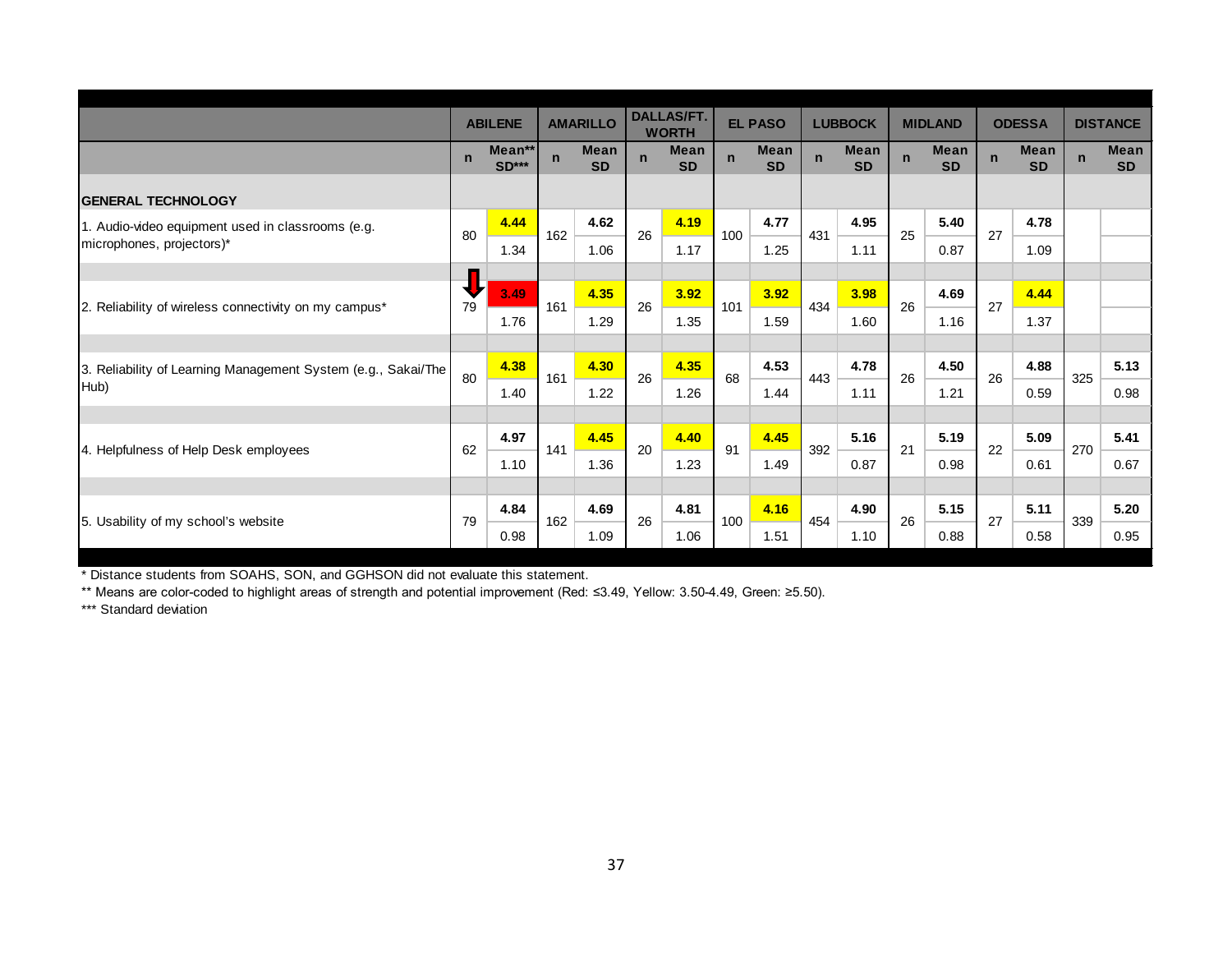|                                                   | <b>ABILENE</b> |                        | <b>AMARILLO</b>     |                          | <b>DALLAS/FT.</b><br><b>WORTH</b> |                          | <b>EL PASO</b> |                          | <b>LUBBOCK</b> |                          | <b>MIDLAND</b> |                          | <b>ODESSA</b> |                          | <b>DISTANCE</b> |                          |
|---------------------------------------------------|----------------|------------------------|---------------------|--------------------------|-----------------------------------|--------------------------|----------------|--------------------------|----------------|--------------------------|----------------|--------------------------|---------------|--------------------------|-----------------|--------------------------|
|                                                   | $\mathbf n$    | Mean**<br><b>SD***</b> | $\mathbf n$         | <b>Mean</b><br><b>SD</b> | $\mathbf n$                       | <b>Mean</b><br><b>SD</b> | $\mathbf n$    | <b>Mean</b><br><b>SD</b> | $\mathsf{n}$   | <b>Mean</b><br><b>SD</b> | $\mathbf n$    | <b>Mean</b><br><b>SD</b> | $\mathbf n$   | <b>Mean</b><br><b>SD</b> | $\mathsf{n}$    | <b>Mean</b><br><b>SD</b> |
| <b>ENVIRONMENT*</b>                               |                |                        |                     |                          |                                   |                          |                |                          |                |                          |                |                          |               |                          |                 |                          |
|                                                   | 82             | 5.73                   | 5.49<br>171<br>0.69 | 27                       | 5.59                              | 102                      | 5.75           | 444                      | 5.58           | 27                       | 5.67           | 27                       | 5.26          | 35                       | 5.49            |                          |
| 1. Cleanliness of campus buildings                |                | 0.50                   |                     |                          |                                   | 0.50                     |                | 0.45                     |                | 0.69                     |                | 0.55                     |               | 0.76                     |                 | 0.70                     |
|                                                   |                |                        |                     |                          |                                   |                          |                |                          |                |                          |                |                          |               |                          |                 |                          |
| 2. Classroom environment (e.g. size, temperature, | 82             | 5.24                   | 172                 | 5.06                     | 27                                | 4.93                     | 102            | 5.13                     | 435            | 5.27                     | 27             | 5.52                     | 27            | 4.85                     | 35              | 4.43                     |
| maintenance)                                      |                | 0.78                   |                     | 0.98                     |                                   | 0.92                     |                | 0.89                     |                | 0.79                     |                | 0.58                     |               | 1.20                     |                 | 1.20                     |
|                                                   |                |                        |                     |                          |                                   |                          |                |                          |                |                          |                |                          |               |                          |                 |                          |
| 3. Quality of equipment in laboratory facilities  | 82             | 5.30                   | 165                 | 5.01                     | 22                                | 5.27                     | 99             | 5.42                     | 407            | 5.20                     | 27             | 5.41                     | 24            | 4.63                     | 35              | 4.66                     |
|                                                   |                | 0.76                   |                     | 1.06                     |                                   | 0.55                     |                | 0.77                     |                | 0.86                     |                | 0.75                     |               | 1.24                     |                 | 0.97                     |
|                                                   |                |                        |                     |                          |                                   |                          |                |                          |                |                          |                |                          |               |                          |                 |                          |
| 4. Campus security                                | 80             | 5.23                   | 168                 | 5.17                     | 27                                | 4.63                     | 101            | 5.42                     | 431            | 5.28                     | 26             | 5.08                     | 27            | 4.96                     | 35              | 5.51                     |
|                                                   |                | 1.07                   |                     | 0.94                     |                                   | 0.84                     |                | 0.82                     |                | 0.81                     |                | 1.26                     |               | 0.90                     |                 | 0.56                     |
|                                                   |                |                        |                     |                          |                                   |                          |                |                          |                |                          |                |                          |               |                          |                 |                          |
| 5. Parking availability                           | 81             | 4.10                   | 172                 | 4.72                     | 27                                | 5.30                     | 102            | 3.55                     | 434            | 4.60                     | 27             | 5.74                     | 27            | 4.74                     | 35              | 4.71                     |
|                                                   |                | 1.77                   |                     | 1.26                     |                                   | 0.61                     |                | 1.72                     |                | 1.16                     |                | 0.45                     |               | 0.86                     |                 | 1.05                     |

\* Distance students from SOAHS and SON did not evaluate this section.

\*\* Means are color-coded to highlight areas of strength and potential improvement (Red: ≤3.49, Yellow: 3.50-4.49, Green: ≥5.50).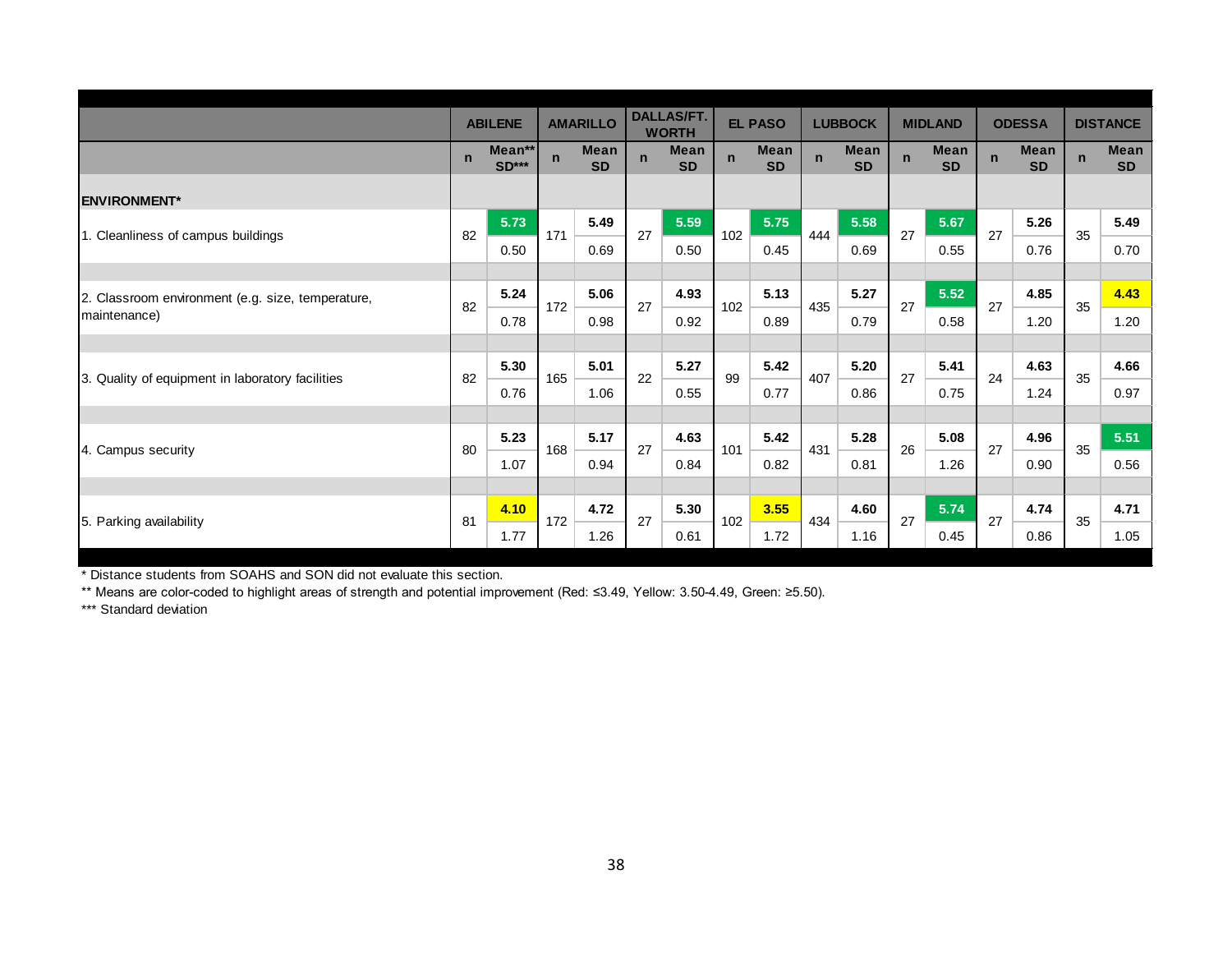|                                                                                                            | <b>ABILENE</b> |                 |     | <b>AMARILLO</b>          | <b>DALLAS/FT.</b><br><b>WORTH</b> |                          | <b>EL PASO</b> |                          | <b>LUBBOCK</b> |                          |             | <b>MIDLAND</b>           | <b>ODESSA</b> |                          |             | <b>DISTANCE</b>          |
|------------------------------------------------------------------------------------------------------------|----------------|-----------------|-----|--------------------------|-----------------------------------|--------------------------|----------------|--------------------------|----------------|--------------------------|-------------|--------------------------|---------------|--------------------------|-------------|--------------------------|
|                                                                                                            | $\mathbf n$    | Mean*<br>$SD**$ | n.  | <b>Mean</b><br><b>SD</b> | $\mathbf n$                       | <b>Mean</b><br><b>SD</b> | $\mathbf n$    | <b>Mean</b><br><b>SD</b> | $\mathbf n$    | <b>Mean</b><br><b>SD</b> | $\mathbf n$ | <b>Mean</b><br><b>SD</b> | $\mathbf n$   | <b>Mean</b><br><b>SD</b> | $\mathbf n$ | <b>Mean</b><br><b>SD</b> |
| <b>ISTUDENT LIFE</b>                                                                                       |                |                 |     |                          |                                   |                          |                |                          |                |                          |             |                          |               |                          |             |                          |
| 1. I am satisfied with the racial/ethnic diversity of the student                                          | 73             | 5.08            | 149 | 4.92                     | 26                                | 5.15                     | 96             | 4.59                     | 403            | 5.10                     | 22          | 5.23                     | 25            | 4.76                     | 222         | 5.42                     |
| body in my school.                                                                                         |                | 0.94            |     | 1.09                     |                                   | 0.73                     |                | 1.38                     |                | 1.02                     |             | 0.69                     |               | 1.33                     |             | 0.76                     |
|                                                                                                            |                | 4.86            |     | 4.97                     |                                   | 5.27                     |                | 5.22                     |                | 5.28                     |             | 5.00                     |               | 5.12                     |             | 5.43                     |
| 2. Students in my school are treated fairly and with respect<br>regardless of their differences.           | 80             |                 | 162 |                          | 26                                |                          | 101            |                          | 435            |                          | 24          |                          | 25            |                          | 285         |                          |
|                                                                                                            |                | 1.29            |     | 1.10                     |                                   | 0.53                     |                | 0.94                     |                | 0.90                     |             | 1.22                     |               | 0.78                     |             | 0.78                     |
| 3. I feel a sense of belonging to my school.                                                               |                | 4.69            | 160 | 4.83                     |                                   | 5.15                     |                | 5.18                     | 442            | 5.19                     | 24          | 4.92                     |               | 5.04                     |             | 5.08                     |
|                                                                                                            | 80             | 1.39            |     | 1.14                     | 26                                | 0.67                     | 101            | 0.90                     |                | 0.99                     |             | 1.10                     | 26            | 0.77                     | 304         | 1.06                     |
|                                                                                                            |                |                 |     |                          |                                   |                          |                |                          |                |                          |             |                          |               |                          |             |                          |
| 4. I feel a sense of belonging to the TTUHSC community.                                                    | 80             | 4.38            | 160 | 4.84                     | 26                                | 5.12                     | 99             | 4.96                     | 442            | 5.14                     | 22          | 4.50                     | 26            | 4.92                     | 295         | 5.00                     |
|                                                                                                            |                | 1.59            |     | 1.10                     |                                   | 0.71                     |                | 1.04                     |                | 1.03                     |             | 1.37                     |               | 0.84                     |             | 1.13                     |
| 5. If I need to file a complaint against another student or                                                |                | 4.51            |     | 4.44                     |                                   | 4.50                     |                | 4.84                     |                | 4.19                     |             | 3.65                     |               | 4.48                     |             | 4.61                     |
| TTUHSC employee, I know where to find more information                                                     | 80             | 1.41            | 151 | 1.31                     | 24                                | 1.29                     | 96             | 1.17                     | 409            | 1.51                     | 23          | 1.43                     | 25            | 1.26                     | 277         | 1.32                     |
| about this process.                                                                                        |                |                 |     |                          |                                   |                          |                |                          |                |                          |             |                          |               |                          |             |                          |
| 6. I know who represents my school and/or campus on the                                                    |                | 4.71            |     | 4.69                     |                                   | 4.40                     |                | 5.17                     |                | 4.90                     |             | 4.22                     |               | 4.63                     |             | 4.02                     |
| Student Government Association (SGA).                                                                      | 77             | 1.30            | 159 | 1.37                     | 25                                | 1.44                     | 98             | 0.93                     | 429            | 1.25                     | 23          | 1.57                     | 24            | 1.41                     | 227         | 1.75                     |
|                                                                                                            |                |                 |     |                          |                                   |                          |                |                          |                |                          |             |                          |               |                          |             |                          |
| 7. I am aware of the activities sponsored by the Student                                                   | 78             | 4.47            | 159 | 4.62                     | 25                                | 4.32                     | 98             | 5.05                     | 429            | 4.78                     | 22          | 4.27                     | 22            | 4.68                     | 227         | 4.38                     |
| Government Association (SGA).                                                                              |                | 1.40            |     | 1.32                     |                                   | 1.31                     |                | 1.09                     |                | 1.26                     |             | 1.35                     |               | 1.32                     |             | 1.57                     |
|                                                                                                            |                | 4.65            |     | 4.64                     |                                   |                          |                | 4.82                     |                | 4.93                     |             |                          |               | 4.68                     |             | 4.67                     |
| 8. The Student Government Association (SGA) advocates for<br>and represents student interests effectively. | 74             |                 | 158 |                          | 25                                | 4.60                     | 95             |                          | 415            |                          | 21          | 4.33                     | 22            |                          | 202         |                          |
|                                                                                                            |                | 1.37            |     | 1.22                     |                                   | 1.12                     |                | 1.25                     |                | 1.10                     |             | 1.43                     |               | 1.25                     |             | 1.40                     |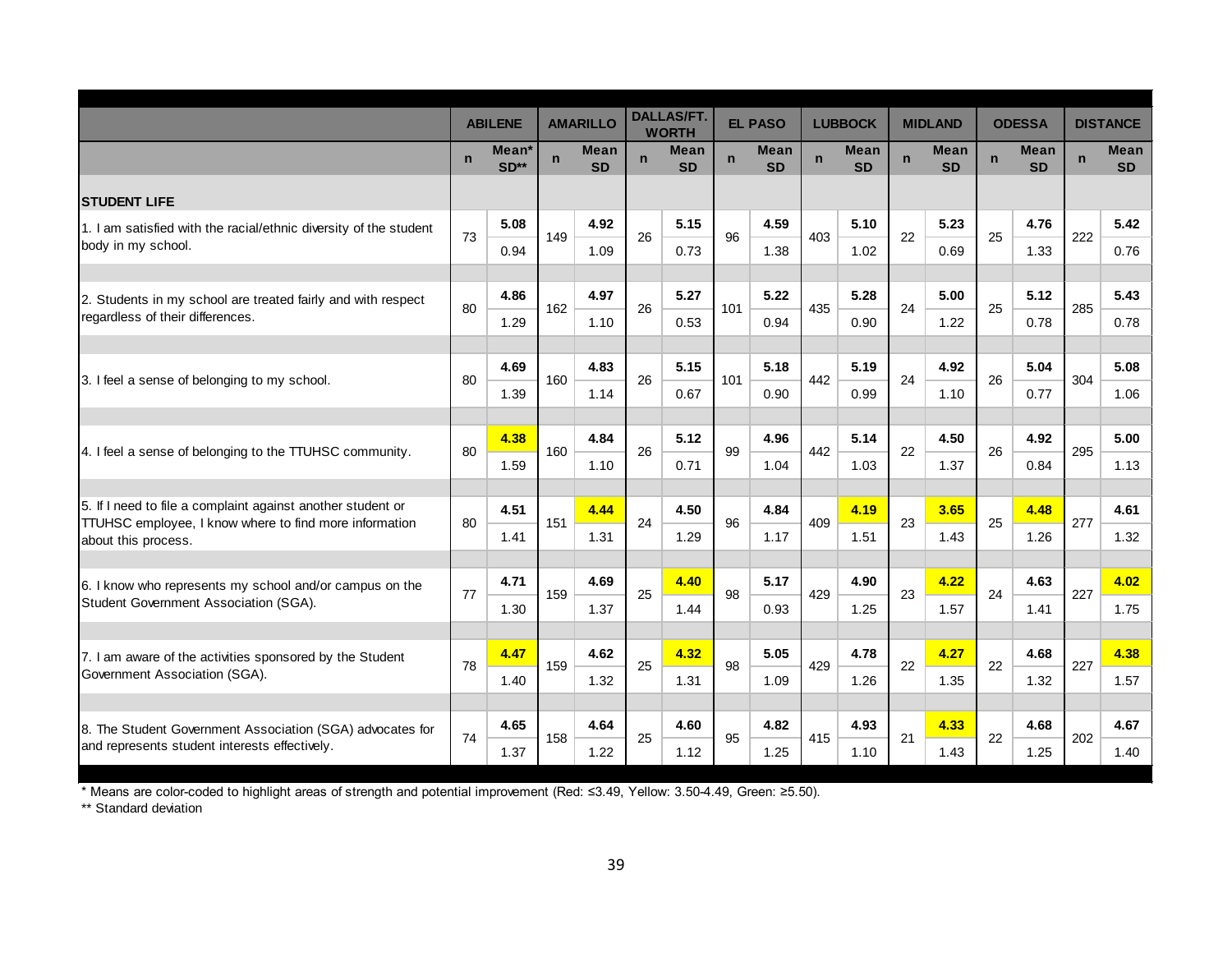|                                                                                                                                            | <b>ABILENE</b> |                 | <b>AMARILLO</b> |                          | <b>DALLAS/FT.</b><br><b>WORTH</b> |                          | <b>EL PASO</b> |                          | <b>LUBBOCK</b> |                          |             | <b>MIDLAND</b>           |             | <b>ODESSA</b>            |             | <b>DISTANCE</b>          |
|--------------------------------------------------------------------------------------------------------------------------------------------|----------------|-----------------|-----------------|--------------------------|-----------------------------------|--------------------------|----------------|--------------------------|----------------|--------------------------|-------------|--------------------------|-------------|--------------------------|-------------|--------------------------|
|                                                                                                                                            | $\mathbf n$    | Mean*<br>$SD**$ | $\mathbf n$     | <b>Mean</b><br><b>SD</b> | $\mathsf{n}$                      | <b>Mean</b><br><b>SD</b> | $\mathbf n$    | <b>Mean</b><br><b>SD</b> | $\mathbf n$    | <b>Mean</b><br><b>SD</b> | $\mathbf n$ | <b>Mean</b><br><b>SD</b> | $\mathbf n$ | <b>Mean</b><br><b>SD</b> | $\mathbf n$ | <b>Mean</b><br><b>SD</b> |
| <b>STUDENT LIFE (cont.)</b>                                                                                                                |                |                 |                 |                          |                                   |                          |                |                          |                |                          |             |                          |             |                          |             |                          |
| 9. I have sufficient opportunities to interact with students from<br>other TTUHSC schools (i.e., Medicine, Allied Health, Nursing,         | 74             | 3.93            | 159             | 4.15                     | 26                                | 3.38                     | 94             | 4.19                     | 418            | 4.19                     | 22          | 3.36<br>1.53             | 26          | 3.85                     | 208         | 4.27                     |
| Pharmacy, Biomedical Sciences).                                                                                                            |                | 1.46            |                 | 1.37                     |                                   | 1.72                     |                | 1.46                     |                | 1.51                     |             |                          |             | 1.67                     |             | 1.64                     |
| 10. I have sufficient opportunities to learn about, from, and with<br>students and/or practitioners from other healthcare                  | 79             | 4.16            | 161             | 4.23                     | 26                                | 4.04                     | 97             | 4.69                     | 427            | 4.35                     | 21          | 4.14                     | 26          | 3.96                     | 257         | 4.58                     |
| professions.                                                                                                                               |                | 1.49            |                 | 1.37                     |                                   | 1.61                     |                | 1.36                     |                | 1.46                     |             | 1.49                     |             | 1.66                     |             | 1.48                     |
|                                                                                                                                            |                | 4.47            | 4.22<br>158     |                          |                                   | 3.83                     |                | 4.85                     |                | 4.02                     | 24          | 3.13                     | 26          | 4.08                     | 300         | 4.37                     |
| 11. I know where to go to file a complaint against another<br>student or TTUHSC employee.                                                  | 79             | 1.39            |                 | 1.42                     | 23                                | 1.59                     | 98             | 1.12                     | 426            | 1.52                     |             | 1.45                     |             | 1.32                     |             | 1.46                     |
|                                                                                                                                            |                |                 |                 |                          |                                   |                          |                |                          |                |                          |             |                          |             |                          |             |                          |
| 12. I believe that any complaints I file against another student                                                                           | 78             | 4.44            | 153             | 4.54                     | 26                                | 4.88                     | 98             | 4.90                     | 415            | 4.86                     | 21          | 4.24                     | 23          | 4.43                     | 290         | 5.06                     |
| or TTUHSC employee will be handled fairly and promptly.                                                                                    |                | 1.56            |                 | 1.29                     |                                   | 0.91                     |                | 1.18                     |                | 1.05                     |             | 1.30                     |             | 1.20                     |             | 0.98                     |
|                                                                                                                                            |                |                 |                 |                          |                                   |                          |                |                          |                |                          |             |                          |             |                          |             |                          |
| 13. I believe that I could report unethical activities by another<br>student or TTUHSC employee without fear of retaliation against<br>me. | 79             | 4.48            | 160             | 4.62                     | 26                                | 5.08                     | 100            | 4.92                     | 434            | 4.81                     | 22          | 4.36                     | 26          | 4.19                     | 309         | 5.04                     |
|                                                                                                                                            |                | 1.53            |                 | 1.23                     |                                   | 0.69                     |                | 1.13                     |                | 1.11                     |             | 1.18                     |             | 1.41                     |             | 1.02                     |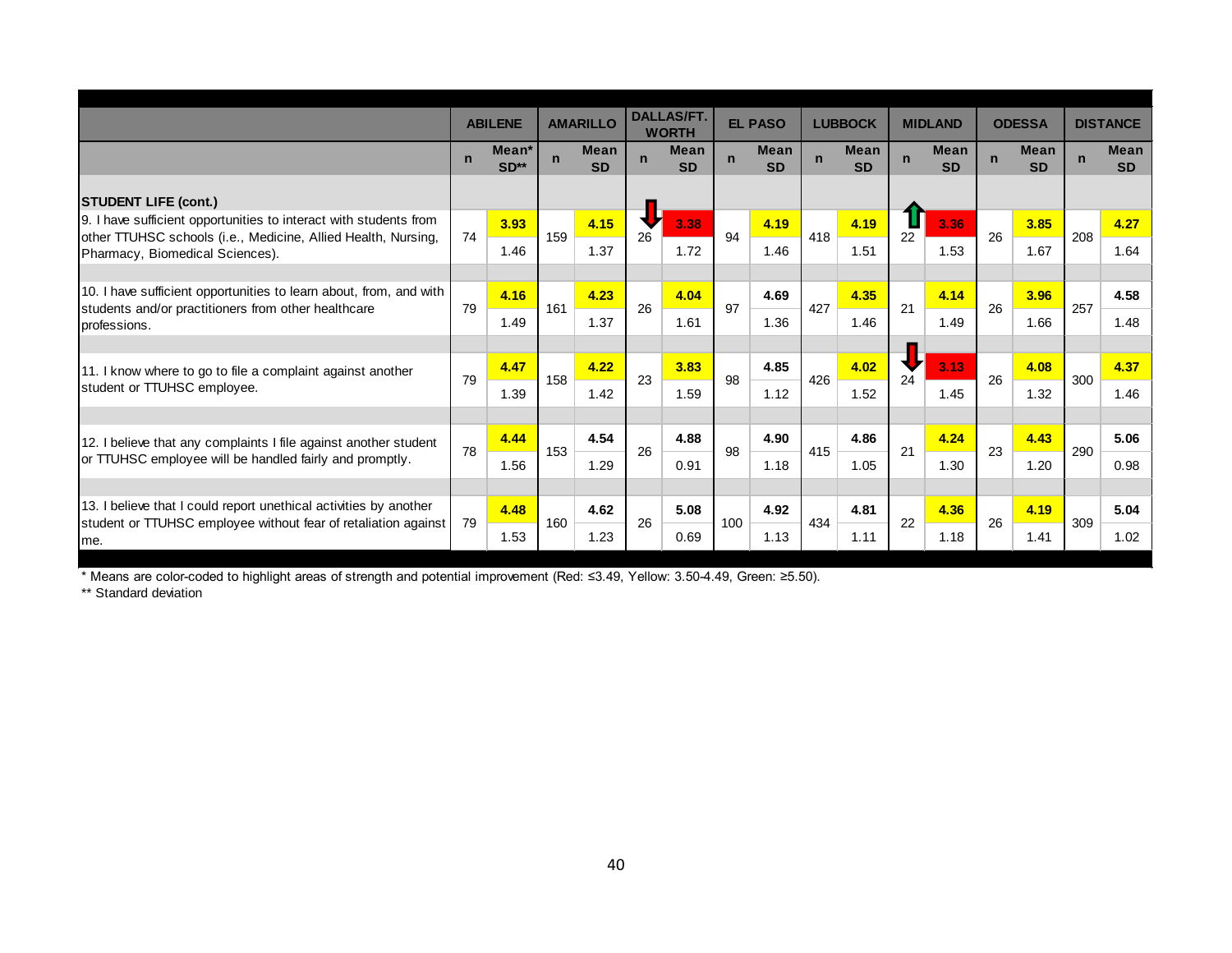|                                                                                                                                      | <b>ABILENE</b> |                 | <b>AMARILLO</b> |                          | <b>DALLAS/FT.</b><br><b>WORTH</b> |                          | <b>EL PASO</b> |                   | <b>LUBBOCK</b> |                          | <b>MIDLAND</b> |                          | <b>ODESSA</b> |                          |              | <b>DISTANCE</b>          |
|--------------------------------------------------------------------------------------------------------------------------------------|----------------|-----------------|-----------------|--------------------------|-----------------------------------|--------------------------|----------------|-------------------|----------------|--------------------------|----------------|--------------------------|---------------|--------------------------|--------------|--------------------------|
|                                                                                                                                      | $\mathbf n$    | Mean*<br>$SD**$ | $\mathbf n$     | <b>Mean</b><br><b>SD</b> | $\mathsf{n}$                      | <b>Mean</b><br><b>SD</b> | $\mathbf n$    | Mean<br><b>SD</b> | $\mathbf n$    | <b>Mean</b><br><b>SD</b> | $\mathbf n$    | <b>Mean</b><br><b>SD</b> | $\mathbf n$   | <b>Mean</b><br><b>SD</b> | $\mathsf{n}$ | <b>Mean</b><br><b>SD</b> |
| <b>STUDENT LIFE (cont.)</b>                                                                                                          |                |                 |                 |                          |                                   |                          |                |                   |                |                          |                |                          |               |                          |              |                          |
| 14. I know about available counseling services if I need to talk<br>to someone about dealing with unfamiliar or stressful situations | 78             | 4.95            | 157             | 4.80                     | 24                                | 4.96                     | 99             | 4.96              | 430            | 4.66                     | 23             | 4.13                     | 25            | 4.24                     | 279          | 4.61                     |
| in my life.                                                                                                                          |                | 1.09            |                 | 1.10                     |                                   | 0.75                     |                | 1.02              |                | 1.30                     |                | 1.18                     |               | 1.36                     |              | 1.37                     |
|                                                                                                                                      |                |                 |                 |                          |                                   |                          |                |                   |                |                          |                |                          |               |                          |              |                          |
| 15. I am satisfied with the quality of instruction that I receive at                                                                 | 79             | 4.59            | 163             | 4.70                     | 26                                | 4.88                     | 101            | 5.07              | 450            | 5.00                     | 24             | 4.71                     | 27            | 4.89                     | 337          | 5.18                     |
| <b>TTUHSC.</b>                                                                                                                       |                | 1.28            |                 | 1.07                     |                                   | 0.86                     |                | 0.89              |                | 1.05                     |                | 1.20                     |               | 0.80                     |              | 1.00                     |
|                                                                                                                                      |                |                 |                 |                          |                                   |                          |                |                   |                |                          |                |                          |               |                          |              |                          |
| 16. I have adequate access to my instructors outside of class.                                                                       | 79             | 4.86            | 161             | 5.01                     | 26                                | 5.04                     | 101            | 5.39              | 445            | 5.27                     | 24             | 5.13                     | 27            | 5.04                     | 324          | 5.23                     |
|                                                                                                                                      |                | 1.30            |                 | 0.95                     |                                   | 0.82                     |                | 0.73              |                | 0.89                     |                | 1.19                     |               | 0.59                     |              | 0.97                     |
|                                                                                                                                      |                |                 |                 |                          |                                   |                          |                |                   |                |                          |                |                          |               |                          |              |                          |
| 17. My instructors are concerned about my academic                                                                                   | 79             | 4.78            | 162             | 4.91                     | 26                                | 4.85                     | 101            | 5.41              | 450            | 5.23                     | 24             | 5.08                     | 27            | 5.07                     | 336          | 5.29                     |
| success.                                                                                                                             |                | 1.33            |                 | 1.08                     |                                   | 0.83                     |                | 0.71              |                | 1.02                     |                | 1.28                     |               | 0.68                     |              | 0.95                     |
|                                                                                                                                      |                |                 |                 |                          |                                   |                          |                |                   |                |                          |                |                          |               |                          |              |                          |
| 18. My instructors care about my professional success.                                                                               | 79             | 4.85            | 162             | 4.81                     | 26                                | 5.00                     | 101            | 5.41              | 451            | 5.21                     | 24             | 5.17                     | 27            | 5.07                     | 334          | 5.30                     |
|                                                                                                                                      |                | 1.22            |                 | 1.21                     |                                   | 0.75                     |                | 0.71              |                | 1.05                     |                | 1.31                     |               | 0.62                     |              | 0.96                     |
|                                                                                                                                      |                |                 |                 |                          |                                   |                          |                |                   |                |                          |                |                          |               |                          |              |                          |
| 19. I would recommend my degree program to a friend or family<br>member.                                                             | 79             | 4.35            | 162             | 4.65                     | 26                                | 5.04                     | 101            | 5.30              | 452            | 5.25                     | 24             | 5.00                     | 27            | 4.93                     | 337          | 5.37                     |
|                                                                                                                                      |                | 1.59            |                 | 1.34                     |                                   | 1.04                     |                | 0.98              |                | 1.04                     |                | 1.06                     |               | 1.00                     |              | 0.98                     |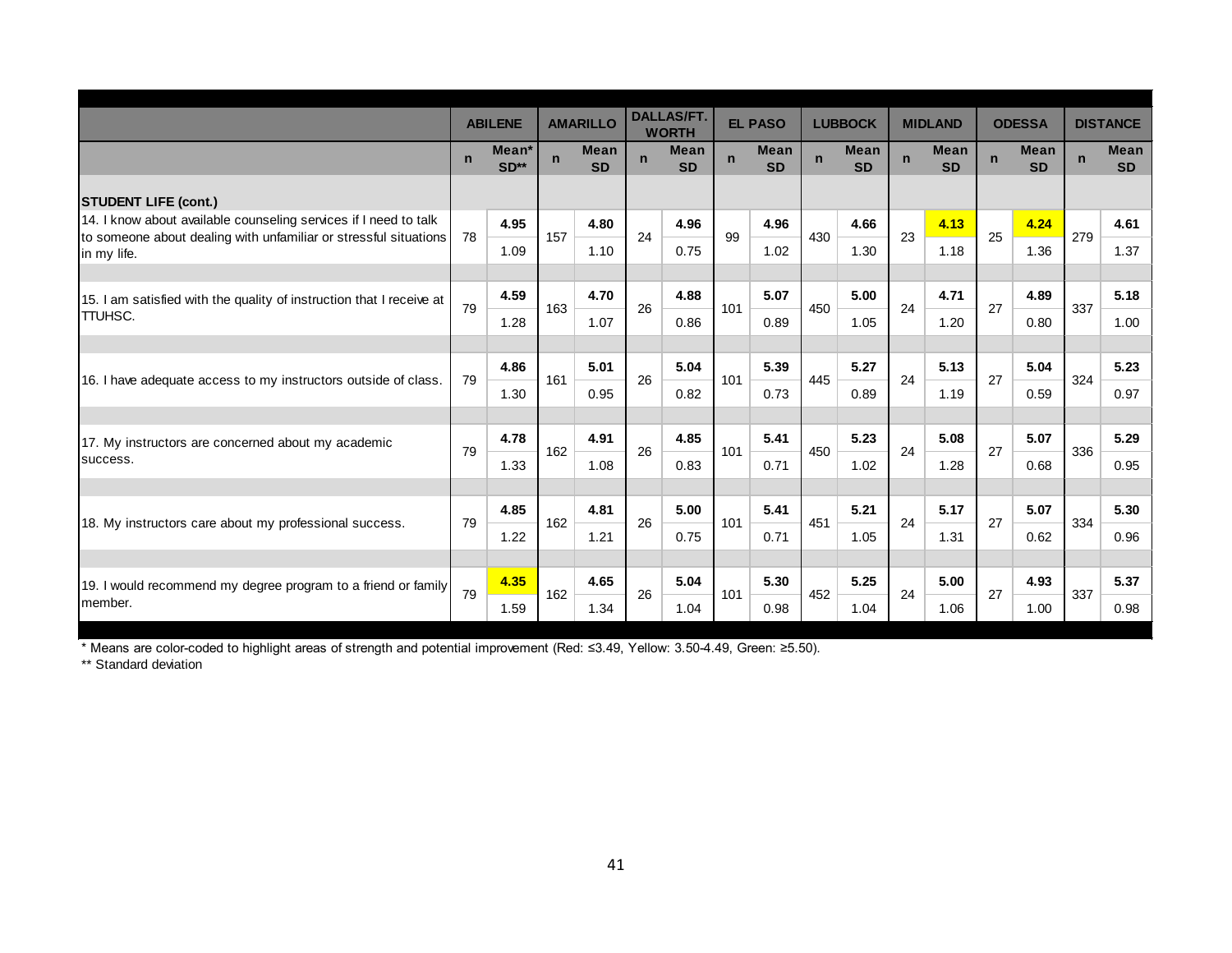### **APPENDIX D. OVERVIEW OF OPEN-ENDED COMMENTS**

*Note: Due to the sensitive nature of some comments, actual comments will be provided to selected institutional leaders only. They will determine how best to distribute them in their respective areas.*

#### **What do you like most about your experiences as a TTUHSC student?**

*Figure 6* illustrates the distribution of comments by broad theme/category for the first prompt.



- **Faculty**: The most popular theme includes positive comments about faculty. More specifically, students appreciate their professors' approachability, accessibility, timely communication, and support. Students perceive that faculty members genuinely care about them. In addition, students also commented on faculty experience, knowledge, and skills.
- **Culture**: The second most popular theme relates to the general culture and environment at TTUHSC. Numerous comments mention the small class and/or campus size as a favorite aspect of studying at TTUHSC. The atmosphere is often described as caring, friendly, and supportive – some even describe the immediate environment as "one big family." A large number of comments allude to the camaraderie among students. Others appreciate opportunities to become involved in local communities.
- **Curriculum**: Almost one-quarter of the comments allude to some aspect of the curricula. Many comments focus on the structure, diversity, and flexibility within their curriculum. This flexibility enables students to balance school with work and life. Students also feel that TTUHSC offers a high quality education in comparison to other schools, and they feel well-prepared to enter their chosen professions. Others refer to clinical experiences as strengths of their programs.
- **Staff**: One in twelve comments refers to TTUHSC staff members. Many students mention the "amazing staff" and how "approachable, understanding and knowledgeable" they are in general. Others highlight specific offices and employees.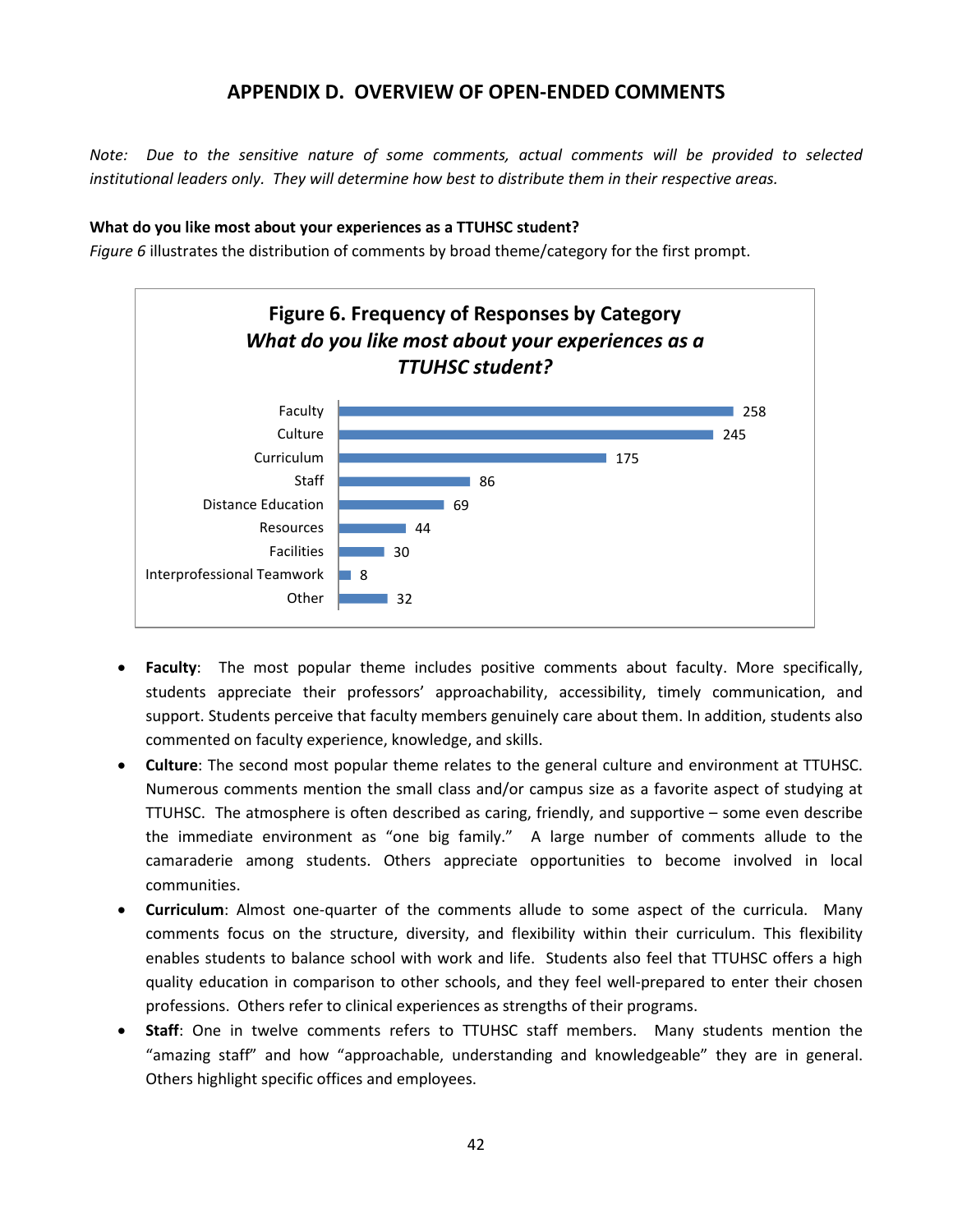- **Distance Education**: Almost ten percent of the responses to this prompt relate to some aspect of distance education. Many students appreciate the flexibility afforded by this mode of delivery – the ability to work on a degree while continuing to work full-time, being able to complete assignments at their own pace, and being able to live in a remote area while still furthering their education.
- **Resources**: Six percent of the comments allude to various resources available to students, such as the SimLife Center, library, and resources for research. Several comments also mention specific student activities hosted by TTUHSC and/or the schools (e.g. Global Health Lecture series, Orientation, round tables).
- **Facilities**: Some students refer to the aesthetic appeal and/or cleanliness of TTUHSC campus buildings.
- **Interprofessional Teamwork**: In a few comments, students express appreciation for opportunities to collaborate with students from other disciplines.

#### **Do you have any suggestions for improving your experiences at TTUHSC? If so, please describe.**

*Figure 7* illustrates the distribution of comments by broad theme/category for the second prompt.



- **Academics**: With regard to potential improvements, many comments relate to academic experiences. Many express a desire to record all lectures and post these recordings in a timely fashion. Many students, especially those in distance education programs, request more interaction with instructors through audio/video lectures or demonstrations and less reading/self-teaching. Traditional students ask professors to engage students more extensively via interactive learning activities and fewer Powerpoint lectures.
- **Resources:** Several student comments relate to various resources available to them outside the classroom. Regarding library services, many students request extended hours, current materials, and more study rooms. Some graduate students desire additional career guidance. In addition, many comments relate to parking. Students request covered parking, security cameras on all campuses, and allotment of adequate spaces for students.